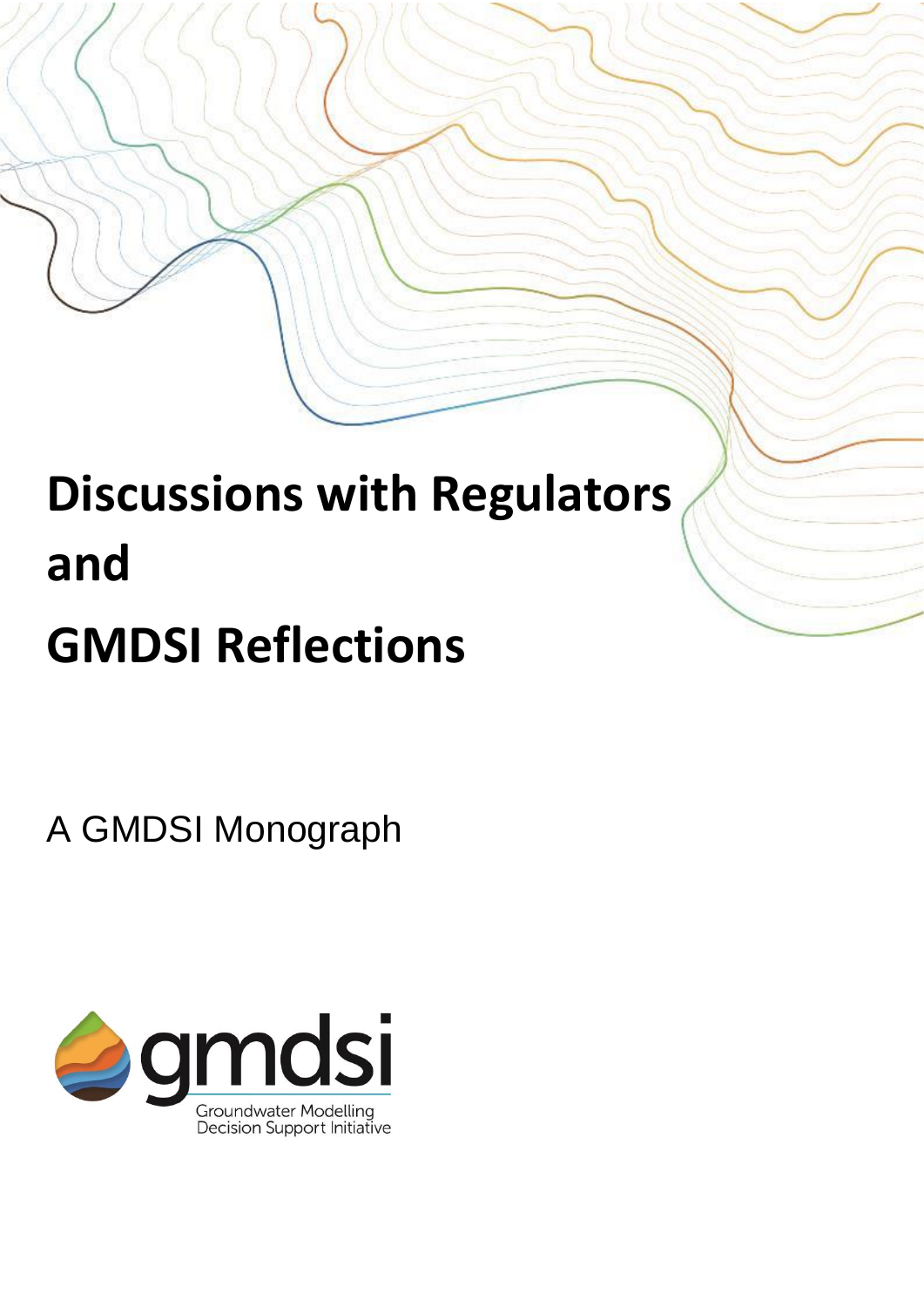PUBLISHED BY

The National Centre for Groundwater Research and Training C/O Flinders University GPO Box 2100 Adelaide SA 5001 +61 8 8201 2193

#### DISCLAIMER

The National Centre for Groundwater Research and Training, Flinders University advises that the information in this publication comprises general statements based on scientific research. The reader is advised and needs to be aware that such information may be incomplete or unable to be used in any specific situation. No reliance or actions must therefore be made on that information without seeking prior expert professional, scientific and technical advice.

#### **CITATION**

For bibliographic purposes this report may be cited as: GMDSI (2022). Discussions with Regulators and GMDSI Reflections. National Centre for Groundwater Research and Training, Flinders University, South Australia.

ISBN: *awaiting assignment* DOI: *awaiting assignment*

#### COPYRIGHT

© Flinders University 2022

Copyright: This work is copyright. Apart from any use permitted under the Copyright Act 1968, no part may be reproduced by any process, nor may any other exclusive rights be exercised, without the permission of Flinders University, GPO Box 2100, Adelaide 5001, South Australia.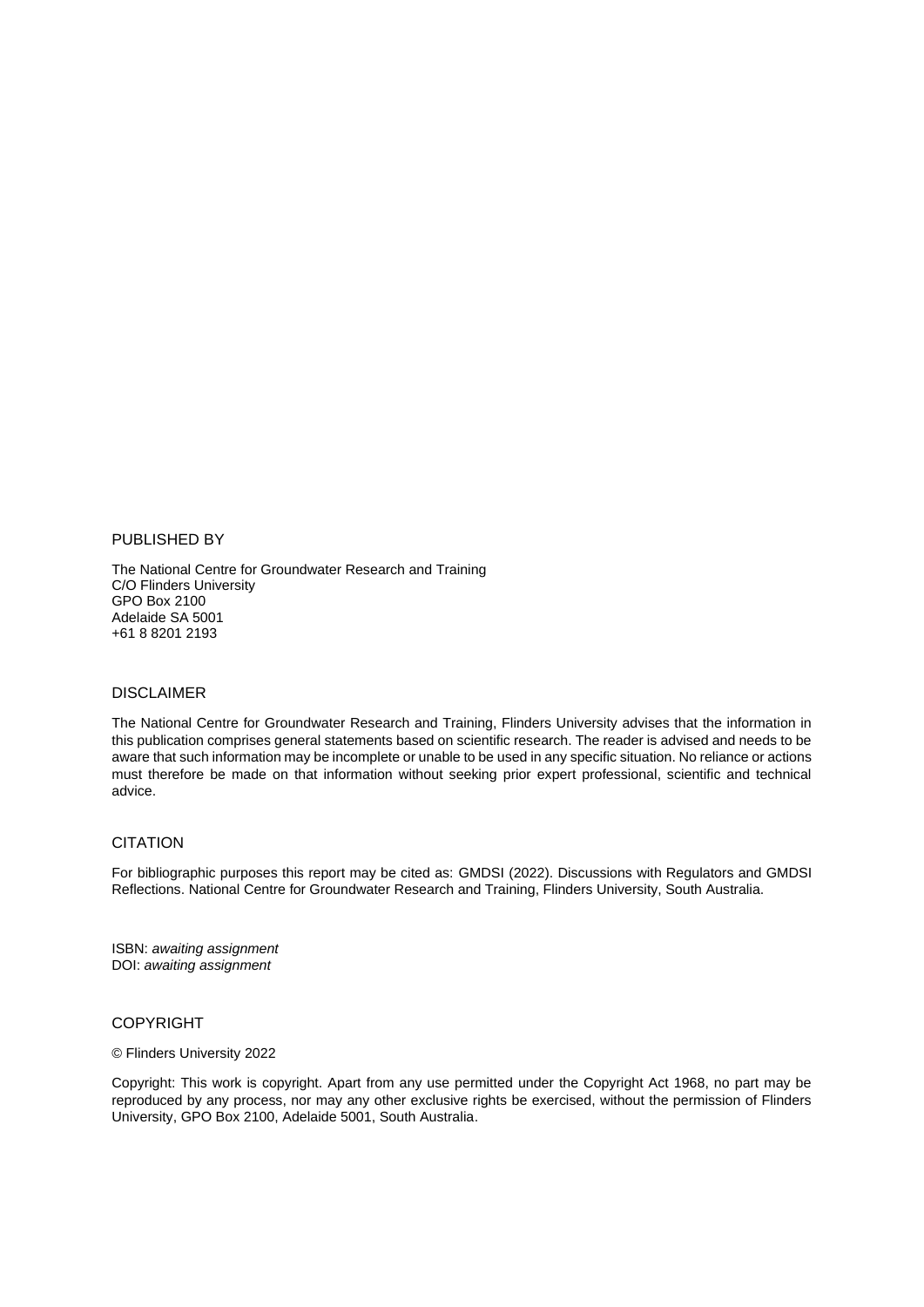### Acknowledgements

The series of meetings that are reported herein would not have been possible without the enthusiastic participation of nearly 80 Commonwealth, state and territory regulators, water planners and members of the IESC.

We are deeply grateful to all of them for having given us their time, and for having provided us with valuable insights into the many problems that they face in carrying out complex and important tasks on society's behalf.

We also thank Peter Baker and Christina Fawns, both from the Office of Water Science. Peter chaired all of the meetings, while Christina provided invaluable organisational and secretarial support.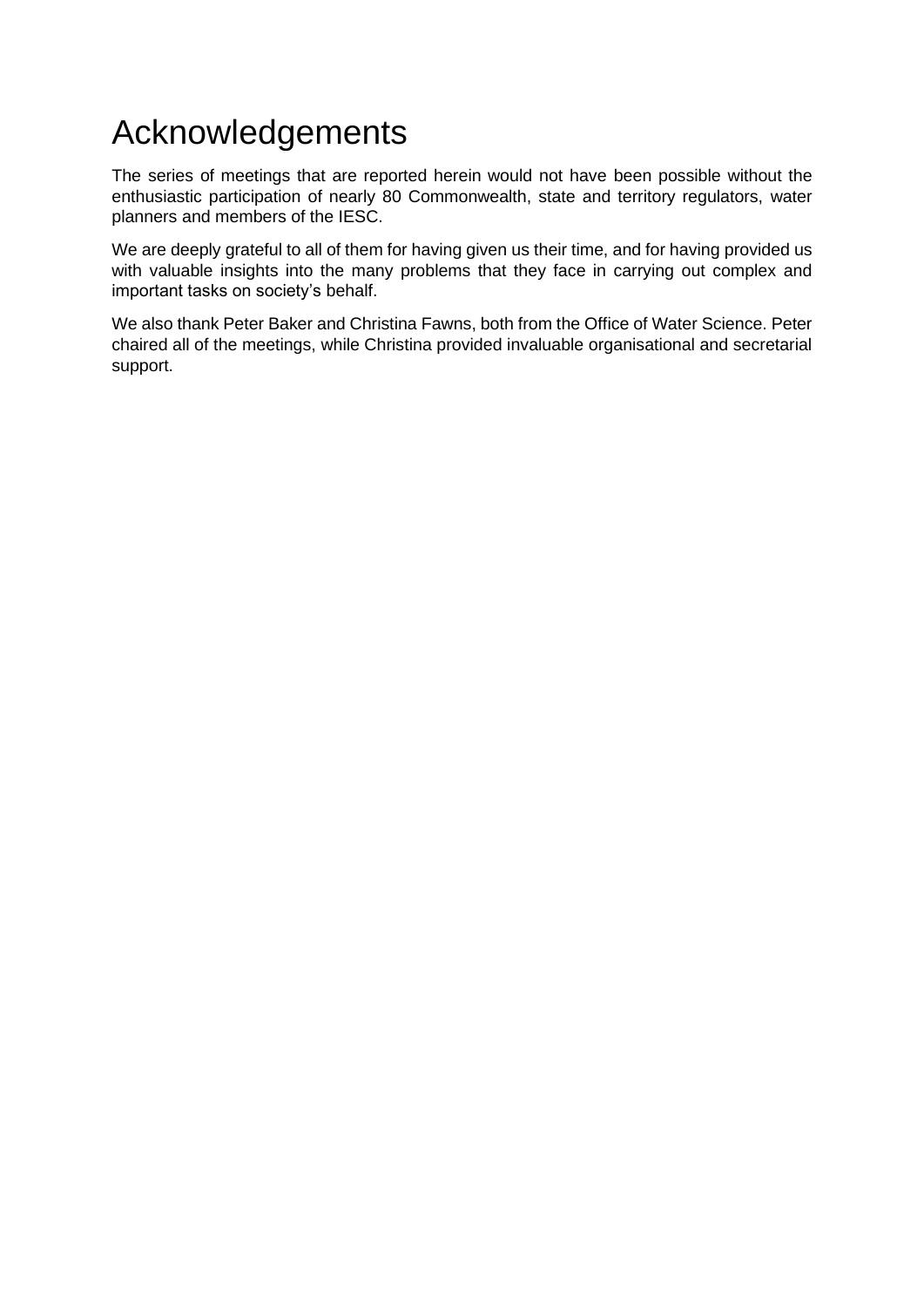### Executive Summary

This report documents discussions between GMDSI personnel on the one hand, and regulators from all Australian states, the Commonwealth government and the Northern Territory on the other hand. Discussions were also held with the Independent Scientific Expert Committee on Coal Seam Gas and Large Coal Mining Development (IESC). These meetings took place during late 2021 and early 2022; engagement was by video conferencing.

The meetings provided a forum for regulatory and related personnel to voice some of the problems that they face in reviewing environmental impact reports submitted by proponents of projects which range in size from very small to very large. Of particular interest to GMDSI personnel were regulator experiences in assessing the integrity of groundwater modelling work that is undertaken to support applications for project approval, and maintenance of compliance with project approval conditions. The utility of current guideline documents in assisting regulators to assess proponent modelling work was also of interest to GMDSI.

This document reports the outcomes of these discussions under fourteen themes. Most of the themes were raised at most of the meetings. Viewpoints on some of these themes differed between different personnel, and between different jurisdictions. Near-unanimous agreement prevailed for other themes. A section of this document is devoted to each of them. In each of these sections, we first relate experiences and points of view that were expressed at the meetings. We then provide our own reflections on these subjects. The report concludes with a summary of these reflections. These include suggestions for development of a formal guidance document which enunciates a coherent intellectual framework, based on the scientific method, for appraisal of proponent applications and compliance. The reader is directed to the concluding section of this document if time does not permit the reading of the fifteen sections that precede it.

We note that a small number of meeting attendees were water planners rather than environmental regulators. Many of the issues which they raised coincide with those raised by regulatory personnel; hopefully they are dealt with adequately in this report. However, a few issues that are specific to water planning may receive less-than-adequate attention herein as the focus of this report is on groundwater model usage in environmental regulation.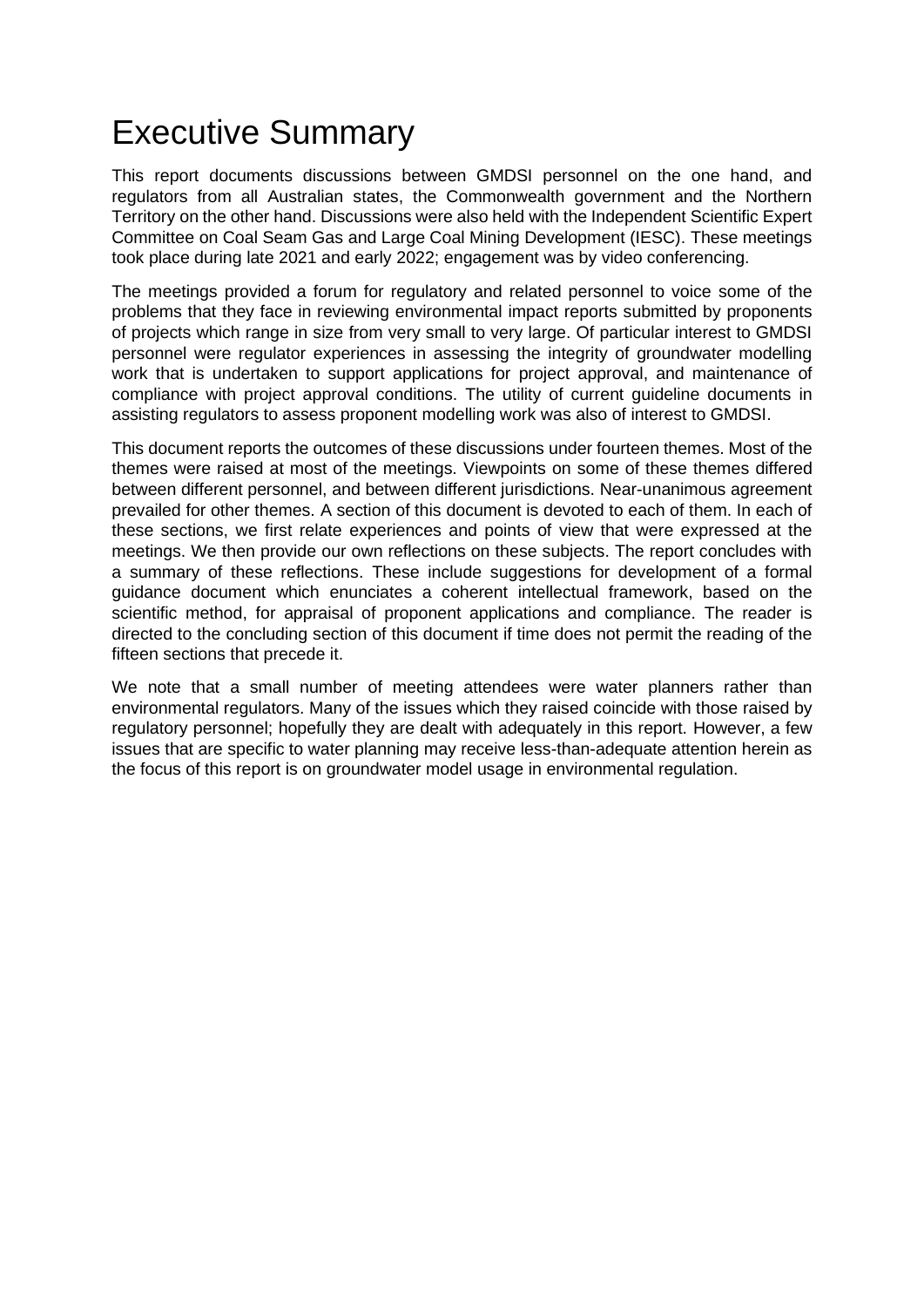### Contents

| 1.   |  |
|------|--|
| 1.1  |  |
| 1.2  |  |
| 1.3  |  |
| 1.4  |  |
| 1.5  |  |
| 2.   |  |
| 2.1  |  |
| 2.2  |  |
|      |  |
| 3.1  |  |
| 3.2  |  |
|      |  |
| 4.1  |  |
| 4.2  |  |
|      |  |
| 5.1  |  |
| 5.2  |  |
|      |  |
| 6.1  |  |
| 6.2  |  |
| 7.   |  |
| 7.1  |  |
| 7.2  |  |
|      |  |
| 8.1  |  |
| 8.2  |  |
|      |  |
| 9.1  |  |
| 9.2  |  |
| 10.  |  |
| 10.1 |  |
| 10.2 |  |
| 11.  |  |
| 11.1 |  |
|      |  |
|      |  |
|      |  |
|      |  |
|      |  |
| 12.  |  |
| 12.1 |  |
| 12.2 |  |
| 13.  |  |
| 13.1 |  |
| 13.2 |  |
| 14.  |  |
| 14.1 |  |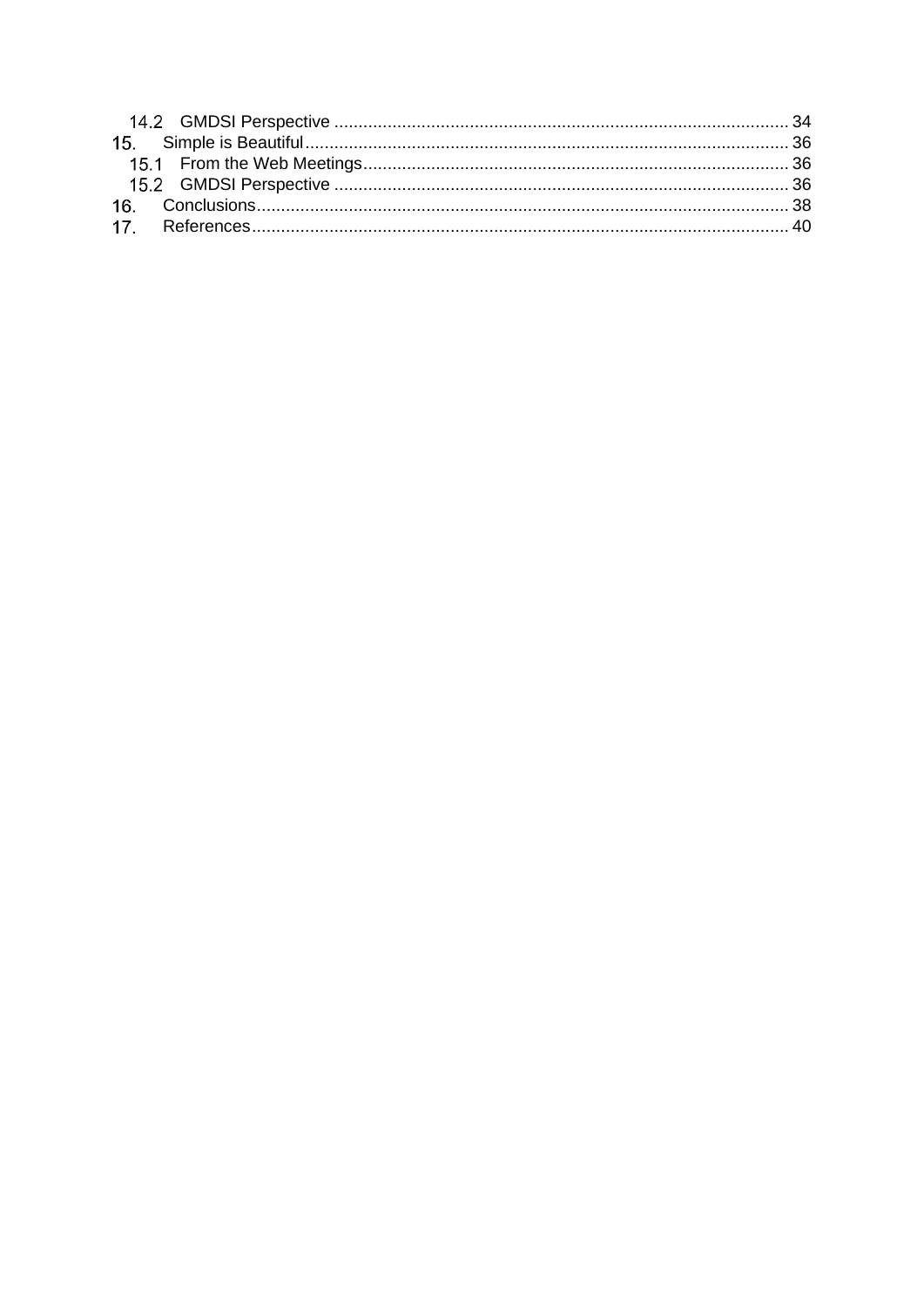### <span id="page-6-0"></span>Introduction

### <span id="page-6-1"></span>1.1 Background

Between November 2021 and March 2022, GMDSI hosted a series of web meetings with state, territory and Commonwealth regulatory personnel; water planning and other personnel attended some of these meeting. A meeting was also held with the IESC. All of these meetings were chaired by Peter Baker of the Office of Water Science; Peter is also a member of the GMDSI steering committee. Representing GMDSI at these meetings were Catherine Moore, Craig Simmons and John Doherty, all of whom contributed to the writing of this document. Christina Fawns (from Office of Water Science) assisted with organisational and secretarial tasks.

Meeting dates are listed in Table 1.1. Also shown are the number of non-GMDSI personnel who attended each meeting. GMDSI deeply appreciates their attendance.

| <b>Jurisdiction</b>       | <b>Date</b> | <b>Non-GMDSI attendees</b> |
|---------------------------|-------------|----------------------------|
| Queensland                | 16/11/2021  | 18                         |
| Commonwealth              | 25/11/2021  | 10                         |
| South Australia           | 14/12/2021  | 8                          |
| <b>IESC</b>               | 15/12/2021  | 6                          |
| Western Australia         | 18/2/2022   | 8                          |
| <b>Northern Territory</b> | 22/2/2022   | 7                          |
| <b>New South Wales</b>    | 24/2/2022   | 8                          |
| Tasmania                  | 4/3/2022    | 7                          |
| Victoria                  | 11/3/2022   | 5                          |

**Table 1.1. Meeting dates and attendance numbers.**

### <span id="page-6-2"></span>1.2 Purpose of the Meetings

The purpose of these meetings was to allow GMDSI personnel to learn about the role that groundwater modelling plays in regulatory oversight and decision-making by listening to the experiences of those who are engaged in these activities on a day-to-day basis. Items of particular interest included the following:

- the nature and quality of groundwater modelling work that is commissioned by project proponents;
- the quality and decision-relevance of modelling work reporting;
- the relationship between groundwater modelling and biological/ecological risk assessment;
- the extent to which uncertainty analysis accompanies model-based prognoses of environmental impact;
- the adequacy of the modelling peer review process;
- assistance provided by the Australian Groundwater Modelling Guidelines and other government and IESC guidance documents;
- the need for improved regulator assistance through upgraded guidelines, educational material, and/or expert advice;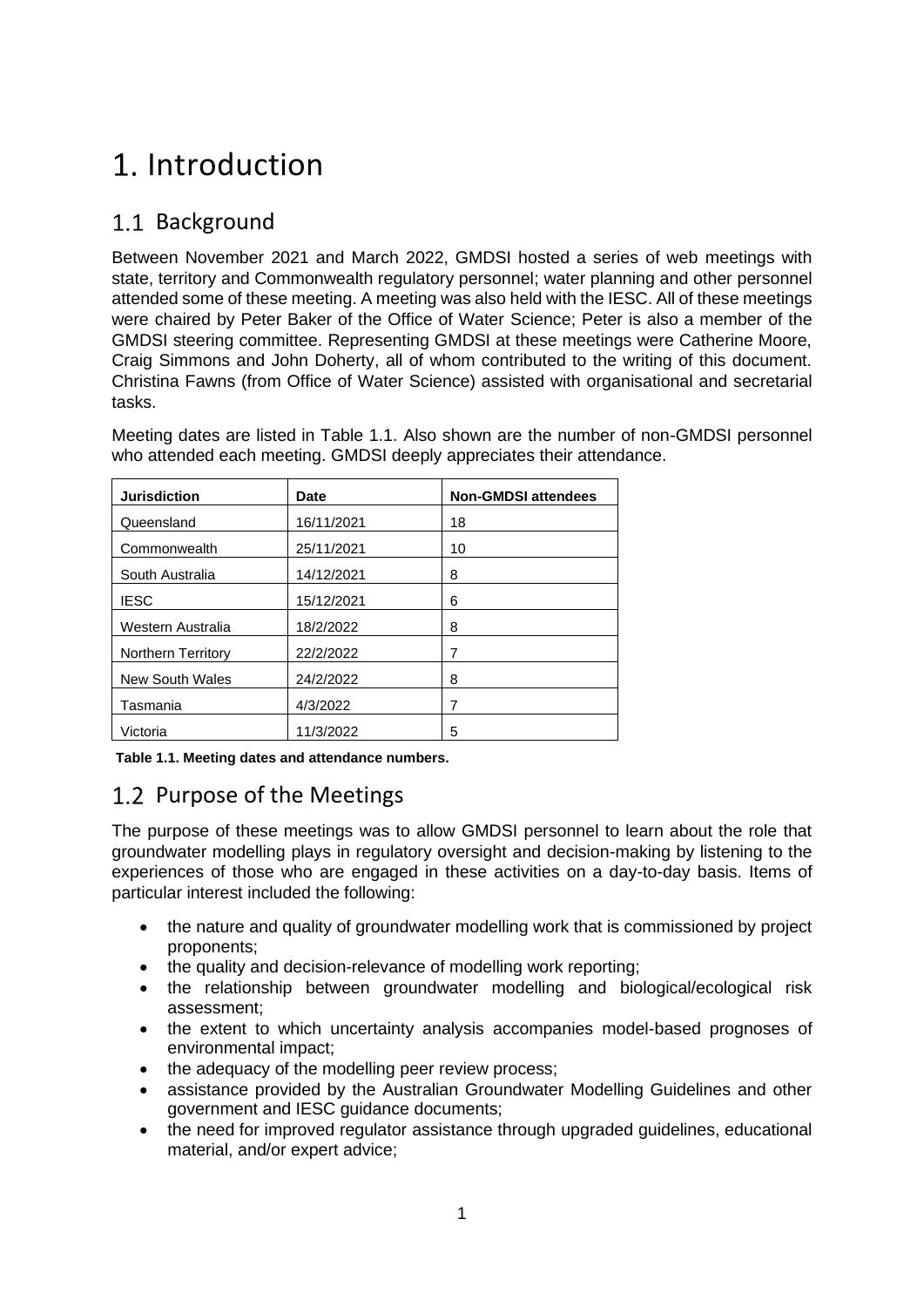- how interactions between development proponents and regulatory personnel affect model design and deployment;
- the role of groundwater modelling in adaptive management, and regulatory oversight of the adaptive management process;
- the interplay between local and cumulative impact assessment:
- community expectations of groundwater modelling.

Unsurprisingly, perspectives on these and other issues vary between jurisdictions. This is partly an outcome of the different issues that modelling must address in different parts of the country. It also reflects regulator expertise, and the relationships between regulatory personnel and those who build groundwater models. In some jurisdictions, models are built solely by project proponents; these models are then assessed by regulatory personnel. In other jurisdictions, a regulatory body may commission consultants to build one or a number of models which regulatory personnel then run as a basis for approval assessment. In still other cases, groundwater models are built by a government department with whom a regulatory agency has a close relationship.

### <span id="page-7-0"></span>1.3 Purpose of this Document

This document reports on discussions that took place during this series of meetings.

We recognise that a report such as this cannot reflect all comments made by all attendees of all meetings. It therefore runs the risk of omitting some important points of view. We apologise for any such omissions. We also apologise if some concerns that were expressed at some meetings are misrepresented herein. Meeting discussions were not recorded in order to remove obstacles to candid conversation. Discussions were often passionate and freeflowing. For this we are grateful.

The structure of this report reflects issues that were raised repeatedly throughout our meetings, and that therefore appear to be common to most jurisdictions. It is hoped that identification of these issues, and presentation of viewpoints pertaining to these issues, can assist in addressing them. A separate section of this document is devoted to each issue. We recognise that many issues overlap. Nevertheless we hope that our attempts to categorise them can facilitate their discussion. In some cases, the discussion of one issue provides a framework for discussion of another issue which is addressed later in the document. It is best, therefore, that sections of this document be read in order.

Each section of this document is divided into two subsections. The first subsection echoes points raised by regulatory personnel. The second subsection contains GMDSI comments and reflections on these points.

#### <span id="page-7-1"></span>GMDSI Risks

GMDSI comments are technical in nature. This reflects the expertise of the authors.

Notwithstanding our attendance at the series of meetings that are the focus of this report, the authors admit that their knowledge of day-to-day problems that beset regulators remains limited. We have learned much from these meetings. However the meetings were short; our education is therefore incomplete.

We ask that our comments be seen for what we have intended them to be. That is, they are perspectives provided by scientists on a field of endeavour that spans many scientific disciplines, and that has governmental, bureaucratic and social dimensions of which we are only vaguely aware. In commenting on issues from a scientific perspective, we are commenting from the only perspective that we have. We readily acknowledge that this is not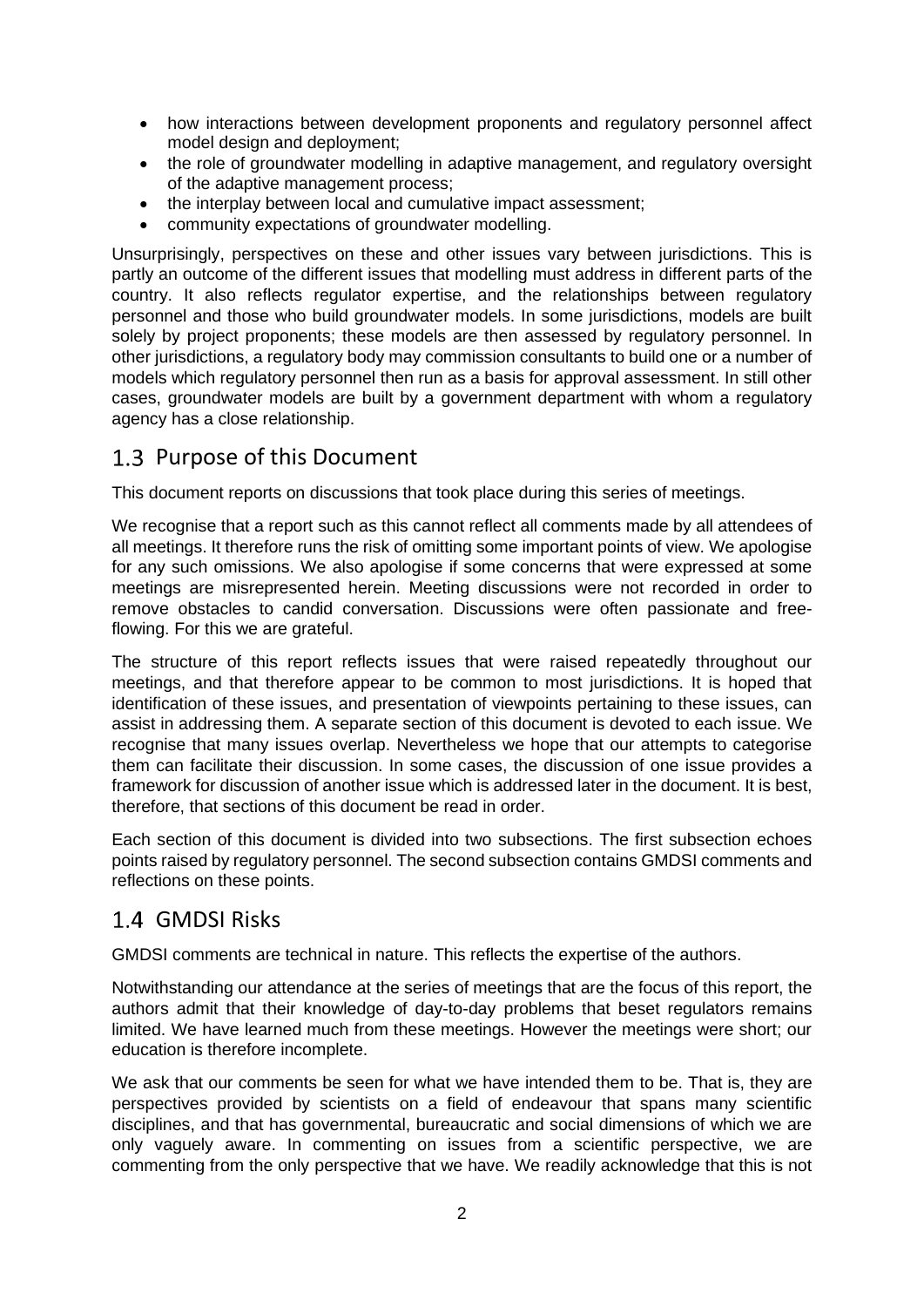the only perspective that exists. We further acknowledge that amelioration of some of the difficulties that regulators face requires more than enunciation of scientific principles.

It is our belief that clear definition and adoption of scientific principles as they apply to groundwater modelling should render the jobs of neither regulators nor proponents any more difficult than they already are. Nor should it lengthen the regulatory process, or render it more complex. In contrast, shared acceptance of a scientific basis for decision-support modelling should facilitate productive proponent-regulator negotiation on important matters such as model complexity. It can do this by making it clear that assessment of decision-support groundwater modelling should not be based on how complex a model is, or how "realistic" are its attempts to simulate subsurface processes. Rather, it should be based on whether modelling has correctly exposed the risks that accompany a proposed development, and on whether modelling-based claims that these risks can be managed are credible. With the goal of decision-support modelling clearly defined, modelling itself, as well as discussions that are associated with modelling, can often be simpler, less stressful, and more productive than they are today.

We ask our readers to forgive us if they perceive that our reflections are inadequate, or fail to address some important issues. We do not have all the answers. We are grateful to have had the opportunity to listen to those whose jobs are important and demanding. Reflections expressed herein continue the conversation that began with the meetings.

### <span id="page-8-0"></span>GMDSI Responsibilities

We have endeavoured to keep this document brief. This limits the discussion of any particular issue, and the number of issues that are discussed. We apologise if we have failed to address an issue that is seen by some as important.

In text that follows, we refrain from associating any point of view with any group of attendees in order to protect that group from misrepresentation. Hence comments and points of view are presented without identifying those who made the comments, or who hold the points of view.

We realise that in writing a report such as this, and by presenting a GMDSI viewpoint on each issue, we have effectively given ourselves the "last word" on each issue. We do not want attendees to view this as disempowering. Hence GMDSI invites comment. Comments can be made on the GMDSI web page which hosts this document; these will be public, and hence available for all to see.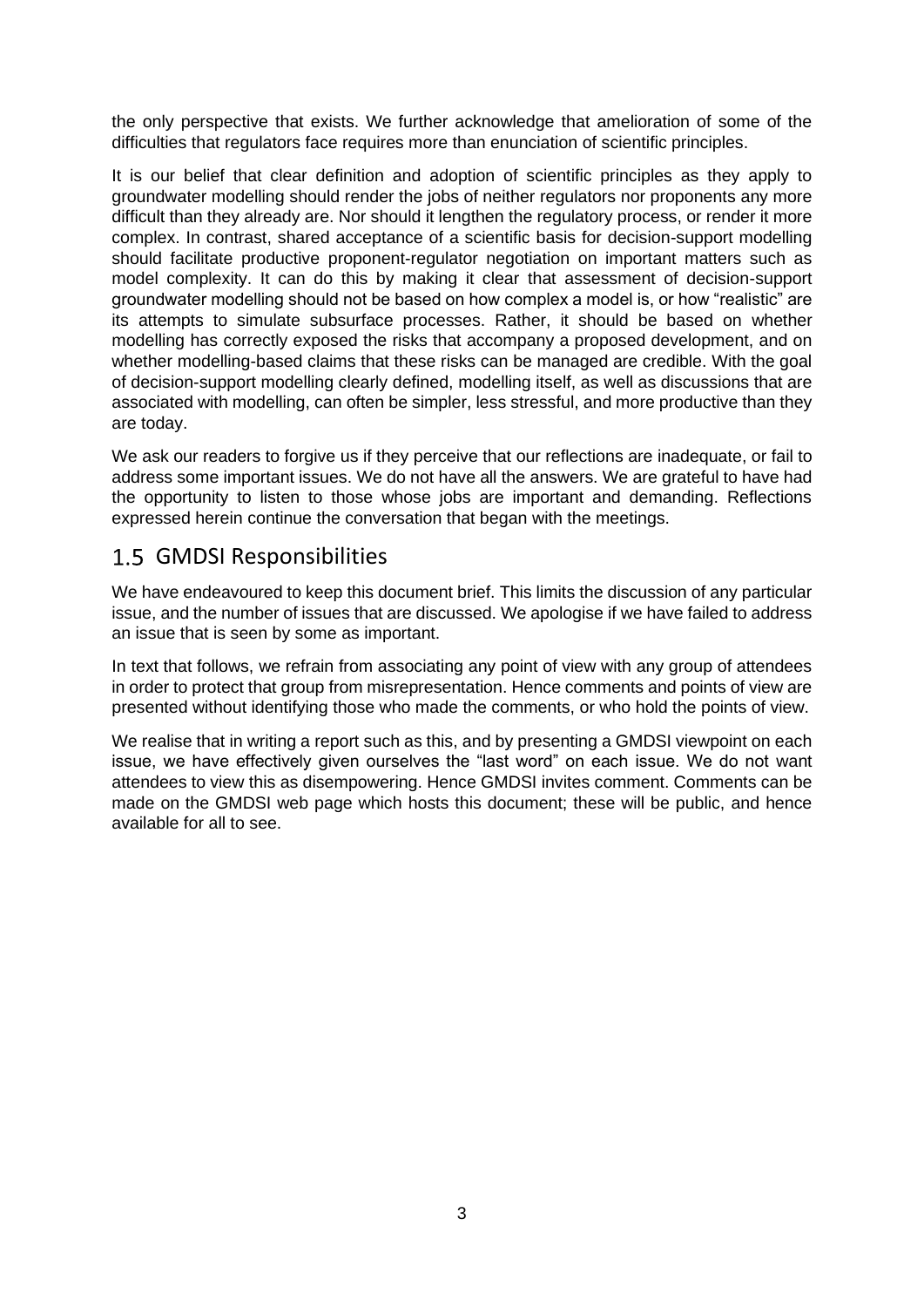### <span id="page-9-0"></span>2. The Relationship between Modelling and Data

### <span id="page-9-1"></span>2.1 From the Web Meetings

There are many circumstances in which approval for a proposed development can be adjudicated without reference to a groundwater model. This applies particularly to proposals to extract small amounts of groundwater at locations that are far removed from ecologically sensitive receptors. It may also apply to proposals pertaining to locations where data are lacking, so that the basis for construction of a groundwater model is seen as tenuous.

It was not uncommon for meeting attendees to remark that they sometimes find it difficult to differentiate those occasions where a model is required from those where it is not. The question "when is there sufficient data to build a model" was repeated at a number of meetings. Repetition of this question suggests a need for guidance.

While data insufficiency may justify model avoidance, some attendees remarked that project proponents may sometimes draw the opposite conclusion, for there are occasions when a proponent provides a model as a replacement for data. There are also occasions when a proponent endows a model with predictive powers that are not aligned with a regulator's intuitive appraisal of the information content of available data. On these occasions, it may be difficult for a regulator to articulate a deep-seated concern that the integrity of predictions made by the model are not as good as claimed by the proponent.

### <span id="page-9-2"></span>2.2 GMDSI Perspective

"Model" has a broad definition; any calculation undertaken on any platform (including the back of an envelope) can be regarded as a model. Granting of an approval requires at least some calculation. This calculation may not be complex. It may pertain to the areal extent of a cone of depression, or to the upper limit of long-term-averaged streamflow depletion. In the absence of data, assumptions must be made. These assumptions must be such as to over-estimate, rather than under-estimate risks posed to environmental assets by a proposed development.

Data may be scarce. But data are never entirely absent. Parameters that are employed in simplistic calculations generally embody some degree of site knowledge, even if this knowledge is only sufficient to guarantee that hydraulic properties that appear in these calculations are pessimistic from an impact perspective. By erring on the side of pessimism, the precautionary principle is followed. The risk of environmental damage is thereby minimised.

In reality, therefore, the question of data insufficiency pertains not to whether a model should be built; it pertains to the level of model complexity that is warranted. While this subject is addressed in the following section, we make some initial remarks on this topic in the present section.

Data contains information. Information reduces uncertainty. If no site-specific data have been collected, a hydrogeologist must rely on experience, or on the literature, to select hydraulic properties that guarantee predictive conservatism, and hence minimise environmental risk.

It is important to note, however, that lack of site data does not preclude construction of a complex numerical model. However, as for a simple model, the hydraulic properties with which a complex model is endowed should guarantee predictive conservatism. However it makes little sense to build a complex numerical model, only to parameterise it with worst-case hydraulic properties. It is far less expensive when erring on the side of caution, to endow a simple model with worst-case hydraulic properties, while ensuring at the same time that "worst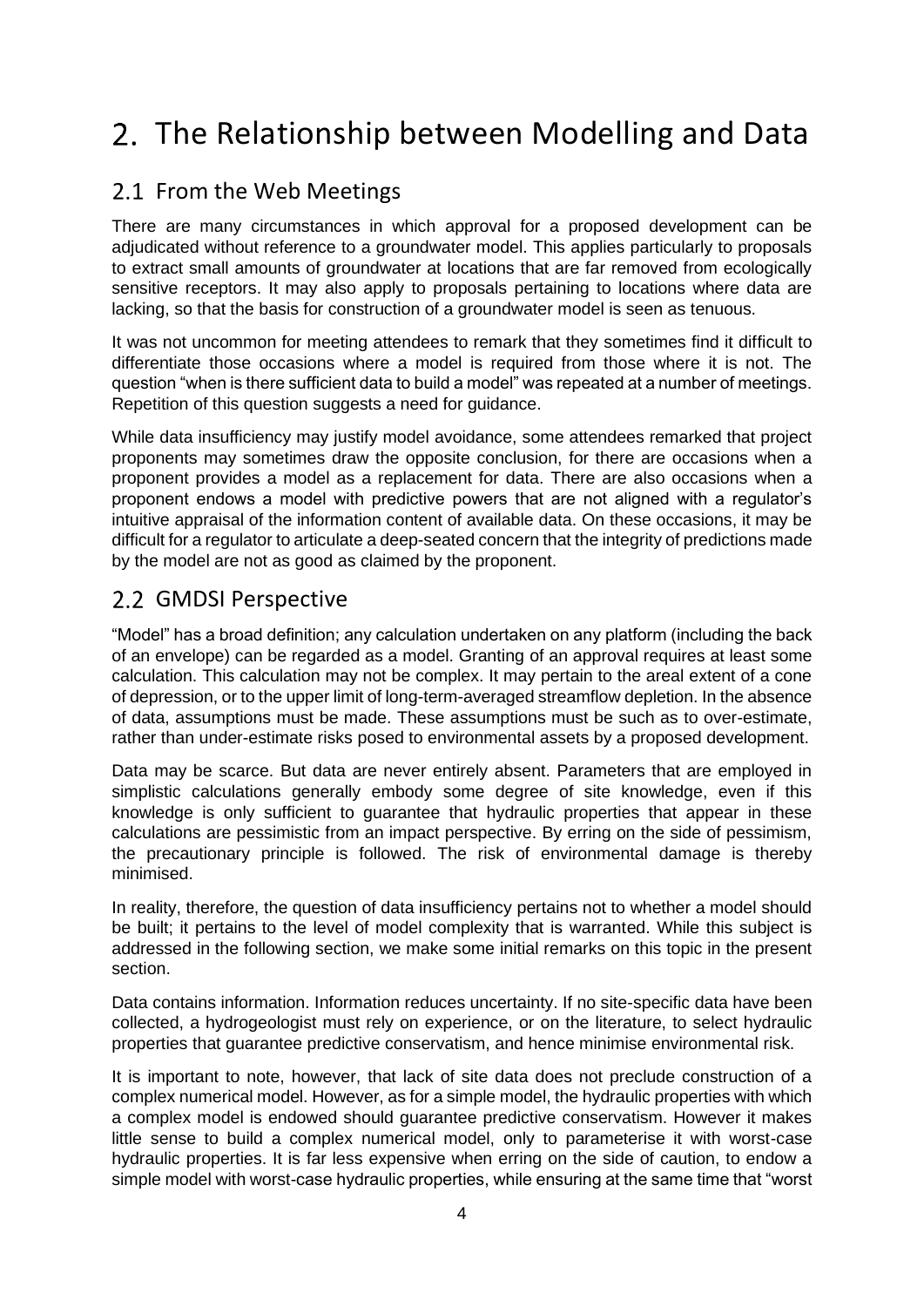case" accommodates any predictive error that model simplicity may incur. If the potential for predictive error that is incurred by model simplicity is significantly smaller than that which is incurred by the need for predictive conservatism, then the returns on building a complex model are not worth the cost of its construction.

Suppose, however, that there is just a little data available  $-$  say a few drillholes that support construction of a basic geological model, and a pumping test or two. Obviously, both the spatial disposition of geological units and the hydraulic properties of these units, are likely to be uncertain because of data scarcity. If a numerical model is built, and if it is not equipped with worst case hydraulic properties, then both the disposition of geological units, and the hydraulic properties that are ascribed to these units, should be represented stochastically. That is, a large number of models should be built, each expressing a different realisation of subsurface features and properties that are only vaguely known. Decision-critical predictions should then be made with all of these models so that their uncertainties can be evaluated. Furthermore, these predictions should be made enough times, based on enough stochastic realisations, to ensure that their uncertainties are not underestimated.

If:

- predictive uncertainty, calculated in this way, provides a less pessimistic appraisal of worst case conditions than that provided by a simple model which is equipped with worst-case parameters; and
- this more refined appraisal or predictive uncertainty allows granting of an approval that would otherwise be denied;

then construction of the complex model is worth the effort.

This example illustrates an important point. Model complexity, on its own, does not reduce the uncertainties of decision-critical predictions of future system behaviour. In common with predictions that are made in other ways, the uncertainties of predictions made by complex models are functions solely of data availability. A complex model can quantify the repercussions of data insufficiency better than a simple model because it can grant superior stochastic representation to aspects of a system that are only poorly known; the repercussions of data insufficiency can therefore be expressed as predictive uncertainty.

Implied in the question "how much data is needed to build a model" is the premise that once a certain data threshold is crossed, it is possible to build a numerical model that can make one or a number of decision-critical predictions with a reasonable level of accuracy (i.e. with a low level of uncertainty). The assertion of predictive accuracy rests on the notion that predictions made by a complex numerical model cannot be too much in error. This assertion is unfounded. So too is the notion that construction of a model can replace acquisition of data.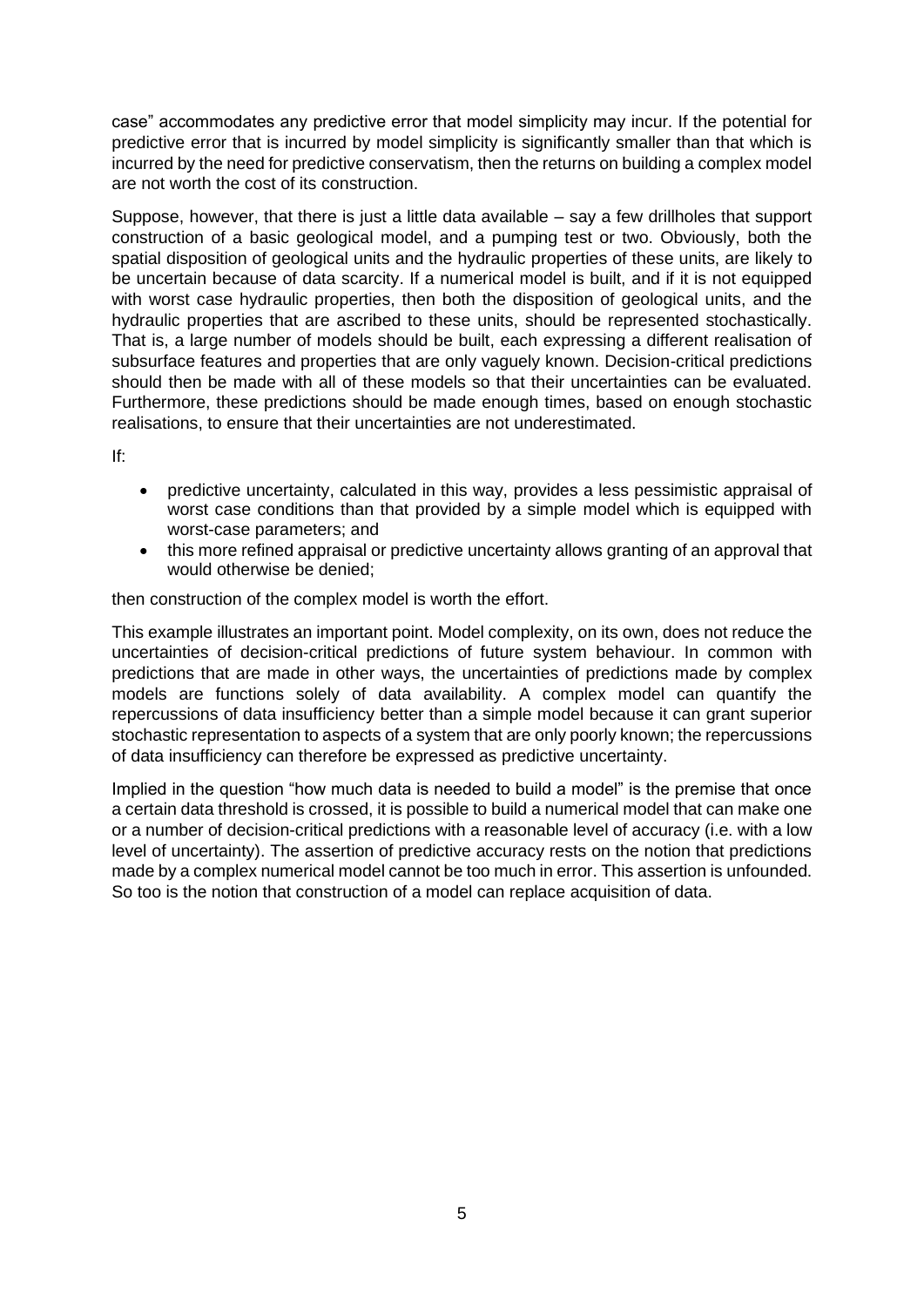### <span id="page-11-0"></span>3. Appropriate Model Complexity

#### <span id="page-11-1"></span>3.1 From the Web Meetings

This issue has many dimensions. In one form or another, it was raised during all meetings.

At most meetings it was opined by more than one attendee that the decision-support utility of a model increases with its complexity. The stated reason for this is that a complex model possesses greater predictive accuracy than a simple model.

Public notoriety of a project can influence modelling strategy acceptability. Meeting attendees remarked that where environmental risks and/or the possibility of adverse publicity are high, then only a complex model is acceptable. This may mollify criticisms from stakeholders or academics that something important has been omitted from the model, and that this omission impugns the model's claim to simulation and predictive integrity (which are seen as the same thing). Support for arguments such as these can be found in the model confidence classification scheme that forms the centrepiece of the Australian Groundwater Modelling Guidelines (AGWMG - Barnett et al, 2012).

Some meeting attendees lamented the fact that many of the models that cross their desks are not complex enough. Perceived inadequacies include the following:

- insufficiently detailed representation of local stratigraphy;
- omission of the spatial and temporal details of recharge processes;
- failure to simulate flows in rivers and creeks:
- failure to simulate water quality where its deterioration may impact ecosystem health.

Despite the general acceptance that complex models are better models, some attendees noted that the predictive credentials of some of the complex models that they assess, or use for their own regulatory decision-making, are impugned by the inability of these models to replicate the temporal and spatial details of past system water levels and flows. This is in spite of the fact that measurements of these quantities are included in their calibration datasets. Furthermore, rarely are predictions made by a complex model accompanied by analyses of their uncertainties. While this situation is slowly changing, some attendees raised doubts about the integrity of uncertainty limits that are awarded to predictions made by very complex models; doubts arise from the difficulty of calculating these limits.

Other attendees asserted that while complex models are sometimes difficult to history-match, and while their predictions are sometimes difficult to subject to uncertainty analysis, they are nevertheless the decision-support tool of choice in contexts where hydrogeological knowledge is good. They claimed that the simulation integrity of any model suffers less from its inability to replicate the nuances of past system behaviour than from lack of respect for known or assumed hydrogeology. This is especially the case if a groundwater system will be subjected to stresses in the future which are significantly different from those which prevailed in the past.

Some attendees suggested that the issue of model complexity is multi-facetted. They suggested that there may be occasions where regulatory decision-making is best served by a number of models rather than by a single model. Each model should be dedicated to a specific predictive task; its performance should be optimised for that task.

All attendees recognised that the cost of complex model construction is high, and that it is unfair to insist that all project proponents construct a complex model. This is especially the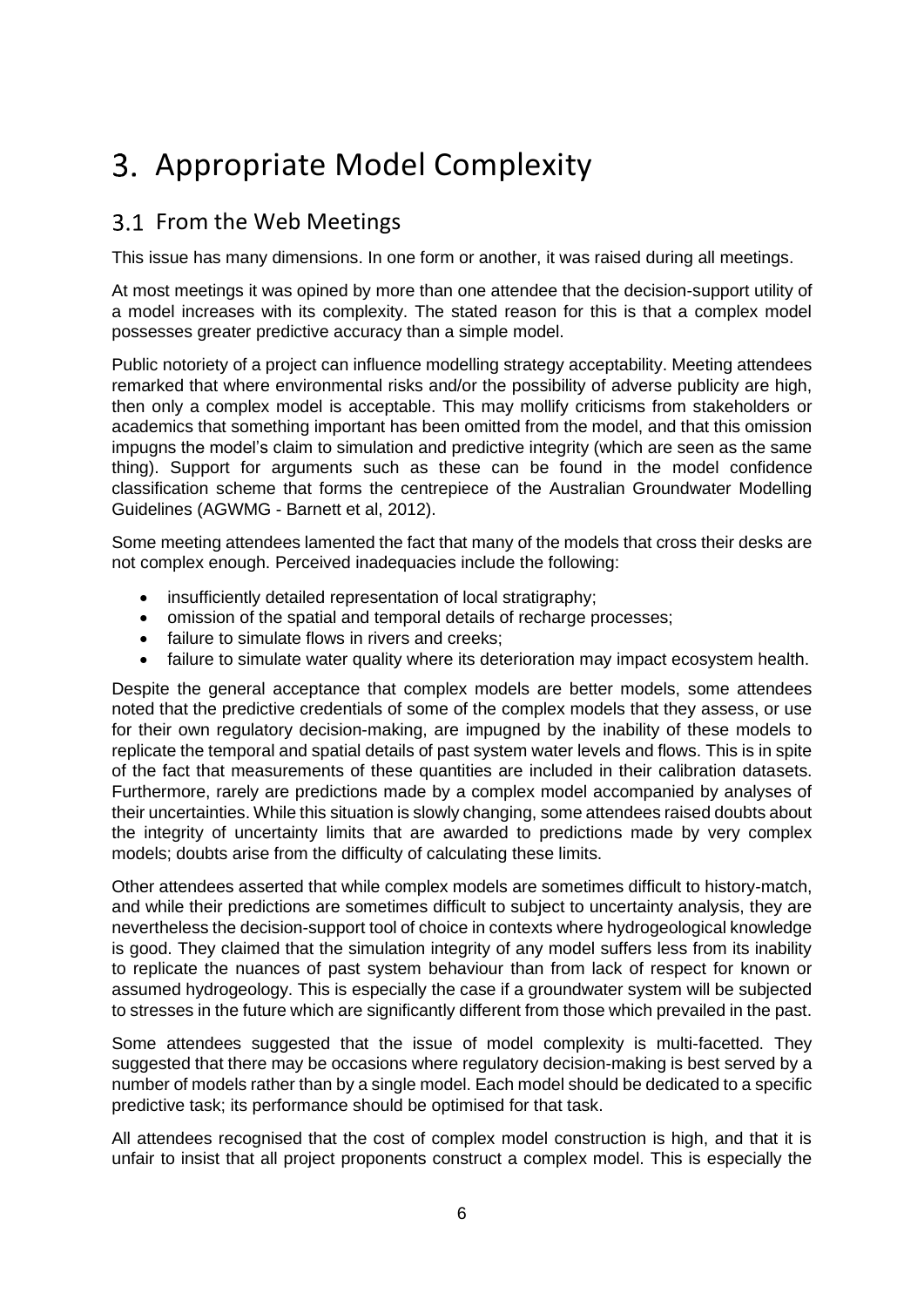case where the environmental footprint of a proposed development is low. In cases such as this, a simple analytical model may be sufficient for demonstration of environmental security.

For most attendees, the issue of appropriate model complexity is fraught with difficulties. Many expressed the need for guidance beyond that which is offered by the AGWMG model classification scheme.

#### <span id="page-12-0"></span>GMDSI Perspective

The issue of appropriate model complexity is extensively discussed by Doherty and Moore (2021). This manuscript can be downloaded from the GMDSI web site. We provide a brief summary of its conclusions herein.

Assessment of the benefits and drawbacks of any decision-support modelling strategy requires prior definition of the metrics against which they should be assessed.

Fundamental to delineation of decision-support modelling metrics is acceptance of the notion that any prediction that is made by any groundwater model is accompanied by uncertainty. The magnitude of this uncertainty is set by availability of data, or lack thereof. Simulation, combined with data assimilation (implemented through use of a model in concert with software packages such as PEST/PEST++) can reduce the uncertainties of decision-critical predictions of system behaviour, but only to the extent that the information content of available data allows it.

Freeze et al (1990) assert that it is incumbent on the decision-support modelling process to calculate the uncertainties of model predictions on which decisions depend so that the risks associated with contemplated courses of management action can be assessed. Modelquantified uncertainties are themselves uncertain. Nevertheless, a decision-maker has the right to expect that "the right answer" is bracketed by model-calculated uncertainty limits, for this will forestall unpleasant surprises once a decision is made and groundwater management is altered. Alternatively, if a simple model explores only the pessimistic end of a predictive probability distribution, it is incumbent on the modelling process to guarantee that the modelcalculated worst case is worse than that which will occur in reality once system management is altered.

According to Doherty and Simmons (2013), decision-support modelling fails when a modelcalculated uncertainty interval is too narrow; environmental risks are therefore understated. On the other hand, usefulness of the decision-support modelling process is eroded if this process does not reduce uncertainty limits of a decision-critical prediction to the extent that available data allows, if this reduced uncertainty can alter a decision.

It follows that if a model is simple, it must be designed to overstate uncertainty, possibly by exploring overly pessimistic worst-case scenarios. Any surplus uncertainty must be sufficient to accommodate predictive bias that may be accrued through model simplicity, or through use of heuristic rather than model-calculated uncertainty limits.

Conceptually, a complex model does not need to include the possibility of simplicity-induced predictive bias in the predictive uncertainty intervals which it calculates. At the same time, because it can offer stochastic representation to system property and geometry details, it possesses a superior ability to quantify uncertainty. It follows that a complex model (in theory) possesses the ability to calculate reliable predictive uncertainty intervals; they do not therefore need to be the outcomes of a purposefully pessimistic guess. Meanwhile, through the imposition of history-matching constraints on the values of its parameters, the uncertainties of predictions made by a complex model can be reduced through data assimilation. A complex model can therefore quantify the repercussions of data insufficiency at the same time as it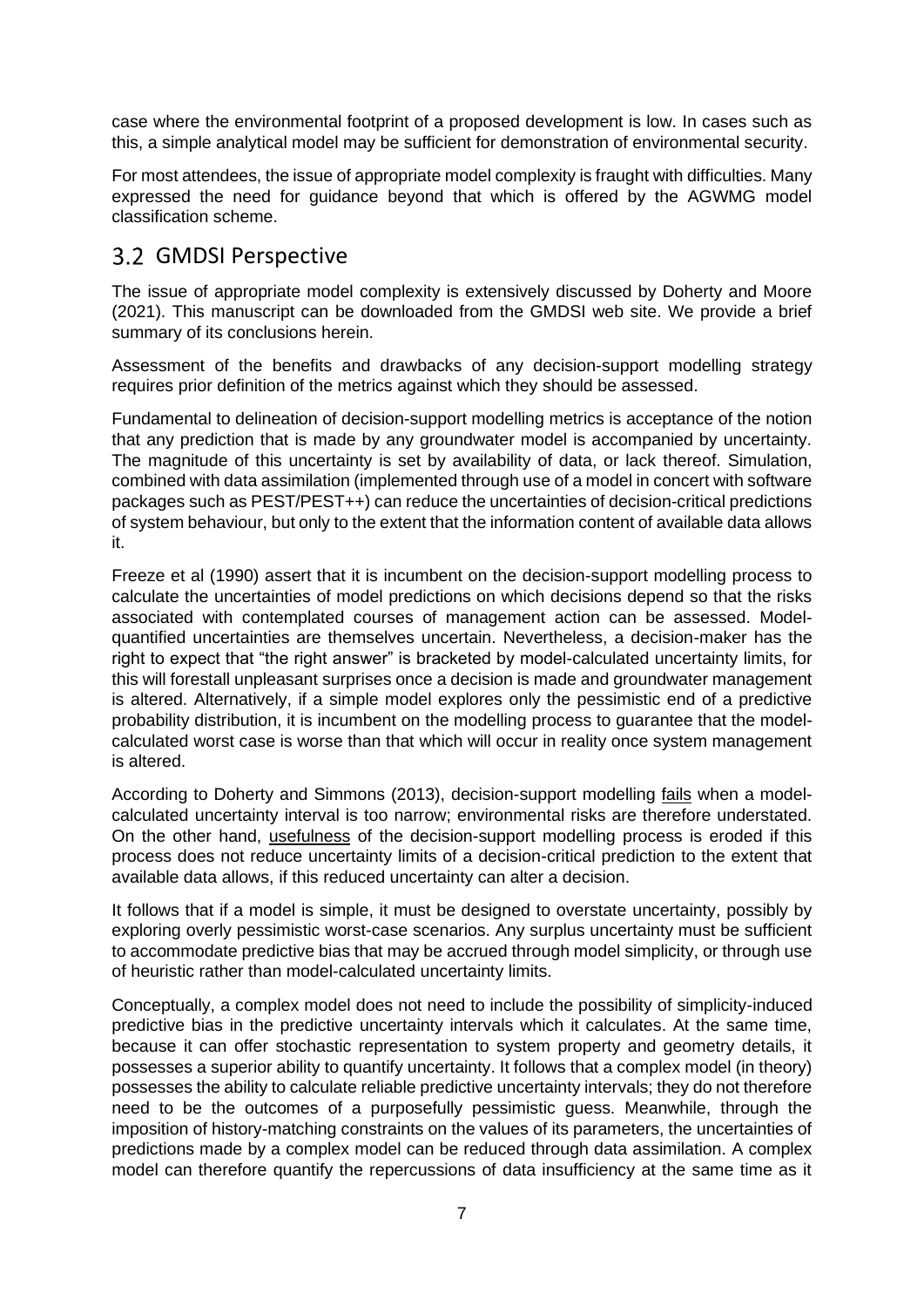reaps the benefits of data availability. The narrower predictive uncertainty intervals that emerge from use of a complex model may permit decision choices that would otherwise be precluded by use of a simple model that guarantees predictive conservatism. As a by-product of its ability to support uncertainty analysis, a complex model can also suggest data acquisition strategies that can most effectively reduce the uncertainties of some of its key predictions.

However, the situation is more nuanced than this.

Firstly, there are some practical issues that cannot be avoided. Structurally complex models often take a long time to run, and are often numerically unstable. This makes quantification and reduction of uncertainty difficult. Decision-support modelling based on a complex model may not therefore be capable of satisfying the decision-support modelling metrics that are outlined above.

There are also some conceptual matters that require attention. Doherty and Moore (2021) distinguish structural complexity from parametric complexity. They argue that in many (but not all) cases, a structurally simple, but parametrically complex model can satisfy the decisionsupport modelling metrics that are outlined above. A decision-support modelling strategy that is based on this type of model can efficiently harvest information from measurements of system behaviour and transmit this information to predictions that matter. If properly designed, it can also quantify posterior predictive uncertainty with integrity. The ability to harvest information from the historical behaviour of a system reduces the chances of unwanted surprises arising in future management of that same system.

Doherty and Moore (2021) also argue that the decision-support imperatives outlined above may be best served if design of a decision-support model is tuned to the making of one or a small number of predictions. White et al (2014) show that strategic model construction and innovative history-matching based on an appropriately weighted, multi-component objective function, can reduce the propensity for model-incurred and calibration-induced predictive bias.

It is apparent, therefore, that the issue of appropriate model complexity requires consideration of more than just the complexity of an environmental system. It requires consideration of data availability and the capacity (or lack of capacity) of these data to inform decision-salient predictions. It requires recognition of the fact that the task of the decision-support modelling process is to harvest information from the former and transmit it to the latter, while still allowing the latter to "wiggle" to the extent that they are not constrained by this information. It also requires recognition of the practical difficulties that a complex model faces in achieving these goals. Included in these difficulties is the inconvenient fact that attempts to create a "realistic" digital representation of complex subsurface conditions probably requires the hardwiring into a model's structure of system details of which a modeller is unsure. This makes stochastic representation of these details impossible. The risk of understating predictive uncertainty, or of biasing important model predictions, then rises.

In summary:

- The spectrum of model complexity is a continuum that extends from back-of-theenvelope calculations to complex numerical simulation.
- At no point on this spectrum is a model capable of providing more accurate predictions just because it is complex. Predictive accuracy is a function of information availability.
- A suitable response to the question, "how complex should a model be?" is as follows. If the making of a decision requires less predictive uncertainty than has currently been assigned to management-salient predictions, and if site data holds more information than has been harvested by models that have currently been built, then a more complex model may be required. However this model must be capable of harvesting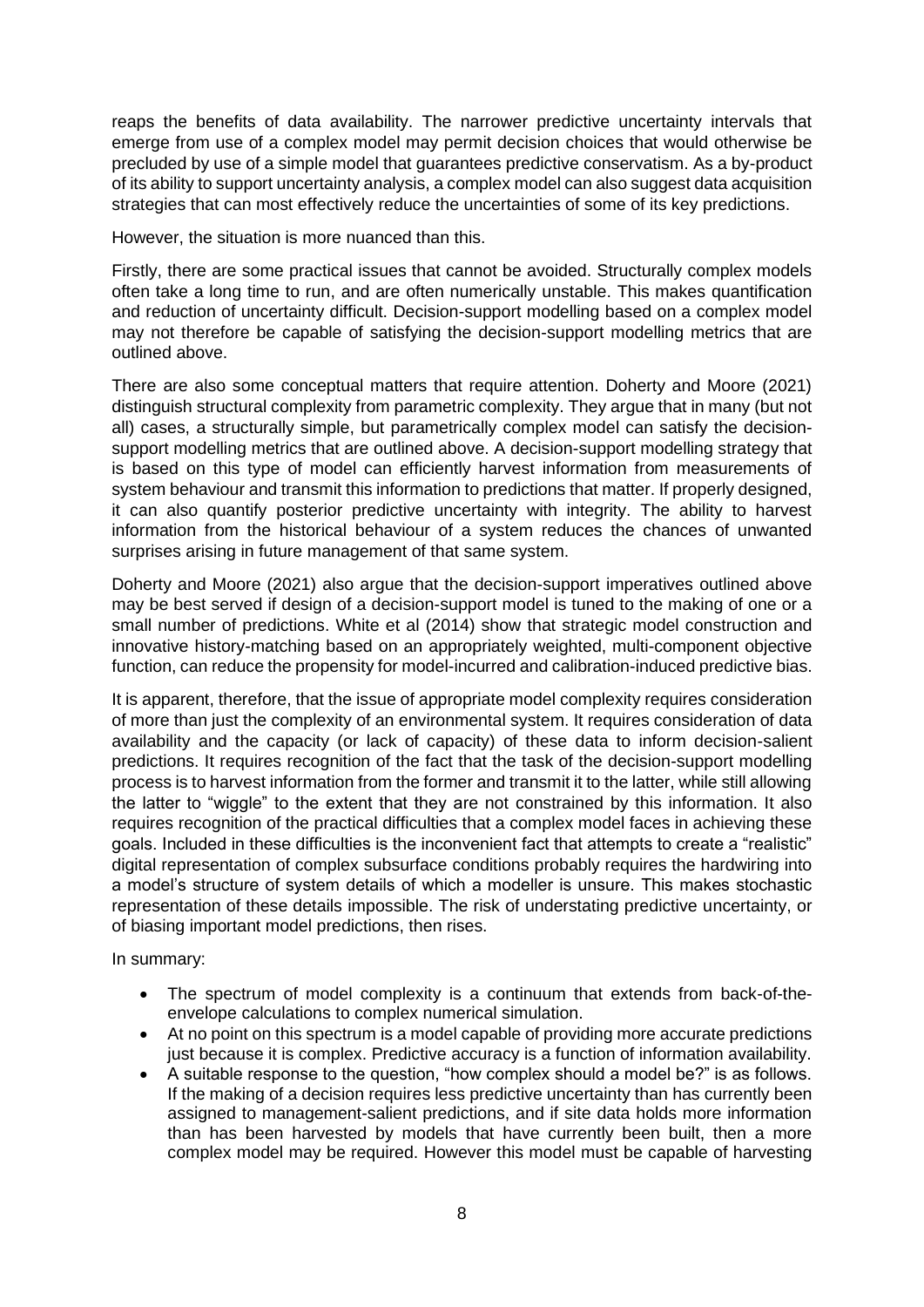that information, and of quantifying post-data-assimilation uncertainty without understating it.

Finally, the authors recognise that, as well as being technically nuanced, the issue of model complexity is socially nuanced. Decision stakeholders who are not familiar with groundwater modelling often interpret the word "model" literally. Instead of viewing the decision-support modelling process as an information-harvesting activity that can reduce the uncertainties of decision-salient predictions, they may see a groundwater model as a digital entity that can replicate the details of unseen subsurface processes. For stakeholders such as these, simulation can play an important didactic role, for it can provide a powerful, animated illustration of how groundwater moves in complex geological environments. However the decision-support imperative and the didactic imperative are two different things. A model must be built for one reason or the other; rarely can it serve both purposes.

We defer consideration of community expectations of groundwater modelling to a later section.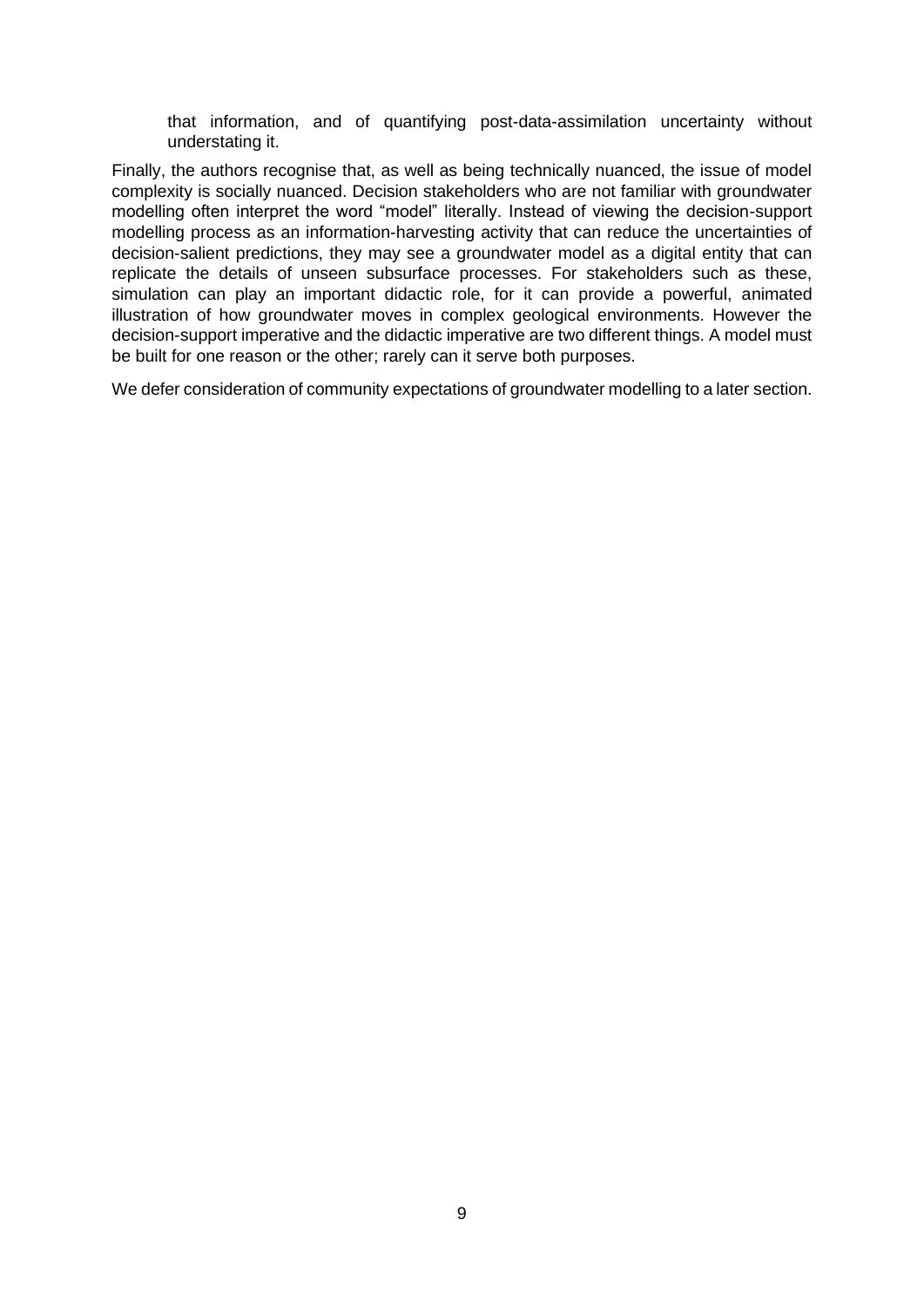### <span id="page-15-0"></span>4. Conceptualisation

### <span id="page-15-1"></span>4.1 From the Web Meetings

The issue of hydrogeological conceptualisation is related to that of model complexity.

A common remark, particularly from meeting attendees with hydrogeological backgrounds, is that proponent models do not always respect hydrogeological concepts to the extent that they should. Instead, they provide a simplified representation of local geology that diminishes the impact that some geological entities may have on decision-critical model predictions.

Some attendees stated that one annoying consequence of depicting geological details in a simplified manner (for example, by replacing multiple stratigraphic layers by a single model layer) is that subsurface hydraulic properties must then be upscaled prior to representation in a model. The ability of field or laboratory measurements of lithological properties to inform model parameters is therefore diminished.

Similar statements were made about other aspects of model construction such as representation of recharge processes, and simulation of the interaction between ground and surface waters. Government hydrogeological staff are often much more familiar with the details of local conditions and processes than are consultants who build models for project proponents. Sometimes they may wish to see these details represented in any model on which project approval and/or compliance rests, even if some of these details may be of secondary importance to decision-critical predictions which the model is required to make.

Some attendees confessed to becoming particularly irritated if a proponent uses software such as PEST/PEST++ to history-match a numerical model that they see as conceptually flawed. They maintained that attainment of a good fit between model outputs and a calibration dataset for the wrong reasons can exacerbate predictive bias incurred through simplistic representation of hydrogeological detail.

It was stated by some meeting attendees that rectification of this problem requires that proponents and regulators agree on a hydrogeological conceptual model prior to construction of a numerical model. It also requires that they agree on an approach to numerical model development that respects this conceptual model at an agreed-upon level of spatial and temporal detail. It follows that regulators should have considerable involvement in the design and deployment of a model that will be used for approval and compliance purposes. This circumvents the possibility of regulator knowledge and experience being ignored.

### <span id="page-15-2"></span>4.2 GMDSI Perspective

There can be no doubt that:

- the integrity of a numerical model rests on the integrity of the conceptual model on which it is based;
- early discussions between proponents and regulators should comprise an essential component of the regulatory process. (This is discussed in a later section.)

Some remarks from the previous section of this document are salient to the present discussion. These pertain to the need for stochastic representation of that which is incompletely known. This applies particularly to representation of fine scale geological detail if, indeed, geology is represented at this level of detail in a groundwater model. Hardwiring of incorrect geological details in just a single realisation of these details may bias model predictions to the same extent as simplification of these details. At the same time it can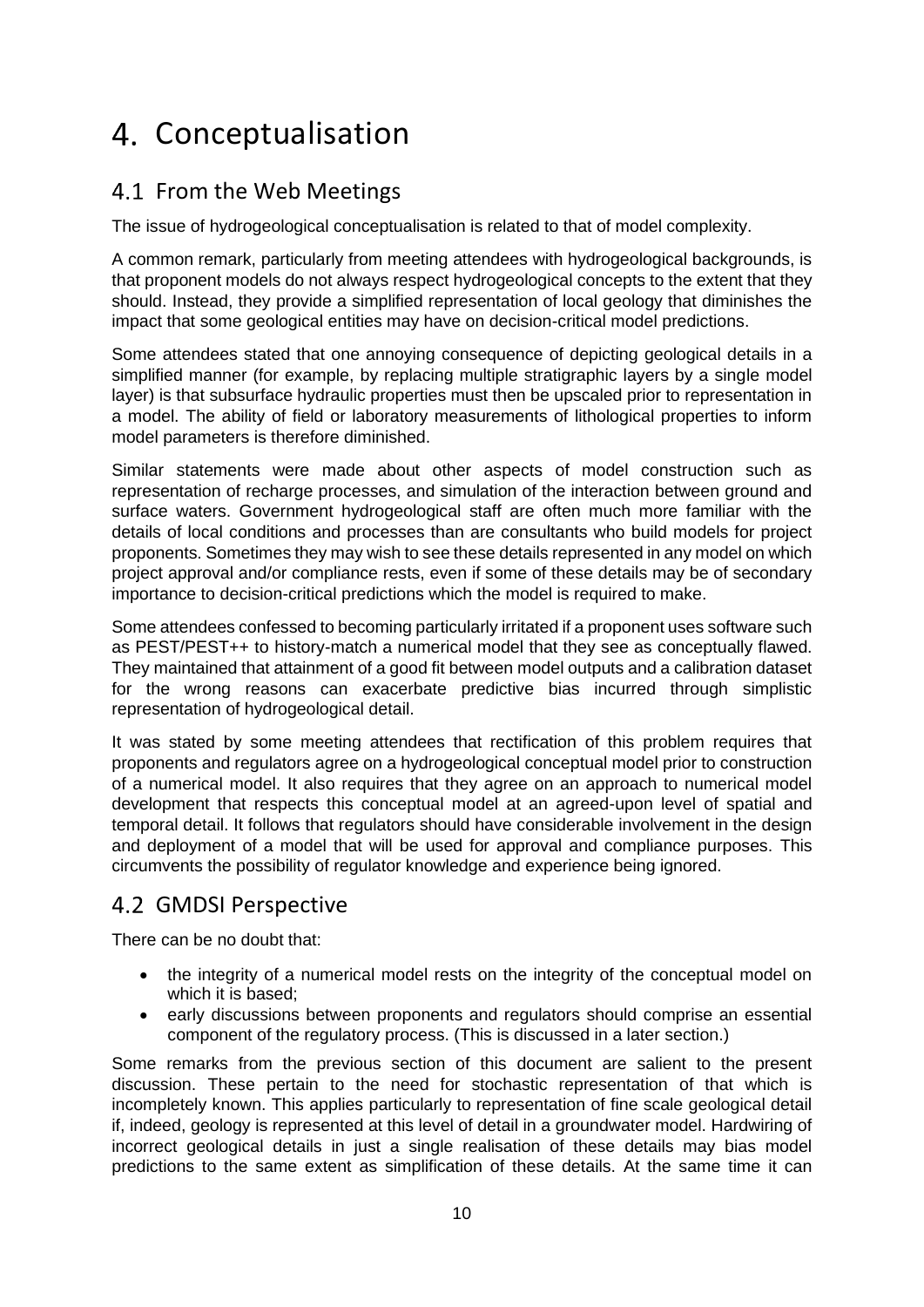degrade exploration of predictive uncertainty. Errors in representation of geological detail can also preclude attainment of a good fit between model outputs and measurements of historical system behaviour. This behaviour may expose the presence of prediction-pertinent subsurface conditions of which a hydrogeologist may have been previously unaware.

In contrast, strategic upscaling of local geology may enable parameters to do the "stochastic work" of uncertainty quantification and reduction. This comes at a cost, however. A looser relationship between parameters and geologically recognisable subsurface entities diminishes the extent to which field measurement of the latter's properties can inform these parameters. This may inhibit flow of information from expert knowledge, through parameters, and ultimately to model predictions. On the other hand, history-matching can be more productive where a simplified model structure is populated with abstract parameters. This may enhance flow of information from measurements of system state through parameters to model predictions.

Obviously, decision-support model design requires a trade-off. Solution of the optimisation problem that is implied in this trade-off can only be site-specific. It requires that a modeller identify sources of information that are pertinent to decision-critical model predictions. The decision-support modelling process should then be designed to:

- harvest this information;
- express uncertainties that result from a deficit of information.

There is no "right" way to build a decision-support groundwater model. Compromises are always required. However, the decision-support modelling metrics of failure and utility that are discussed in the previous section of this document are universal. We can express the first of these metrics using a word that is borrowed from Bredehoeft (2005). "Surprises" must be avoided at all costs once approval is granted and development proceeds. History-matching that accompanies the decision-support modelling process must be attuned to early warnings of surprises; it should create fertile ground for "abductive learning" that may expose the need for conceptual model refinement (Baker, 2017).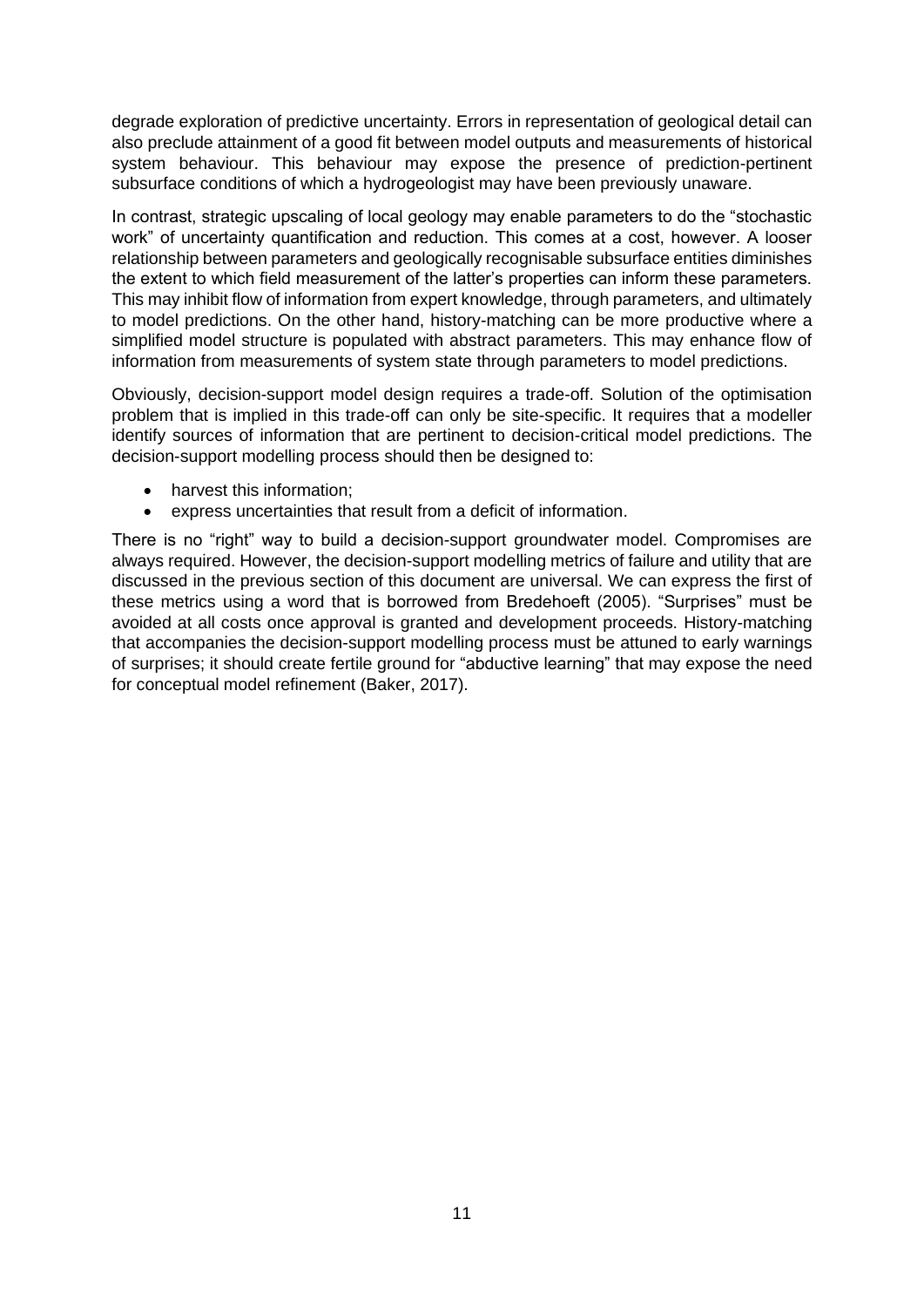### <span id="page-17-0"></span>5. Uncertainty

### <span id="page-17-1"></span>5.1 From the Web Meetings

All meeting attendees recognised that predictions made by groundwater models are uncertain. They also acknowledged the importance of quantifying the uncertainties of predictions on which regulatory approval and compliance decision-making are based.

However, knowledge of this subject among attendees varies greatly. As a cohort, regulators can find it hard to assess proponent attempts to quantify model predictive uncertainty. Where regulatory agencies undertake modelling themselves, they do not generally quantify predictive uncertainty; however they intend to do so in the future.

Implied in statements made by some meeting attendees is that model complexity, on its own, has the capacity to reduce the uncertainties of many management-salient predictions. This has been discussed in previous sections. Some attendees expressed a desire for the groundwater model classification scheme that is central to the Australian Groundwater Modelling Guidelines to provide a more detailed basis for linking a model's design to the credibility of its predictions. We note that while this request is understandable (especially where a complex model is mistrusted), it ignores the imperative for a model to be capable of quantifying the uncertainties of its own predictions.

Acknowledgement of the existence and importance of uncertainty leaves regulators in an uncomfortable position. Some attendees seemed to be more aware of the practical and conceptual implications of model predictive uncertainty than others.

Practical implications include the following.

- Where a simple model is used to predict the consequences of a proposed development, assignment of an uncertainty interval to its predictions is generally heuristic. Often this is done through worst case scenario analysis. In cases such as these, a regulator must be satisfied that "worst case" is, in fact, worst case. The onus of proof that this is the case is on the project proponent; the onus of seeking proof is on the regulator.
- Where a more complex model is employed to predict the consequences of development, uncertainty analysis becomes more sophisticated. Often it is implemented by generating a suite of calibration-constrained, stochastic parameter fields. A management-salient prediction is then made many times, each with a different one of these fields. The probability distribution of the prediction can then be assembled from its frequency distribution. Implementation of this process requires that:
	- o the methodology and assumptions on which predictive uncertainty analysis rests be clearly outlined in a proponent's report;
	- $\circ$  the outcomes of this analyses be understood by regulatory personnel; and that
	- o regulatory personnel are satisfied that predictive uncertainty is not understated.

As is discussed in a later section, these implications require that regulators possess technical skills that were not required by previous generations of regulators.

An important conceptual repercussion of the omnipresence of uncertainty, is that uncertainty analysis will often reveal that the risks to environmental assets posed by a proposed development are nonzero. Regulatory approval must therefore be based on acceptance of a certain level of risk, or on an assurance that risk can be reduced or eliminated through adaptive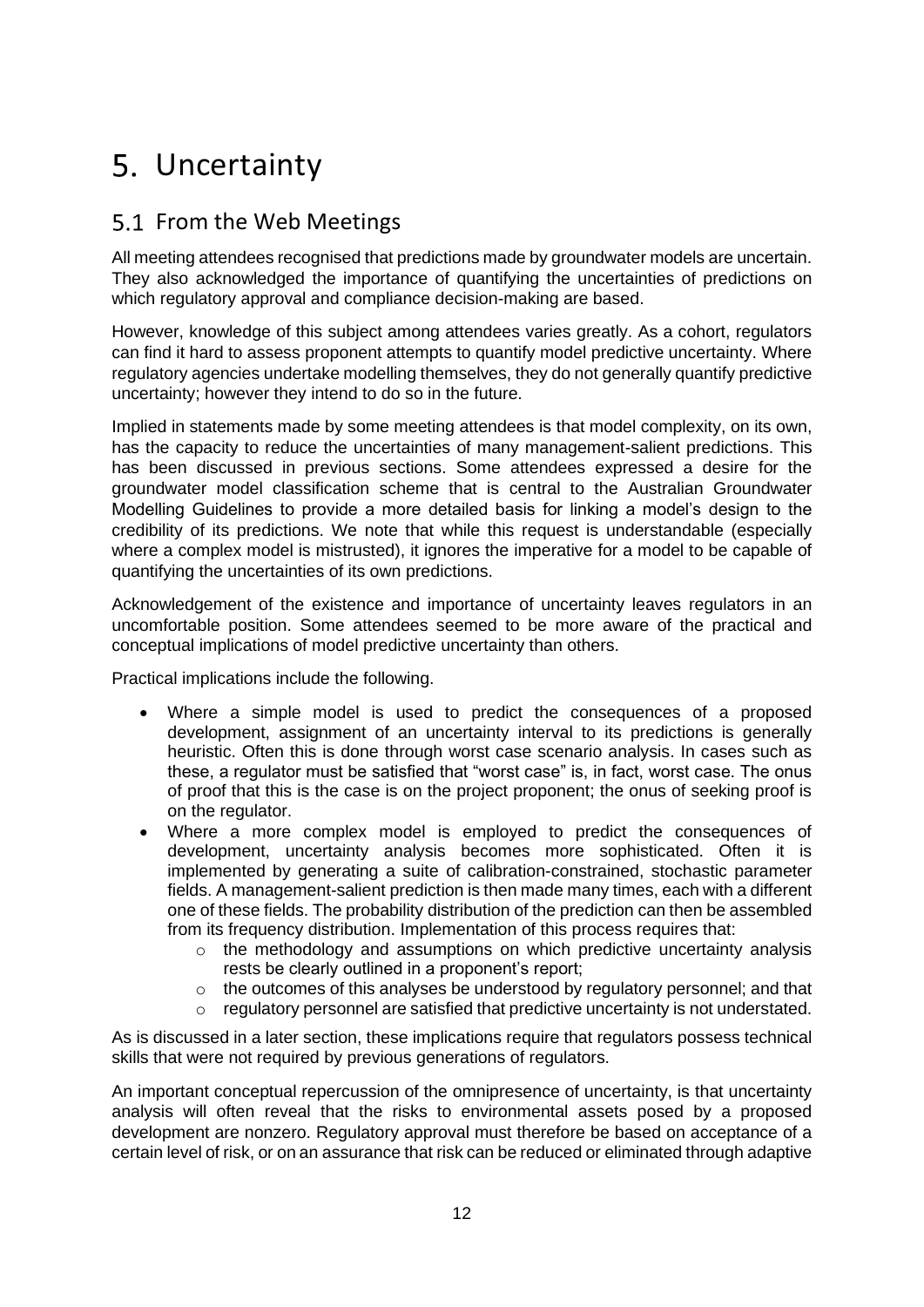management. It is then incumbent on a proponent to prove to regulators that adaptive management can indeed achieve the level of risk-reduction that they require.

Many meeting attendees expressed the need for guidance in assessing risks posed to environmental assets, and in making decisions in contexts where risks are demonstrably nonzero.

#### <span id="page-18-0"></span>5.2 GMDSI Perspective

Uncertainty is the "unifying principal" on which groundwater decision-making, and hence design of a decision-support modelling strategy, is based. As discussed in documents such as Freeze et al (1990), Doherty and Simmons (2013) and Doherty and Moore (2019), the quest for quantification and reduction of the uncertainties of decision-salient predictions influences the manner in which a model is built, parameterized, history-matched and deployed. In ways that have already been described, it provides a basis for selection of an appropriate level of model complexity.

The uncertainty that is ascribed to a particular model prediction is a function of data availability, and the capacity of the decision-support modelling process to harvest prediction-pertinent information from these data. Conceptually, while complex models cannot be guaranteed to make accurate predictions, they do possess the ability to associate uncertainties with their predictions. This is because they are designed to explicitly represent many of the individual components of a complex groundwater system. Because the relationships between model parameters and aspects of environmental reality that these parameters represent is more direct for a complex model than it is for a simple model, parameters pertaining to these components can be informed by expert knowledge and the outcomes of site characterisation studies. However rarely is information from these sources sufficient to endow model parameters with values that are known to be correct. Therefore their values must be expressed stochastically.

Another benefit of model complexity is that a complex model may be capable of harvesting more information from field measurements of system state through history-matching than can be harvested by a simple model. However this will occur only if:

- the parameterization complexity of the model matches its structural complexity;
- the model is fast-running and numerically stable;
- details of the subsurface that are imperfectly known are adjustable rather than fixed.

In practice, these three conditions are often violated by a complex model. A middle ground between inappropriate simplicity on the one hand, and cumbersome complexity on the other hand must therefore be sought. This is discussed in previous sections of this document, and in papers that are referenced above. The point that we make here is that model complexity should not be pursued as an end in itself. Simulation (whether based on a simple or complex model) provides a means to a greater end, this being quantification and reduction of the uncertainties of predictions that matter to a decision.

From the above it follows that, in order to assess a proponent's modelling work, a regulator must understand sources of information, and how an appropriately designed modelling process can harvest information from these sources in order to reduce the uncertainties of decision-salient predictions. A regulator should also possess the knowledge to know when this has not occurred, and hence when a proponent's claims to uncertainty reduction are not based on fact.

If regulators do not possess this knowledge, then they should at least know the uncomfortable questions that they should pose to a proponent when a model (either simple or complex) is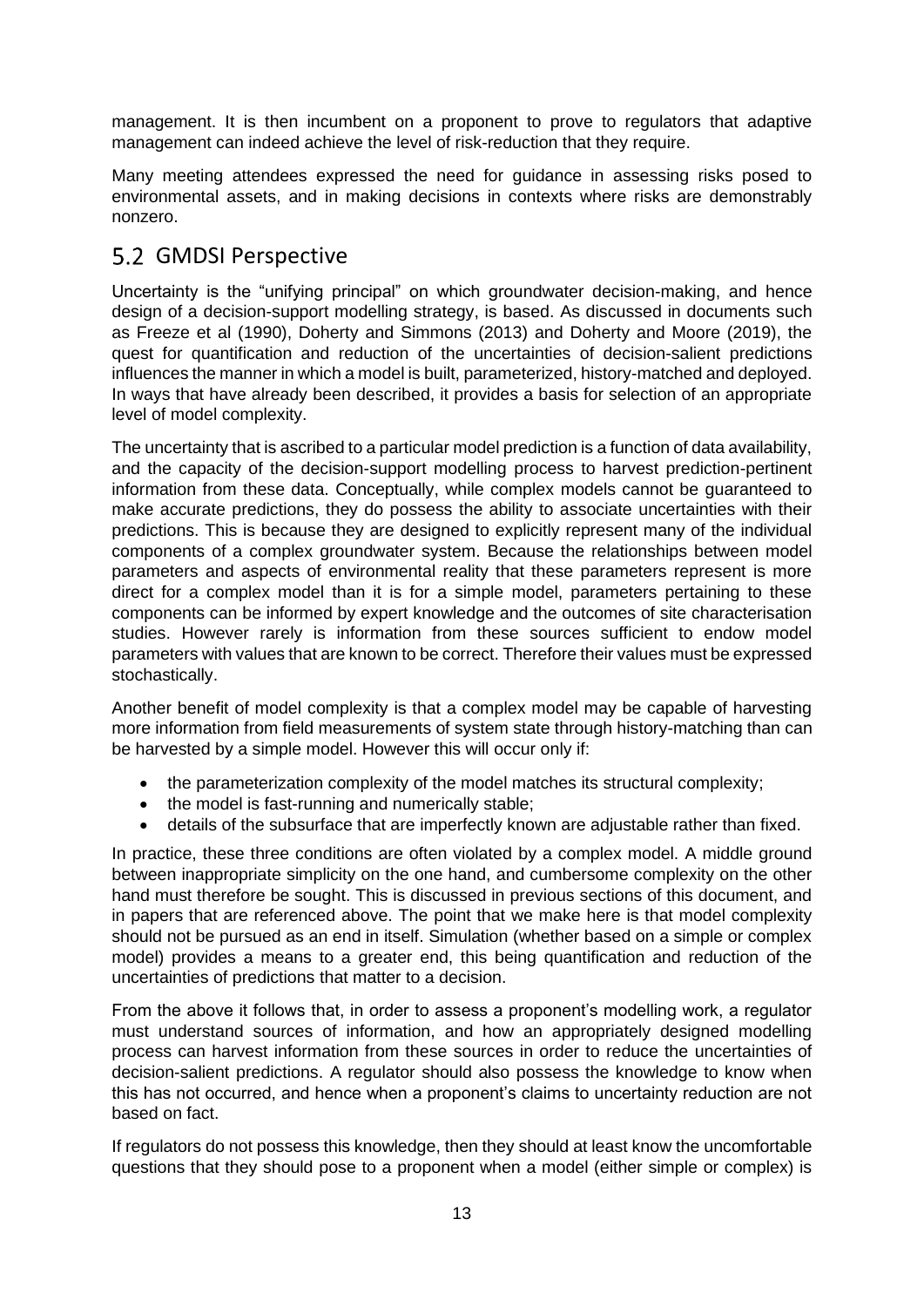presented to them. These questions should seek assurances that predictive uncertainty intervals are overstated rather than understated; hence regulators (and society) can be sure that no unpleasant surprises await them after project commencement. It is incumbent on a proponent to satisfy a regulator that this is the case; it is incumbent on a regulator to seek these assurances from a proponent.

If a regulator does not possess the knowledge to pursue these assurances through an appropriate line of questioning, and to assess the scientific merits of answers that a proponent provides, then they should possess sufficient knowledge to know when it is necessary to request assistance from someone who does. Should this occur, assistance should be made available.

Where the outcomes of model-based uncertainty analysis demonstrate that a proposed project is not risk-free, these same outcomes may provide the basis for design of an adaptive management scheme that reduces environmental risk. In particular, if model-based uncertainty analysis demonstrates that risks posed to certain environmental assets are nonzero, presumably it can also illustrate why this is the case. For example, it may expose the existence of possible impact pathways; in doing so, it may suggest ways through which propagation of drawdown and/or contamination along these pathways can be detected before environmental damage is incurred. It follows that if adaptive management is proposed as a means of ameliorating project risk, then regulators should ask proponents whether and how this will work based on their modelling to date. This matter is further discussed in the next section.

Requests by regulatory personnel for guidance in making and justifying their decisions to a sceptical public in the face of pervasive uncertainty are valid. Identification of an acceptable level of risk is an important ingredient of decision-making in the face of uncertainty. It should be acknowledged as an important component of the regulatory process.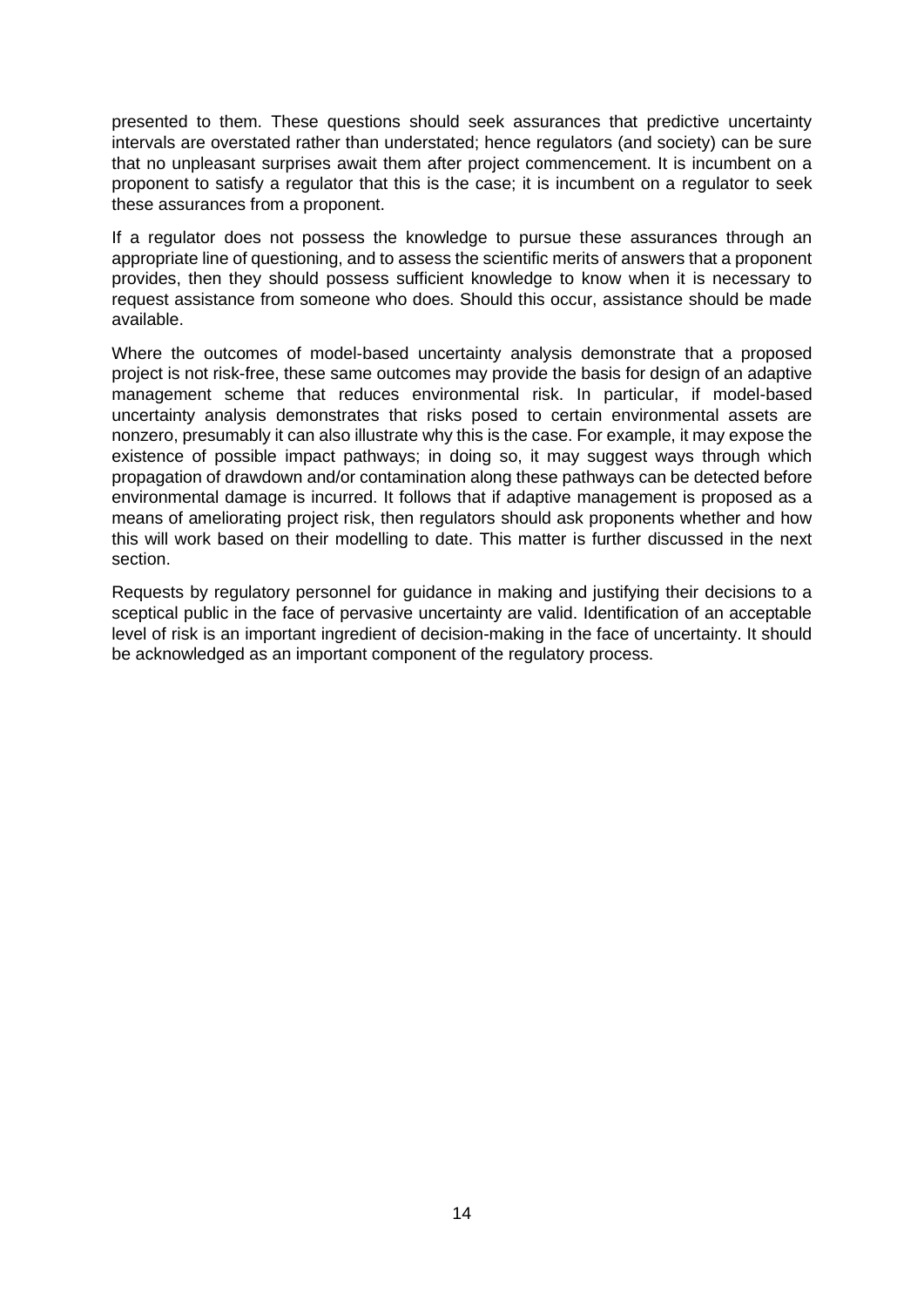### <span id="page-20-0"></span>6. Approval, Compliance and Adaptive Management

### <span id="page-20-1"></span>6.1 From the Web Meetings

At many meetings, attendees complained that regulatory resources that are devoted to the approval process eclipse those that are devoted to oversight of compliance. This is despite the fact that approval for large projects is often granted under an extensive set of conditions, extending over many years; compliance with these conditions requires monitoring.

It was further noted that compliance monitoring, particular when a project proceeds under a regime of adaptive management, may require higher levels of time and expertise than many regulatory personnel currently possess.

#### <span id="page-20-2"></span>6.2 GMDSI Perspective

Planning for adaptive management requires:

- that failure of groundwater system management be defined and agreed upon by proponents and regulators;
- that a monitoring network, together with a system of thresholds, be established that provides early enough warning of incipient management failure for failure to be forestalled;
- identification of management actions that will be taken in response to the crossing of monitoring thresholds.

For example, "failure" at a particular site may be denoted as the occurrence of a specific drawdown under a particular groundwater-dependent ecosystem. Alternatively, it may be denoted as a specified number of successive days in which streamflow in a particular river is less than a certain threshold. Mechanisms for failure may include the existence of structural or alluvial features with high and connected hydraulic conductivity. At some sites, failure may follow less-than-expected wet season recharge.

If a project is to proceed under an adaptive management strategy, then it is incumbent on project proponents to convince regulatory personnel that implementation of this strategy reduces risks to environmental assets to an acceptably low level, taking all possible failure mechanisms into account. Modelling is generally required in order to explore the assertion that adaptive management can work at a particular site. It is also generally required to support adaptive management once development has commenced. Modelling for adaptive management may require a greater level of sophistication than modelling for project approval. Hydraulic property fields that are employed in adaptive management modelling must be:

- realistic from a hydrogeological point of view;
- pessimistic from a management point of view;
- allow model outputs to replicate present and past measured system behaviour;
- be regularly updated so that a model can replicate emerging system behaviour once project operations commence.

At the same time, adaptive management simulation must be "self-managed". That is, the simulation process itself must monitor system states and fluxes as it calculates them, and then initiate pertinent management reactions once monitoring thresholds are crossed.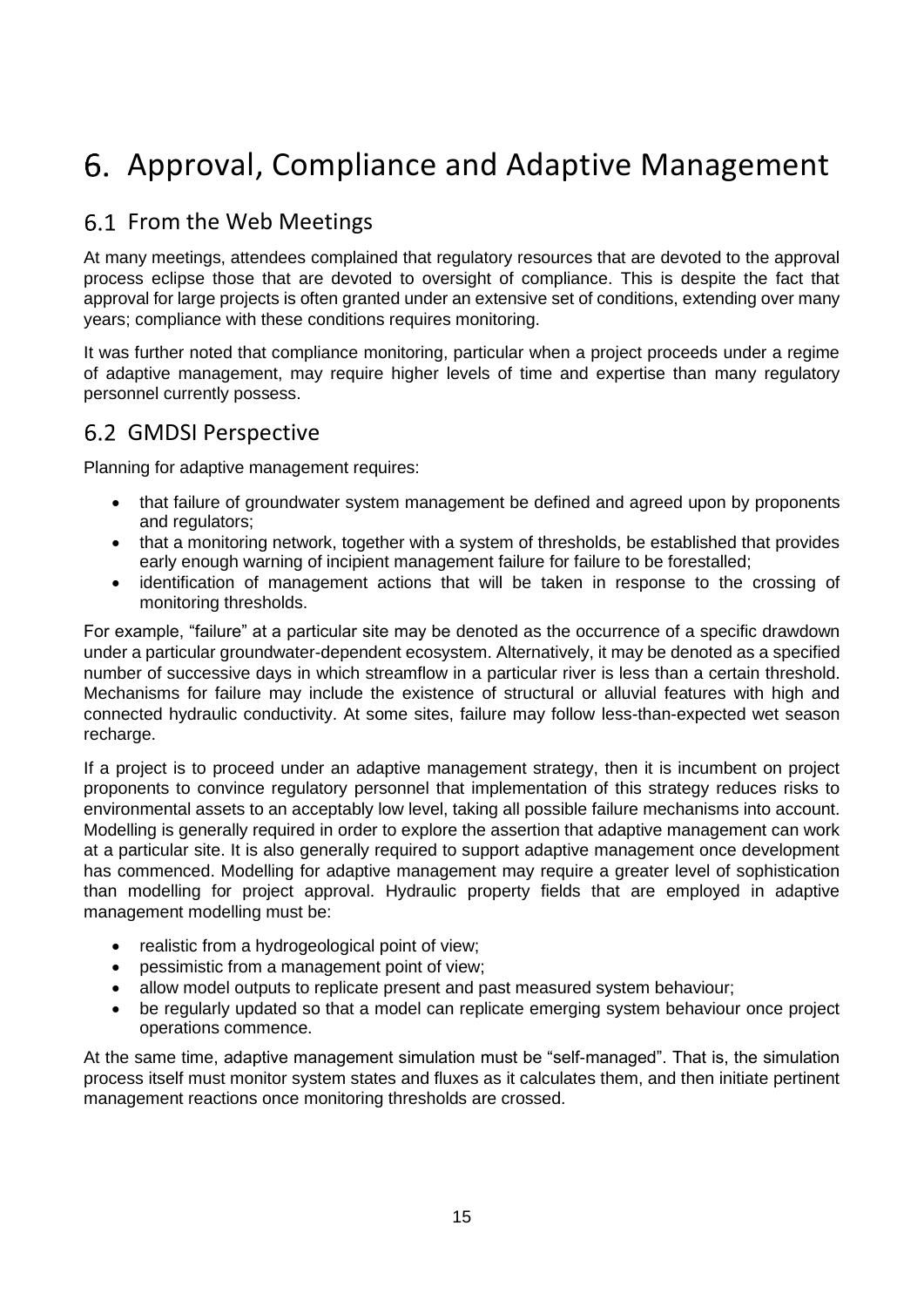### <span id="page-21-0"></span>7. Baseline Data

### <span id="page-21-1"></span>7.1 From the Web Meetings

At most meetings, at least one attendee lamented the insufficiency of baseline data before initiation of many projects. Reasons for baseline data shortage include the following.

- A lengthy period of time is required for acquisition of data that characterise the natural behaviour of an environmental system over a number or climatic cycles. This time may far exceed that over which planning for a project has taken place.
- Acquisition of data is expensive. Proponents are often unwilling to invest in data acquisition until project approval has been granted.

The negative consequences of baseline data inadequacy are obvious. Without knowledge of system behaviour under a range of historical environmental conditions, it is difficult to separate future project impact from natural climate-induced system variability. This is especially the case in dry times when a groundwater system suffers most stress, and when arguments about the deleterious outcomes of development are generally most heated.

### <span id="page-21-2"></span>7.2 GMDSI Perspective

The issue of baseline data insufficiency has repercussions for modelling as well as for monitoring.

Baseline data records the response of an environmental system to natural variability of climate, and perhaps to persistent anthropogenic stresses. With a comprehensive baseline dataset, system behaviour at monitoring points is therefore somewhat predictable, provided conditions in the future are not too different from those that prevailed in the past. Predictions of future system behaviour can be made using a purpose-built model. Perhaps one such model can be developed for each monitoring point; see, for example, Peterson, and Fulton (2019) and Obergfell et al (2019). Once development proceeds, it should be possible to separate the baseline signal from the development signal at these monitoring points.

If baseline time series are short, models pertaining to monitoring points can still be built and historymatched. Signal separation can still be attempted once development proceeds. However uncertainties in attribution of a signal to different sources becomes higher under these circumstances, especially if baseline monitoring does not span periods of unusually wet and/or dry conditions.

The ability to separate development signals from background signals at monitoring points brings other benefits as well.

Some types of development have the potential to exert profound impacts on a groundwater system. This occurs when stresses to which a system will be subjected in the future will be very different from those that it has experienced in the past. Pre-development predictions of groundwater impact may therefore rely solely on assessments of hydraulic properties arising from site characterisation and expert knowledge. However, once development begins, its embryonic effects on the groundwater system can be measured. This may allow back-calculation of system hydraulic properties at the scale at which impact occurs. Impact predictions can then be revised. Separation of the impact signal from other signals is critical to this process.

Adaptive management also benefits from a rich baseline dataset. If time series of groundwater levels have not been gathered over a sufficiently large period of time at monitoring locations that are critical to adaptive management, then (as remarked above) separation of climatic signals from development signals becomes uncertain. The precautionary principle dictates that software which implements signal separation should then presume the worst as far as the development signal is concerned. This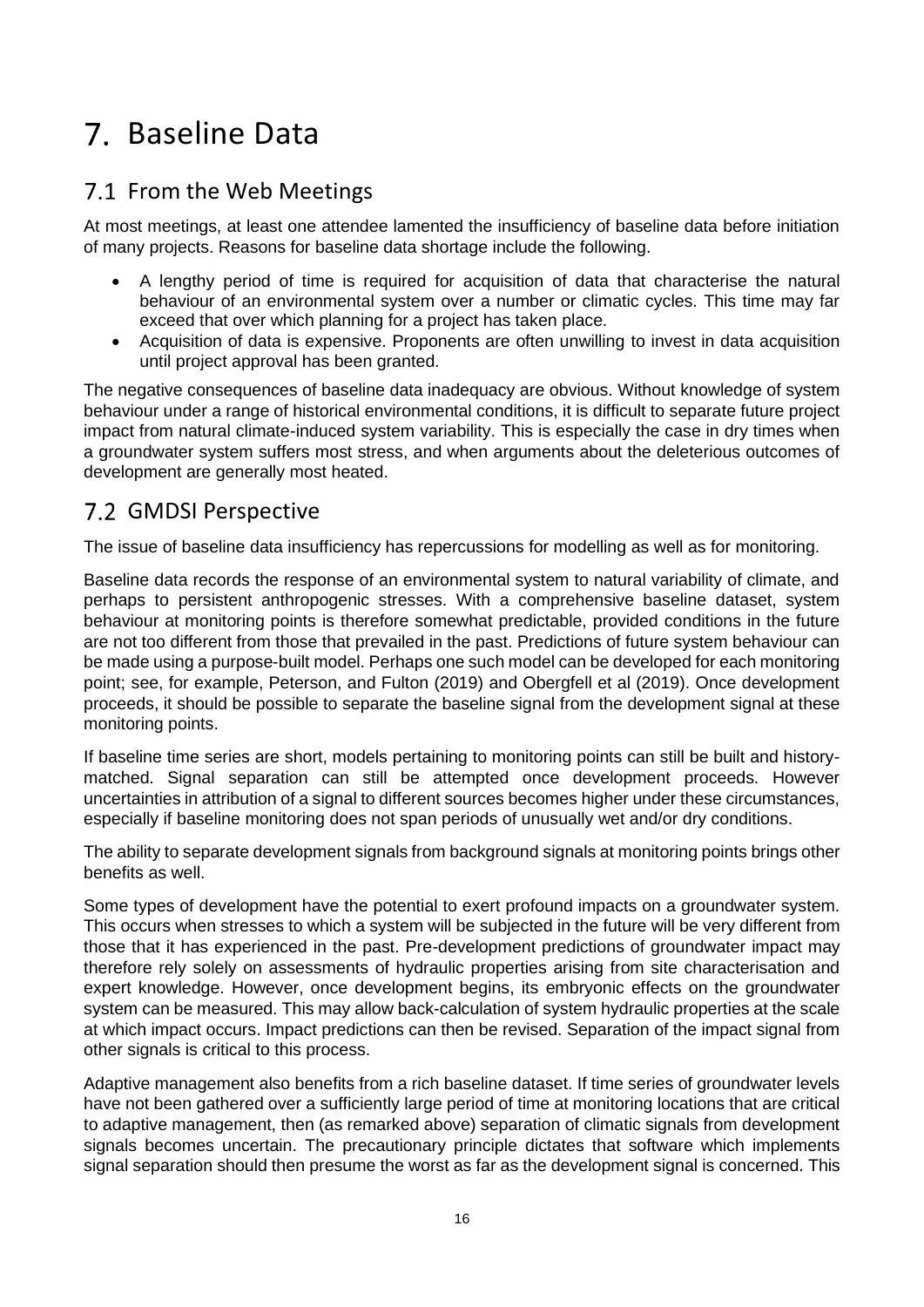may trigger a premature adaptive management response. It follows that gathering of a comprehensive baseline dataset generally serves a proponent's interest, as well as the public interest.

However, because of:

- the large timeframe over which baseline data should be acquired if they are to be effective (this timeframe often exceeds that over which there has been any intention to interfere with a natural groundwater system); and
- issues of land access and expense that may be associated with acquisition of baseline data;

early acquisition of baseline data at locations where development may one day occur is a matter that deserves serious consideration by appropriate authorities.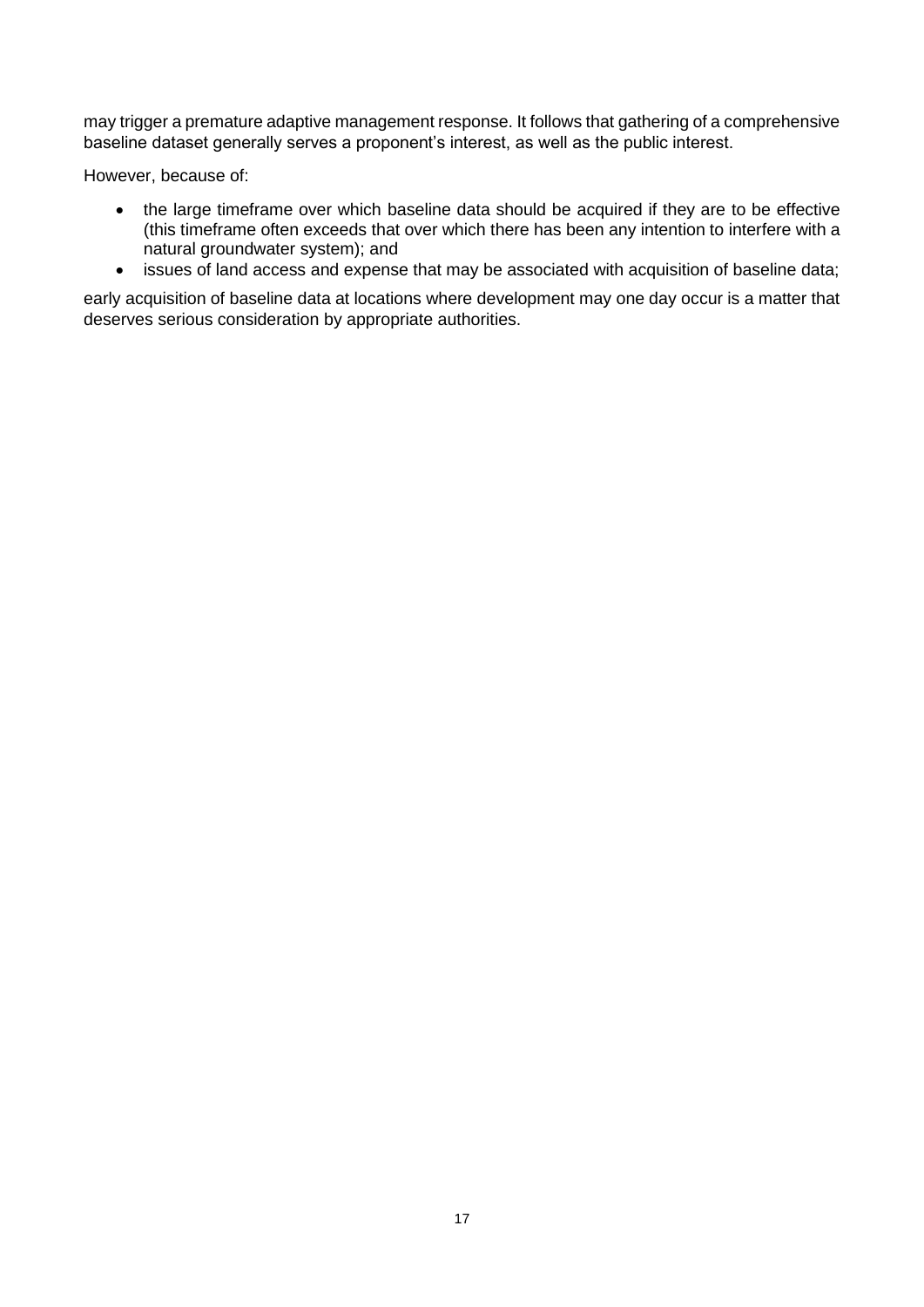### <span id="page-23-0"></span>Cause and Effect

### <span id="page-23-1"></span>8.1 From the Web Meetings

Generally, regulatory assessment of a proposed development depends at least partially on the effect that it will have on groundwater-dependent ecosystems, including riverine ecosystems whose health depends on maintenance of flow and water quality during dry conditions.

The relationships between altered groundwater conditions at a point of ecological impact, and biotic/ecosystem health at that impact point are often difficult to quantify. This is particularly the case for ecosystems that are sustained by groundwater outflow. Nevertheless, protection of groundwater-dependent ecosystems requires knowledge of these relationships.

At many meetings, regulatory personnel expressed frustration that the linkage between conditions that are calculable by a groundwater model and the health of biota that require protection is unclear. Rarely do proponent reports translate predicted groundwater impact into biotic risk. This reflects inadequate knowledge about relationships between the two, and the high degree of uncertainty that accompanies these relationships, to the extent that they are known. Regulators are thus left in the invidious position of having to assess biotic risks themselves, or of having to rely on drawdown or water quality thresholds whose salience to biotic health are questionable.

The situation can be summarised as follows.

- Uncertainties that accompany groundwater model predictions are often very high.
- Proponent-calculated uncertainties pertaining to these predictions are not always credible.
- Relationships between groundwater model predictions and biotic health criteria often lack clear definition, and are also highly uncertain.

Regulator frustrations are easy to understand.

#### <span id="page-23-2"></span>8.2 GMDSI Perspective

It is difficult to do anything other than to share regulator dismay on this issue.

It was suggested at one of our meetings that a partial solution to this problem may be the addition of biological health packages to groundwater models. This, it was stated, would allow seamless calculation of biotic risk by a calibrated groundwater model. However, we note that groundwater systems are affected much less by biotic conditions than biotic systems are affected by groundwater conditions; hence these calculations are more appropriately made by groundwater model postprocessors. These postprocessors can then be updated independently of groundwater simulation software.

Frustrations felt by regulators suggest a need for those with ecological/biological expertise to develop indices for biotic health that are based on numbers that can be readily calculated by a groundwater model. These indices can then be identified early in the proposal process as key modelling outcomes on which regulatory decision-making will be at least partly based.

Ideally, model outputs from which indicators of biotic health are evaluated should be calculable without incurring long model run times nor inducing numerical instability. They can therefore be subjected to optimisation under uncertainty using members of the PEST++ suite. They may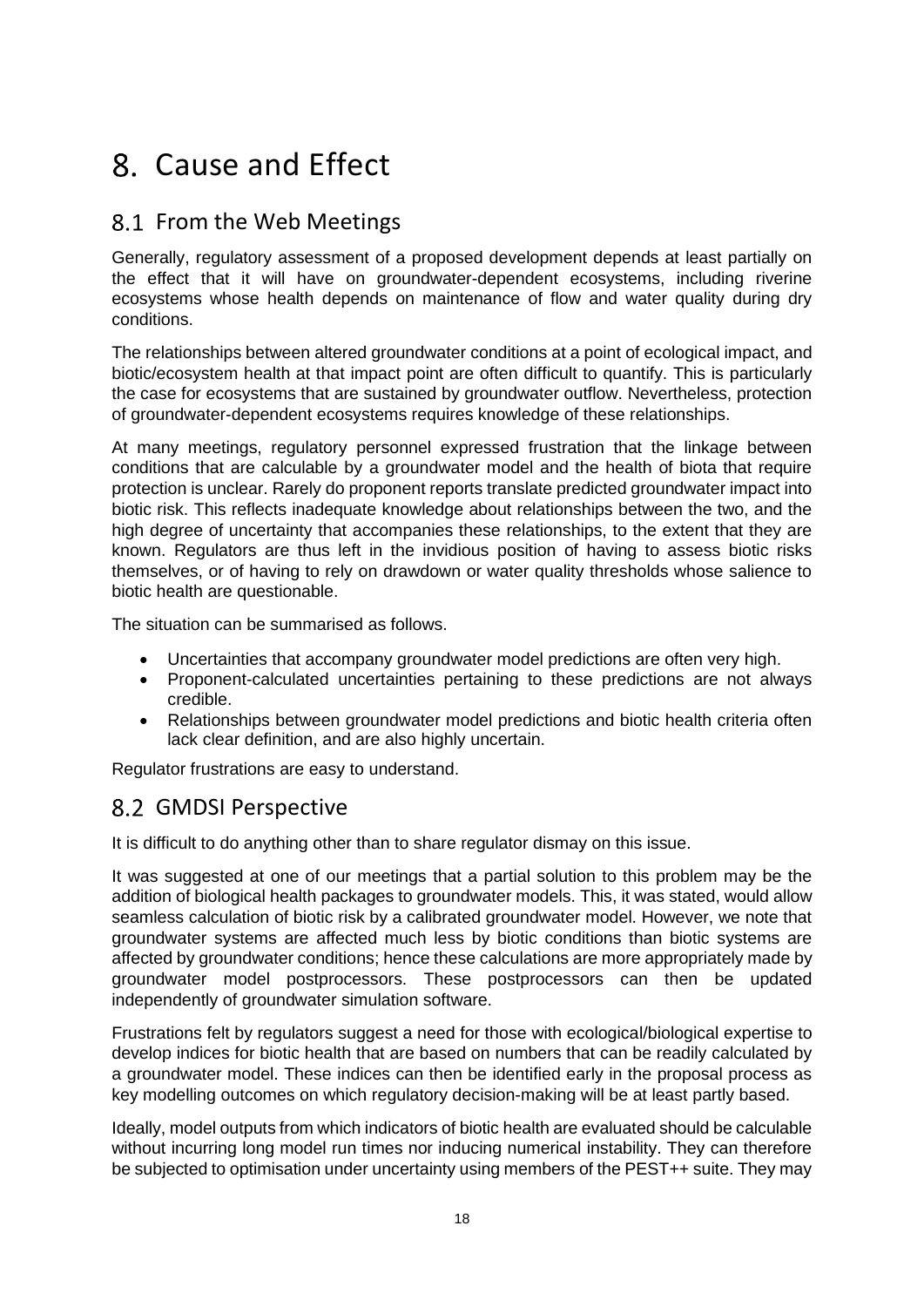then form a basis for design of an adaptive management strategy that minimises environmental risk, and that can be regularly updated as more data are acquired.

If would also benefit decision-making and adaptive management if biological health calculations are based on model outputs whose uncertainties are comparatively low. Biological health indicators that are calculated in this way may require inclusion of "safetymargins" to accommodate this situation. The size of these margins in comparison to the uncertainties of alternative biological health indicators that may be based on more uncertain model outputs implies an optimisation problem whose solution may be site specific.

Obviously, the development of model-compatible, but regulator-useable, biological health indicators is a matter for much-needed inter-disciplinary research.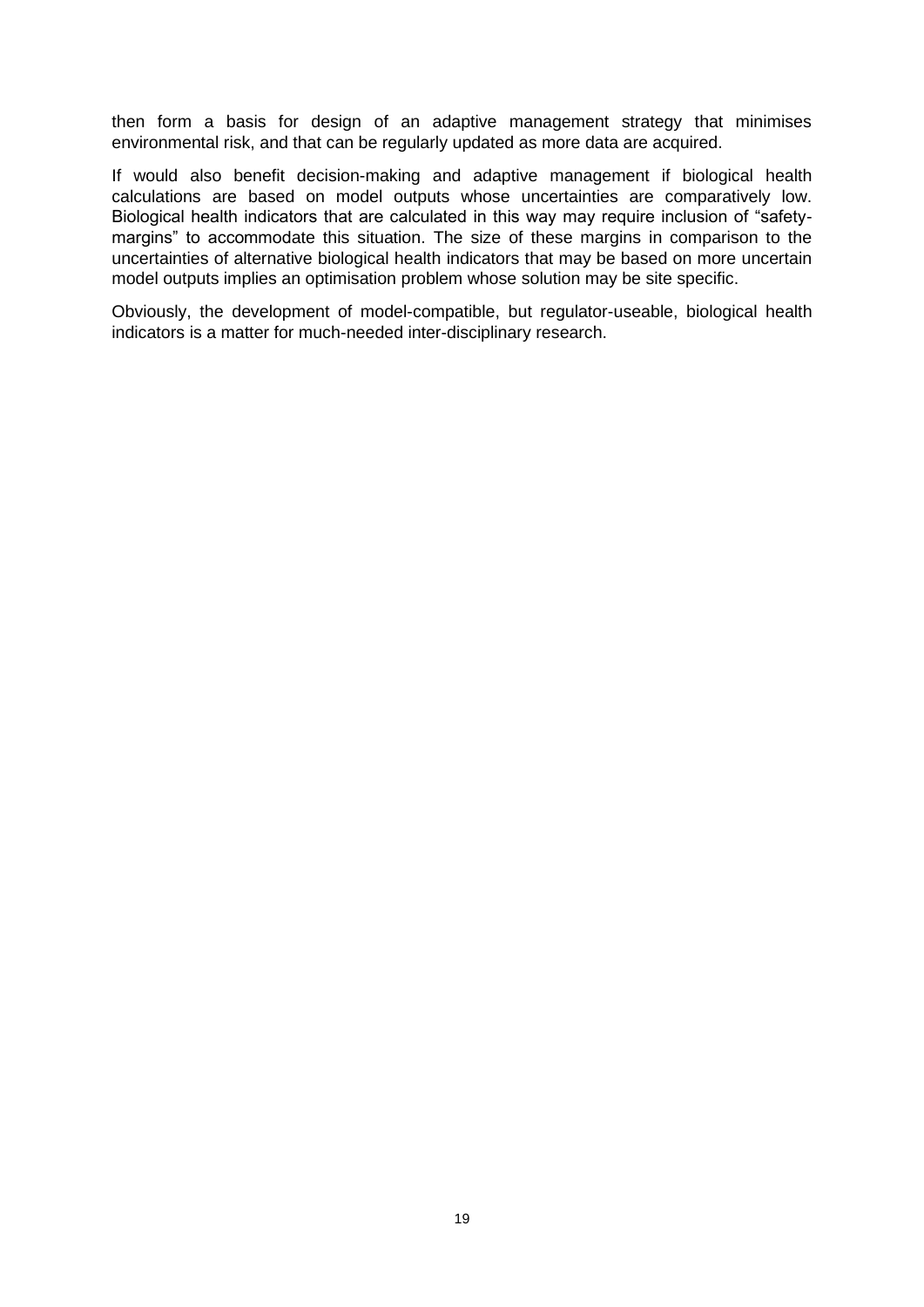### <span id="page-25-0"></span>9. Early Communication

### <span id="page-25-1"></span>9.1 From the Web Meetings

Most attendees at most meetings agreed that the regulatory process is best served if discussions between project proponents and regulators begin early in the proposal process. Early meetings between regulators and proponents may allow agreement to be reached on at least the following issues:

- the hydrogeological conceptual model;
- identification of environmental assets to which a proposed development may pose a risk;
- identification of key model outputs on which regulatory decisions will be based;
- field data in which decision-pertinent information may reside:
- design of a modelling strategy that can harvest this information:
- the means through which uncertainties arising from information insufficiency will be quantified.

Many state regulators informed us that discussions between them and project proponents generally begin early in the proposal process. This applies particularly to proponents of large projects whose budgets permit high-end modelling. It applies to a lesser extent to proponents of smaller projects. Nevertheless, early communication with all of these groups is generally encouraged. It benefits proponents because they can familiarize themselves with regulator expectations. At the same time, it gives regulators the opportunity to inform proponents of their expectations. (It is to be hoped, however, that both sides of these discussions are receptive to good ideas.)

In contrast to state regulators, Commonwealth regulators are more likely to complain that their interaction with project proponents commences too late in the approval process for them to have anything other than a reactive role.

Some attendees noted that interaction between regulatory and proponent institutions requires caution, as it may compromise the perception of regulator independence. They also noted that the ability of regulators to contribute to technical discussions requires a workable knowledgeable of site conditions on the one hand, and decision-support modelling on the other hand; regulators may therefore require assistance from pertinent experts when engaging in these discussions. This matter is addressed in the following section of this document.

### <span id="page-25-2"></span>9.2 GMDSI Perspective

Science is an innately collegiate activity that benefits from an exchange of ideas and a blending of experiences. It is underpinned by a philosophy that places scepticism at its centre and adopts logic as its language. Much has been written on the philosophy of science. Perhaps the best know exposé of the scientific method is the falsification viewpoint espoused by Karl Popper (Popper, 1963) in which the scientific method is described as one of proposing and testing hypotheses. A hypothesis can be rejected, but never entirely accepted, as an explanation for natural phenomena.

Identification of an environmental asset that may suffer damage as a consequence of a proposed development implies a hypothesis that damage will actually occur. The scientific method can then be directed to testing this hypothesis. Rejection of the hypothesis follows demonstrable incompatibility between it and one or more of the following: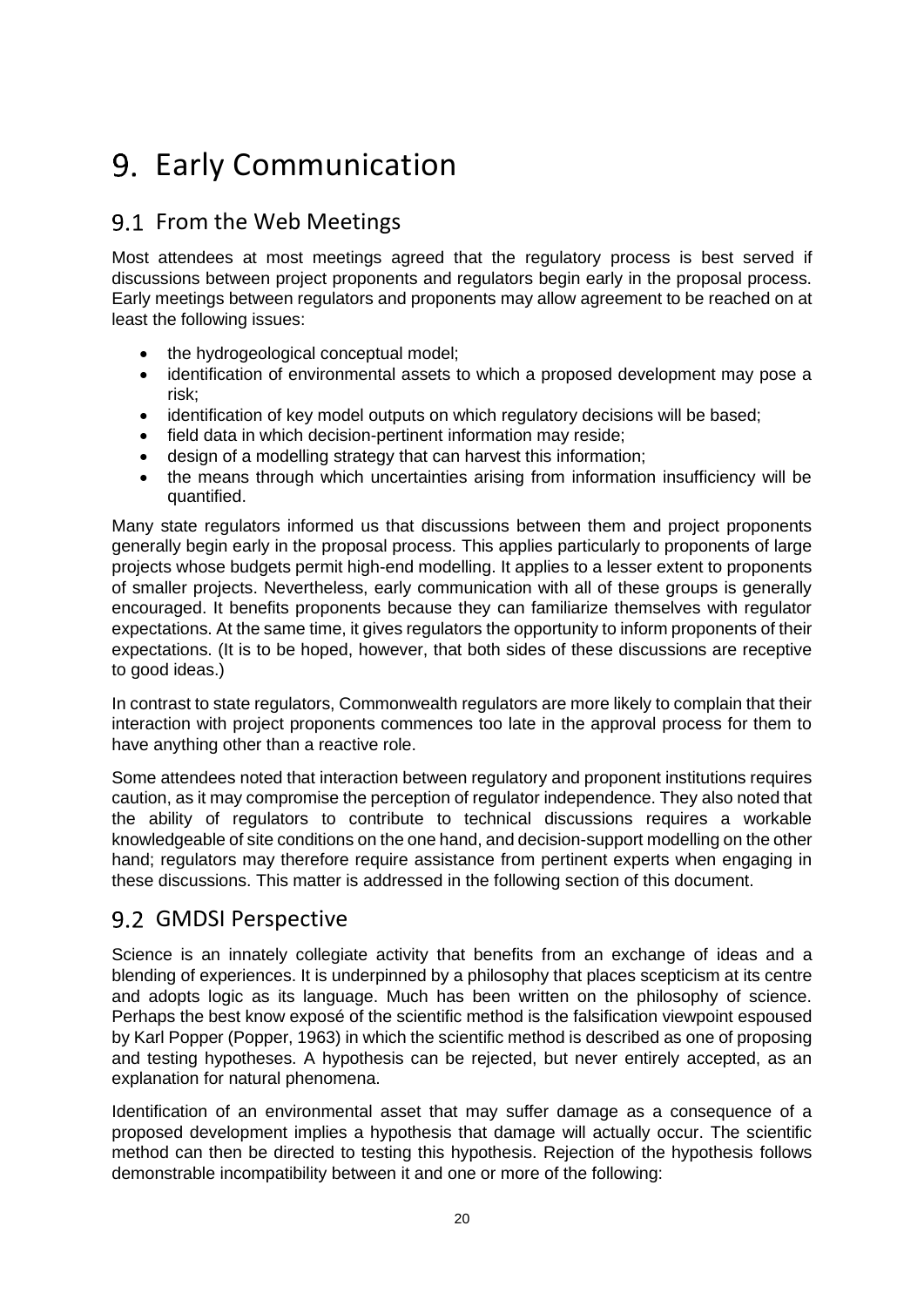- physical and chemical processes that are known to operate within an environmental system;
- hydraulic (and other) properties of the system;
- observed behaviour of the system.

Model-based processing of site data enables testing of environmental damage hypotheses. Under some circumstances it may enable rejection of a particular hypothesis, perhaps at a certain level of confidence. If it does not allow its unequivocal rejection, model-based processing of environmental data may demonstrate that the hypothesis can be rejected if certain adaptative management protocols are put in place.

Each site that comes under regulatory purview thus provides the context for a scientific experiment in which one or a number of environmental damage hypotheses are tested against available or yet-to-be-acquired data. The inexactness of groundwater science, and the complexities of natural systems, necessitates considerable innovation in formulation of hypothesis-testing strategies. Innovation is more likely to emerge from multi-party discussions than from dialogue between those who have a vested interest in the outcome of a scientific experiment.

In short, communication between proponent and regulatory personnel is necessary to implementation of the scientific method at a particular site. It is thus necessary to scientifically based government regulation.

We restrict further comment to the following two points.

- 1. As already stated, some attendees admit that, in order to maximise their contributions to the design of strategies that implement innovative, model-based processing of site data, they may require (and sometimes employ) specialist assistance.
- 2. Regulator-proponent communication should be based on the premise that both parties can benefit from this communication. Proponents have the opportunity to learn from regulator knowledge of local issues and local hydrogeology. At the same time, while regulators have a responsibility to "lay down the law", it should not be forgotten that the laws of science and mathematics are not for any individual or party to lay down.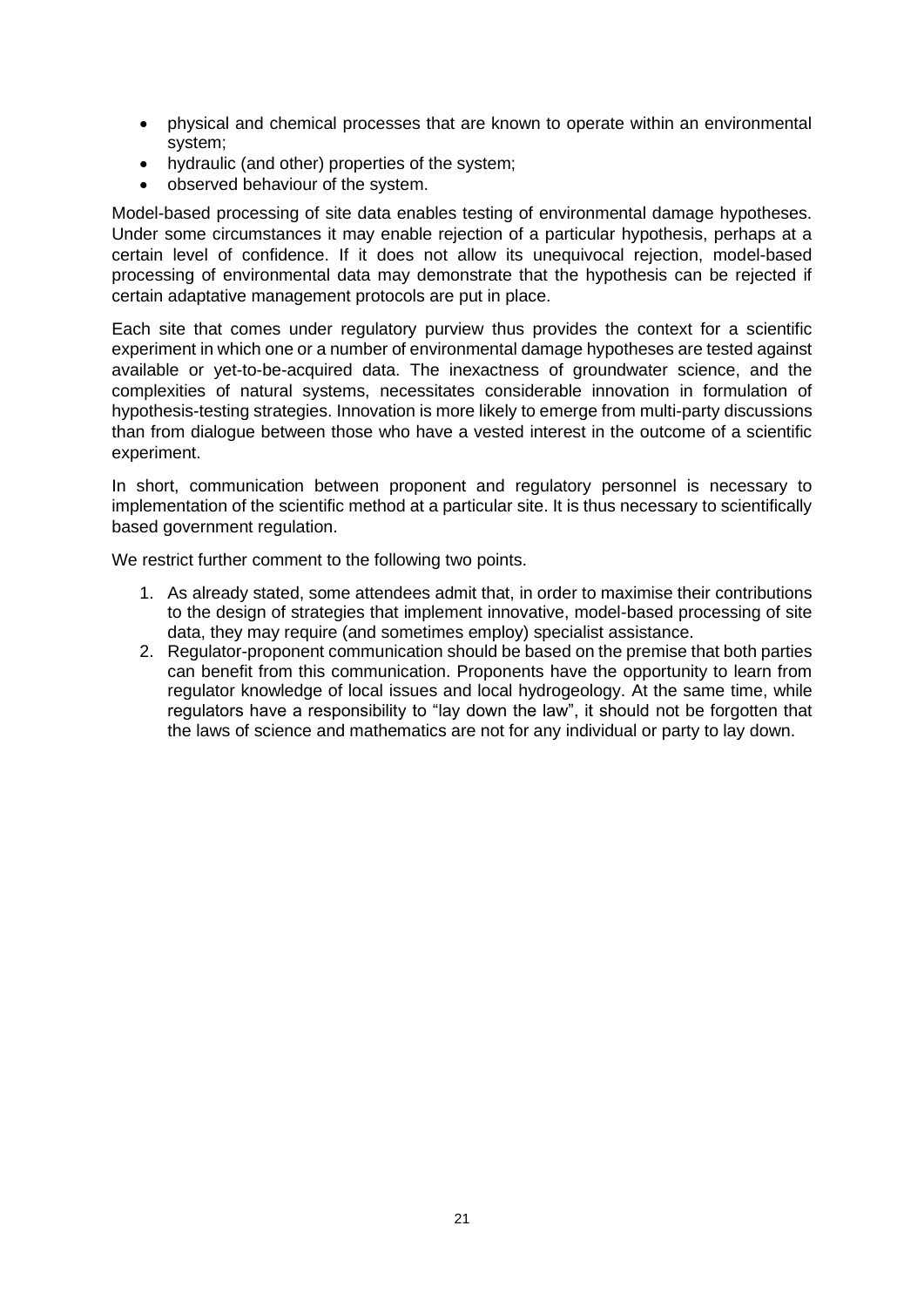### <span id="page-27-0"></span>10. Regulator Expertise

### <span id="page-27-1"></span>10.1 From the Web Meetings

Modelling expertise varies greatly between individual regulators, and between state/territory/Commonwealth regulatory agencies. At most meetings, some attendees informed us that their training does not allow them to undertake modelling work themselves, nor understand the details of modelling work that is undertaken by others. However they are able to undertake, and fully understand, simpler calculations that accompany proposals whose environmental impact is likely to be small. They also understand the principles on which groundwater simulation rests.

Some regulatory personnel have many years of hydrogeological experience. This stands them in good stead when reviewing hydrogeological concepts on which proponent modelling is based. However this is not always matched by modelling experience. Furthermore, regulatory expertise in data assimilation and uncertainty analysis (both of which are key ingredients of decision-support modelling) is highly variable. (We note that the groundwater industry in general is depleted in personnel with knowledge and experience in data assimilation and uncertainty analysis.)

Despite this, regulators are often asked to appraise modelling work undertaken in support of large development projects, some of which may need to rely on adaptive management in order to proceed.

In at least one jurisdiction, regulatory personnel base decisions on their running of complex groundwater/surface water models that were built for them by consultants. They feel uncomfortable with the inability of these models to replicate some important aspects of past system behaviour. They do not understand the consequences of this for model predictions of future system behaviour. In other jurisdictions, government personnel build their own models. However, they feel that their efforts in decision-support model development and deployment would be well served by a better understanding of highly parameterised inversion and uncertainty analysis.

Most regulatory personnel can seek help from a third party if they need it. However it was not readily apparent that help is sought as a matter of course. Nor can it be guaranteed that those from whom help is available have the skills required to assess high-end modelling work and concomitant predictive uncertainty analysis.

Many attendees expressed a desire for educational material which explains the concepts of decision-support modelling, history-matching and uncertainty analysis "in simple terms". While this may not furnish them with the skills required to undertake such work themselves, it will at least allow them to engage in conversations with proponent modellers, to ask the right questions, and to know when the answers to these questions are unsatisfactory.

#### <span id="page-27-2"></span>10.2 GMDSI Perspective

Regulators are asked to adjudicate on matters that span many disciplines. Groundwater modelling (and associated activities such as data assimilation and uncertainty analysis) is just one of those disciplines.

Under ideal conditions, a regulator could gain some assurance that conclusions pertaining to environmental safety drawn from a proponent's modelling work are credible because of the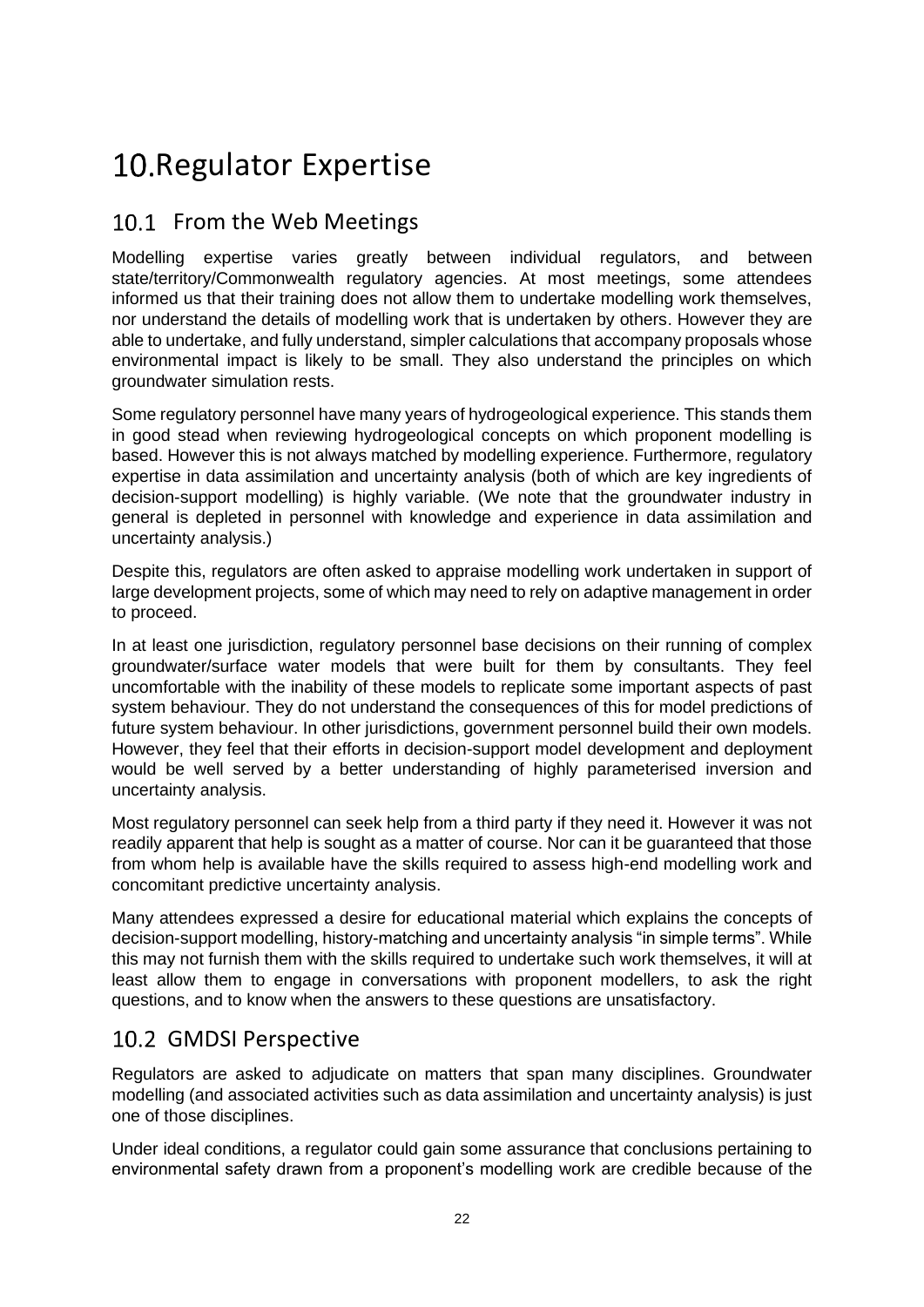peer review process that generally accompanies such work. However, as will be discussed in another section, this is generally not the case. With very few exceptions, a proponent's model is always declared as "fit for purpose" by the proponent's handpicked peer reviewer. Despite this, a regulator's instincts often inform them that a proponent's assessment of environmental risk is inadequate; however they lack the confidence, or the knowledge, to say more than this.

As discussed in the previous section, most regulators feel that discussions with project proponents should begin early in the proposal process. This allows risks to be identified, and modelling goals to be established, before modelling begins. However, engagement in these discussions generally requires an even higher level of regulator expertise than that which is required for review of a proponent's modelling work.

Unfortunately, lack of regulator expertise cannot be rectified with guideline documents such as those provided by Barnett et al (2013) and Middlemis and Peeters (2018). These may allow a regulator to insist that certain modelling and uncertainty analysis protocols be adopted, while lacking a deep understanding of what these protocols mean. However they do not allow a regulator to judge whether these protocols have been correctly followed. Nor do they allow a regulator to be an active participant in discussions that ensure that model-based processing of site data meets the unique challenges that groundwater management poses at a particular site.

The role of guidelines is discussed in the following section of this document. At this point we note that provision of guidelines is accompanied by certain (but unavoidable) dangers. Guidelines cannot replace textbooks or other educational resources. Neither a regulator, a modeller, nor a stakeholder can consider that they are "educated" in the field of decisionsupport groundwater modelling just because they are familiar with the contents of a small number of guideline documents. These documents cannot, therefore, be seen as an "easy fix" for lack of expertise.

A greater danger is the notion that knowledge of an entire field of learning can be replaced by a checklist that, if followed, guarantees satisfactory execution of that expertise. We understand the difficulties of providing regulatory oversight of a highly technical and continuously advancing field of knowledge in which site-specific innovation is the key to success. However, in the end, nothing replaces expertise.

Our discussions with state regulators lead us to the conclusion that there is no shortage of local hydrogeological knowledge. However hydrogeological expertise does not necessarily equate to modelling expertise, especially if hydrogeological expertise insists that a model is not credible unless it furnishes a "geologically realistic" picture of the subsurface. As explained in a previous section, this may encumber a model's ability to replicate historical system behaviour at the same time as it makes uncertainty analysis extremely difficult. Wellintentioned regulator guidance may therefore inadvertently limit the ability of the modelling process to uncover hydrogeological surprises which may impact predictive uncertainty.

Limitations in regulator expertise do not comprise a problem that should necessarily be fully overcome. After all, regulators cannot be all things to all project proponents. Obviously, those regulators who lament their lack of modelling expertise should seek further education (if they are motivated to do so). However educational resources are difficult to find – especially for those who seek to understand the many nuances of modern-day, decision-support groundwater modelling but do not intend to undertake it themselves. This creates a strong case for federal and state governments, or bodies such as GMDSI, to develop the necessary training material. Other stakeholder groups would also benefit from the provision of such educational material.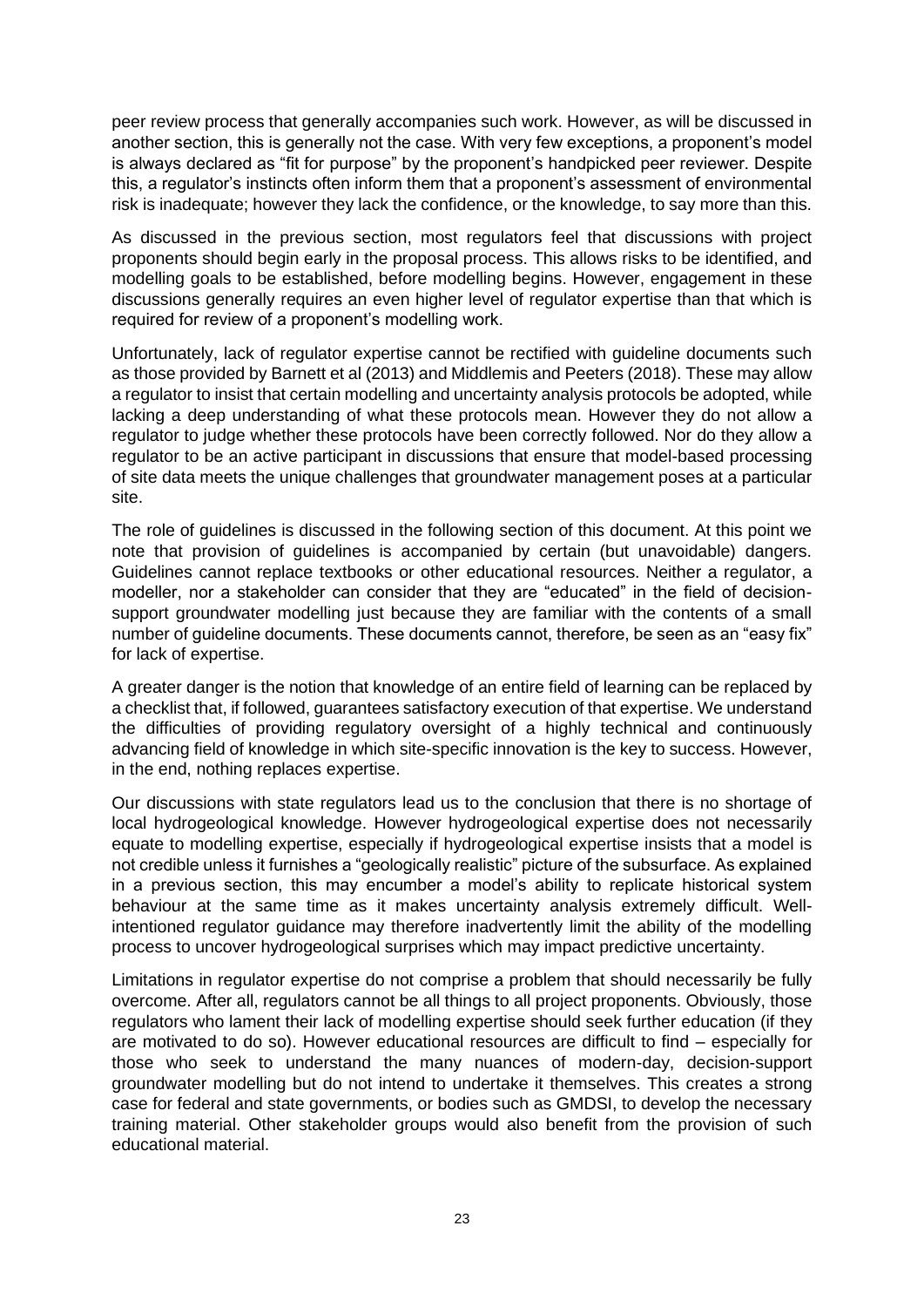Meanwhile, regulatory personnel should have the opportunity to seek advice and/or assistance if they need it. Help may be required:

- at an early stage of the approval process where risks are identified, and where modelling strategies are developed;
- intermittently during the approval process if data assimilation and uncertainty analysis expose issues which require a review of modelling strategy;
- at the project approval stage;
- in planning and oversight of adaptive management.

As well as modelling expertise, federal regulatory personnel note that they would sometimes benefit from the advice of someone with local knowledge of an area when their involvement in regulatory supervision is precipitated by the "water trigger".

It is acknowledged that good modelling advice is hard to obtain. Furthermore, it cannot be expected that academia or CSIRO is the best place to seek such advice, as extensive experience in decision-support modelling is a prerequisite for advising others on its principles and applications. Perhaps consideration should be given to establishment of an informal group of advisors composed of individuals from government and industry that can be contacted by federal, state and territory regulatory agencies when high-end advice is required.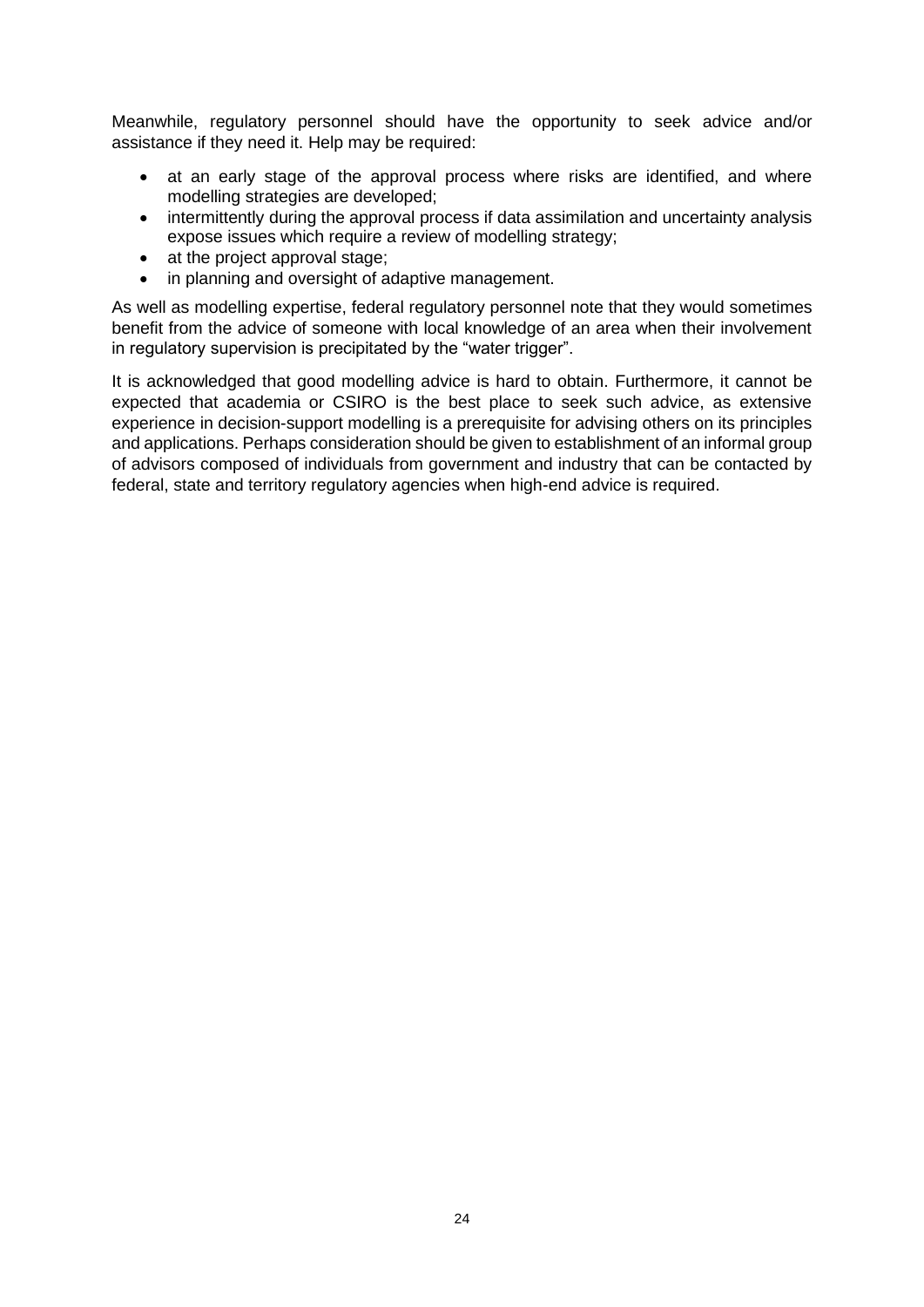### <span id="page-30-0"></span>11. Guidelines and Checklists

### <span id="page-30-1"></span>11.1 From the Web Meetings

When asked about the extent to which attendees rely on the Australian Groundwater Modelling Guidelines (AGWMG – Barnett, 2013) to do their jobs, responses varied greatly.

Some attendees informed us that they seldom refer to the AGWMG, for they already possess the knowledge that they require to assess proponent modelling work. Others informed us that the AGWMG does not provide guidance in asking project proponents the questions that really matter. These questions do not necessarily pertain to the details of groundwater modelling; rather, they pertain to the repercussions of modelling for proposal assessment.

Other meeting attendees hold the AGWMG in high esteem. They see its precepts as aligned with their own. However, because their knowledge of groundwater modelling is sufficient for them to have strongly held opinions, their assessment of proponent modelling does not rely on advice provided by the AGWMG; rather the AGWMG provides official endorsement of what they already require from proponents.

Still other attendees voiced confusion. Implied in the AGWMG is that some models can be relied upon to make good predictions, particularly if they are complex. When presented with proponent models that are complex, but whose inability to replicate the past impugns their ability to predict the future, some attendees wondered if an expansion of the AGWMG model confidence classification scheme is warranted in order to accommodate situations such as these.

Referring to the AGWMG model confidence classification scheme, some attendees ruminated that it should be mandatory for some critical environmental protection issues to require construction of a class 3 model instead of a class 2 model. They note that by far the majority of models that cross their desks are class 2 models (and have been endorsed as such by proponent peer reviewers). Others wondered what implications for predictive uncertainty should be drawn from the fact that a model is of class 2. They can only conclude that the uncertainties associated with its predictions may be moderate, but probably not too high. They declared that making a decision on this basis is somewhat unsatisfactory.

Most attendees agreed that much has changed in the industry since writing of the AGWMG. Analysis of uncertainty is now on everyone's radar. In response to this, the IESC commissioned a guidance document to help modellers understand this issue; see Middlemis and Peeters (2018). When asked about whether they found this text useful, some attendees replied in the affirmative. However others noted that the link between this document and the AGWMG is not very clear.

Despite mixed reactions to existing guidelines, most attendees believe that, as regulators, the existence of guidelines is fundamental to their job. Implied in a set of groundwater modelling guidelines is that a proponent's modelling work should reach or exceed a certain standard. Many regulators do not have the expertise to understand the implications of this standard for model design, history-matching, deployment and uncertainty analysis, However the existence of this standard is more important than its details. It gives them the right to require quality, however "quality" is defined.

Likewise, many attendees see checklists that are provided in the AGWMG and IESC Information Guidelines (IESC, 2018) as fundamental to their assessment duties. While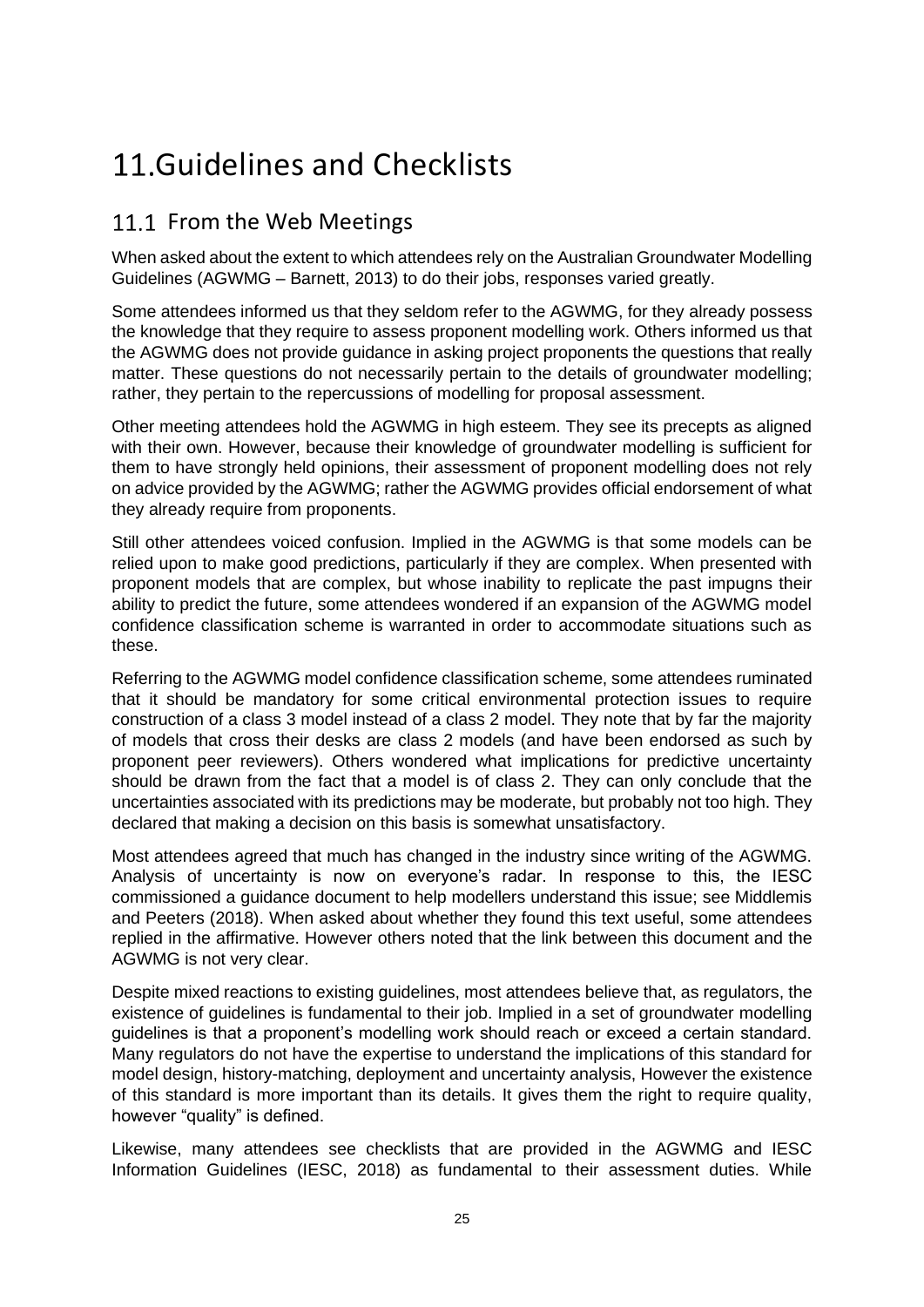acknowledging that modelling to address complex environmental issues is more nuanced than a checklist can express, a proponent's respect for a checklist provides an assurance that their modelling has met at least some basic standards. Checklists provided by the AGWMG and IESC Information Guidelines save regulatory agencies from having to develop their own checklists. Meanwhile, checklists protect regulators from criticism that they approved a proponent's model despite the fact that it "does not tick all boxes". In summary, checklists provide a necessary (but not sufficient) condition for assurance of quality of proponent modelling.

### <span id="page-31-0"></span>11.2 GMDSI Perspective

The above discussion raises a number of important issues. They include the following:

- the need for quideline documents;
- the most useful contents of these documents;
- whether guideline documents such as AGWMG are serving current needs.

We discuss these issues in reverse order.

#### <span id="page-31-1"></span>*11.2.1 The Australian Groundwater Modelling Guidelines*

A central theme of AGWMG is its model confidence classification scheme. This scheme awards a class of 1, 2 or 3 to a model in accordance with (among other things) care taken in its construction, its representation of local hydrogeology, and the quantity and quality of data that support its design. Modellers are required to endow their model with a classification level so that those who make decisions based on its outputs are aware of the credibility of these outputs. Peer reviewers are required to assess whether a proponent modeller is correct in assigning a particular class to their groundwater model.

Problems with the AGWMG model confidence classification scheme include the following.

- Confidence is not something that can be assigned to a model. It is something that can only be assigned to a prediction made by a model. It reflects availability of information as it pertains to that prediction. A model may possess moderate credibility in making one type of prediction, but mediocre credibility in making other types of prediction.
- Presumably, predictive confidence falls as predictive uncertainty rises. As is discussed extensively herein, a model should be capable of quantifying the uncertainties of any of its predictions that are used in support of decision-making. A decision-maker should not have to rely on a model's confidence level classification which yields only a qualitative, and prediction-agnostic, assessment of decision-salient predictive integrity.
- Even where a simple model is used for regulatory assessment, it is still incumbent on a modeller to acknowledge predictive uncertainty. This can be done by endowing a model with pessimistic parameters when using that model to explore risks associated with a proposed development. The modeller must then convince decision-makers that predictions made in this way are indeed worst case. This conforms with metrics for decision-support modelling that are described in Section 3 of this document and references cited therein.
- As is also discussed in Section 3 of this document, reduction of predictive uncertainty, and of predictive bias, is often best served when model construction and historymatching is tuned to the making of a specific prediction. The awarding of a confidence class to a prediction-specific model makes little sense.

The authors of the present document view decision-support modelling as simulator-based, environmental data processing. The manner in which environmental data is best processed is context-specific; it may also be prediction-specific. It comprises a continuous spectrum that varies from back-of-the-envelope calculations to construction of a complex environmental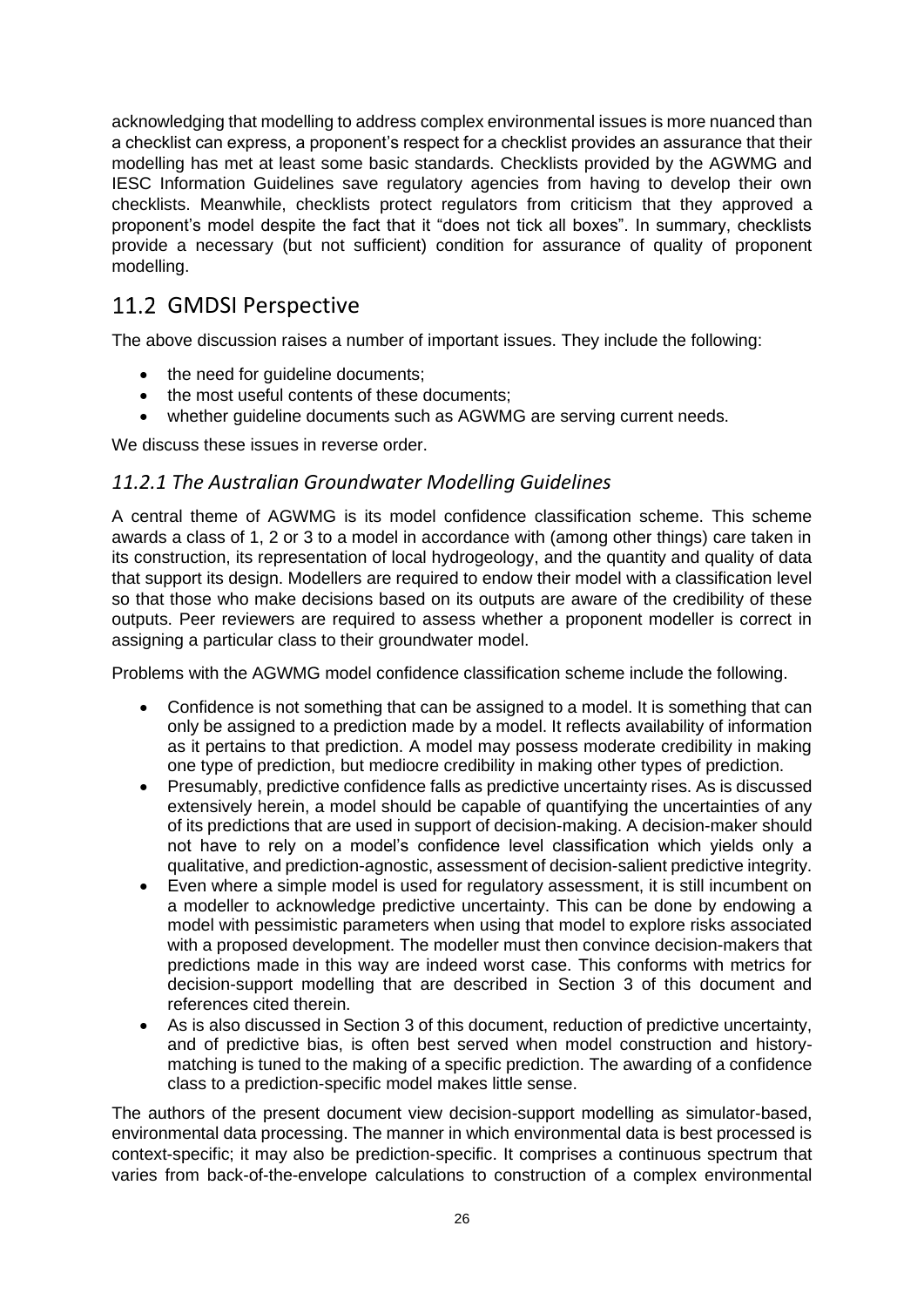model. If the imperative to quantify predictive uncertainty is taken seriously, and if a modeller ensures that a prediction made by a simple model is accompanied by a safety margin that guarantees conservatism, then it follows that the principal benefit of model complexity is an ability to reduce the uncertainties of at least some decision-critical predictions. However this can be achieved only if:

- the model is numerically stable and can run reasonably fast;
- the model is used in conjunction with data assimilation software such as PEST and PEST++.

If these conditions are not met, predictive uncertainty becomes difficult to reduce and even more difficult to quantify when using a complex model. The risk of understating uncertainty therefore rises. This conclusion is at odds with the implication that is inherent in the AGWMG model classification scheme that simulation is somehow independent of, and superior to data processing, and that mathematically based relationships between data availability and predictive uncertainty do not apply when a prediction is made by a complex groundwater model.

#### <span id="page-32-0"></span>*11.2.2 Guideline Contents*

As described in Section 9 of this document, implied in the regulatory imperative as it pertains to a particular development proposal is a hypothesis. This hypothesis is that the proposed development will precipitate environmental damage. In accordance with the Popperian falsification view of the scientific method, a proponent's task is to demonstrate to regulators that this hypothesis can be rejected at a high level of confidence, possibly through adoption of an adaptive management regimen. A proponent attempts to do this by processing all available site data. These data are used to develop a conceptual model, which then forms the basis for numerical calculations. An hypothesis of environmental damage can be rejected if processing of site data reveals incompatibility of the damage hypothesis with system processes, system properties and/or measured system behaviour.

Depending on the circumstances, the hypothesis-testing process may be complex. Often it will require conjunctive deployment of simulation, data assimilation and uncertainty analysis software. In some circumstances a hypothesis can be rejected if it lies outside the uncertainty range of a complementary model prediction. In other circumstances, model-based hypothesistesting may be more direct. It is fair to say that the groundwater industry still has much to learn about this process.

Regulators too have much to learn in order to fully understand this process, and in order to guide proponent modellers in implementing it at a particular site. The need for a guidelines/checklist document to which regulators can refer when assessing site-specific, model-based hypothesis-testing is easy to understand.

The point is made in Section 3 of this document that decision-support modelling failure occurs when a hypothesis of environmental damage is falsely rejected. This can occur if the modelcalculated uncertainty that is attributed to a particular decision-critical prediction is understated. Or if a simple model is deployed, it can occur if worst-case hydraulic properties are not actually worst case. In these and other cases, a regulator's primary task is to ensure that decision-support modelling failure is avoided.

It follows that a guideline document on which the regulatory process can be based should assist a regulator in providing this assurance. In doing so, it should enable a regulator to convince the general public that the scientific method has been implemented at a particular site. Issues that guidelines appearing in this document should address may include (but should not be limited to) the following: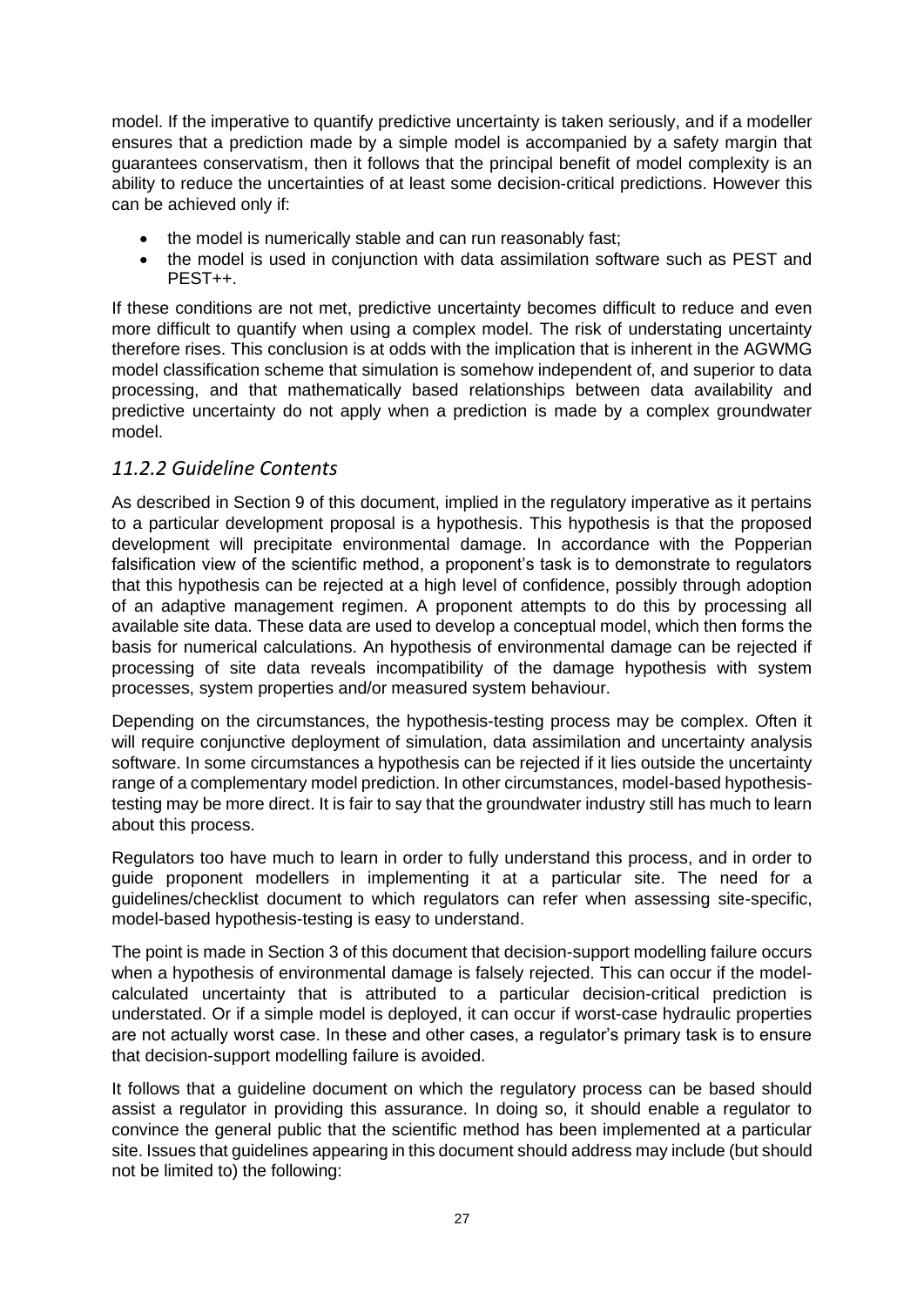- early identification of hypotheses that require testing, these pertaining to environmental assets that may be impacted by development;
- design of one or a number of conceptual models that collectively allow exploration of all impact pathways;
- the manner in which calculations based on these impact pathways are undertaken;
- assessment of proponent assurances that the uncertainties of decision-critical model predictions are not understated;
- the possibility that history-matching may expose deficiencies in the current conceptual model, and that history-matching has been conducted in a way that does not preclude this possibility;
- demonstration that an adaptive management scheme has the potential to relegate environmental impact to a low level of probability.

A problem with current regulatory guidelines is that they do not draw their inspiration from the scientific method. Nor do they provide guidance on how it should be implemented at a particular site. Instead, documents such as the AGWMG focus on the tools through which the scientific method should be implemented, rather than on ensuring that the scientific method is actually implemented. This does not invalidate the value of advice that they provide. However technical advice and methodological guidelines are two different things. They are not interchangeable.

#### <span id="page-33-0"></span>*11.2.3 Educational Resources*

In common with other professions, regulators must regularly update their knowledge. Regulator expertise is addressed in a previous section. Fields of study in which regulators require at least cursory knowledge include the following. (Note that this list pertains to groundwater matters only; it does not address ecological/biological issues with which the authors of this document are unfamiliar but with which regulators should have at least passing familiarity.)

- principles of groundwater flow and solute transport;
- software packages which undertake groundwater-pertinent calculations and/or simulate groundwater processes;
- the practicalities of groundwater simulation, including the costs and benefits of model complexity;
- the benefits and drawbacks of hydraulic property upscaling;
- highly parameterised, regularised inversion (i.e. model calibration);
- basic geostatistics:
- the principles and practice of history-match-constrained, model predictive uncertainty analysis.

A regulator may not have expertise in all of these (and other) matters. However they should possess enough knowledge of these matters to recognize suboptimal proponent work when they see it. A regulator's knowledge must also be sufficient to recognise when expert advice is needed. As is discussed in Section 10 of this document, this requires that regulators have access to appropriate educational resources, and to personnel from whom they can seek advice.

Educational material on which regulators may draw to update their knowledge should not be confused with government-sanctioned methodological guidelines, as is presently the case. Similarly, the status that is awarded to education material should be that of educational material, and nothing more. This material should be regularly updated, and therefore fluid. Furthermore, given the wide range of issues that it must cover, and the sometimes conflicting views on these issues that are held by industry modellers, contributions to a repository of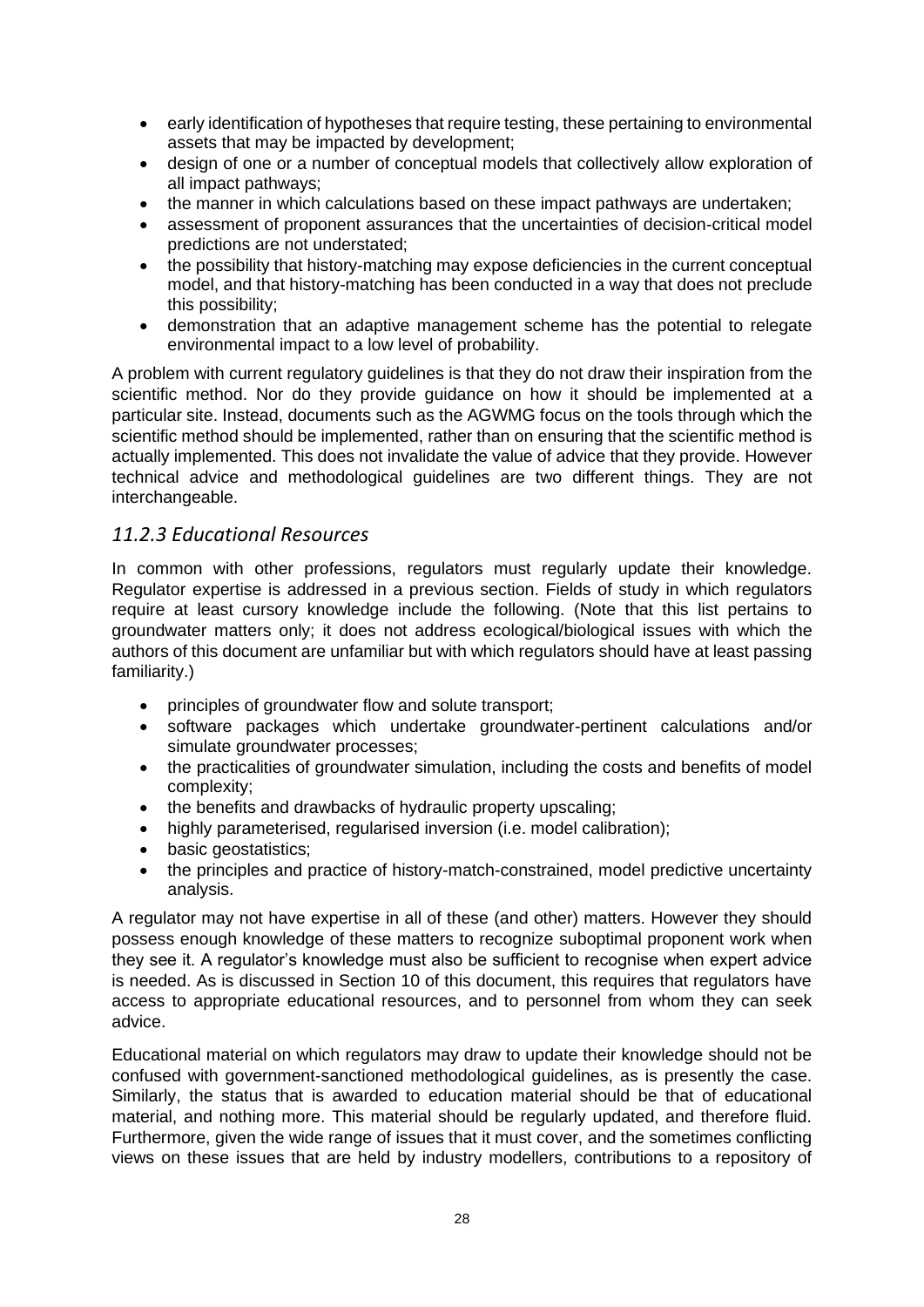educational material should be sought from many sources. As has already been discussed, industry and stakeholder groups would also benefit from such a resource.

#### <span id="page-34-0"></span>*11.2.4 Assistance*

The need for regulators to have access to expert assistance when negotiating with proponents, and when assessing their work, has already been discussed.

There may be occasions where expert assistance is also required to adjudicate a dispute between project proponents and a regulatory agency. The complexities of applying the scientific method in an inexact science where conceptual model development may be challenged by data scarcity, and where simulation and data assimilation must be used conjunctively to assess the uncertainties of decision-critical predictions, creates fertile ground for methodological disagreement. Ideally, the regulatory context should provide opportunities for both sides of a disagreement to present their case to a disinterested third party if this proves necessary.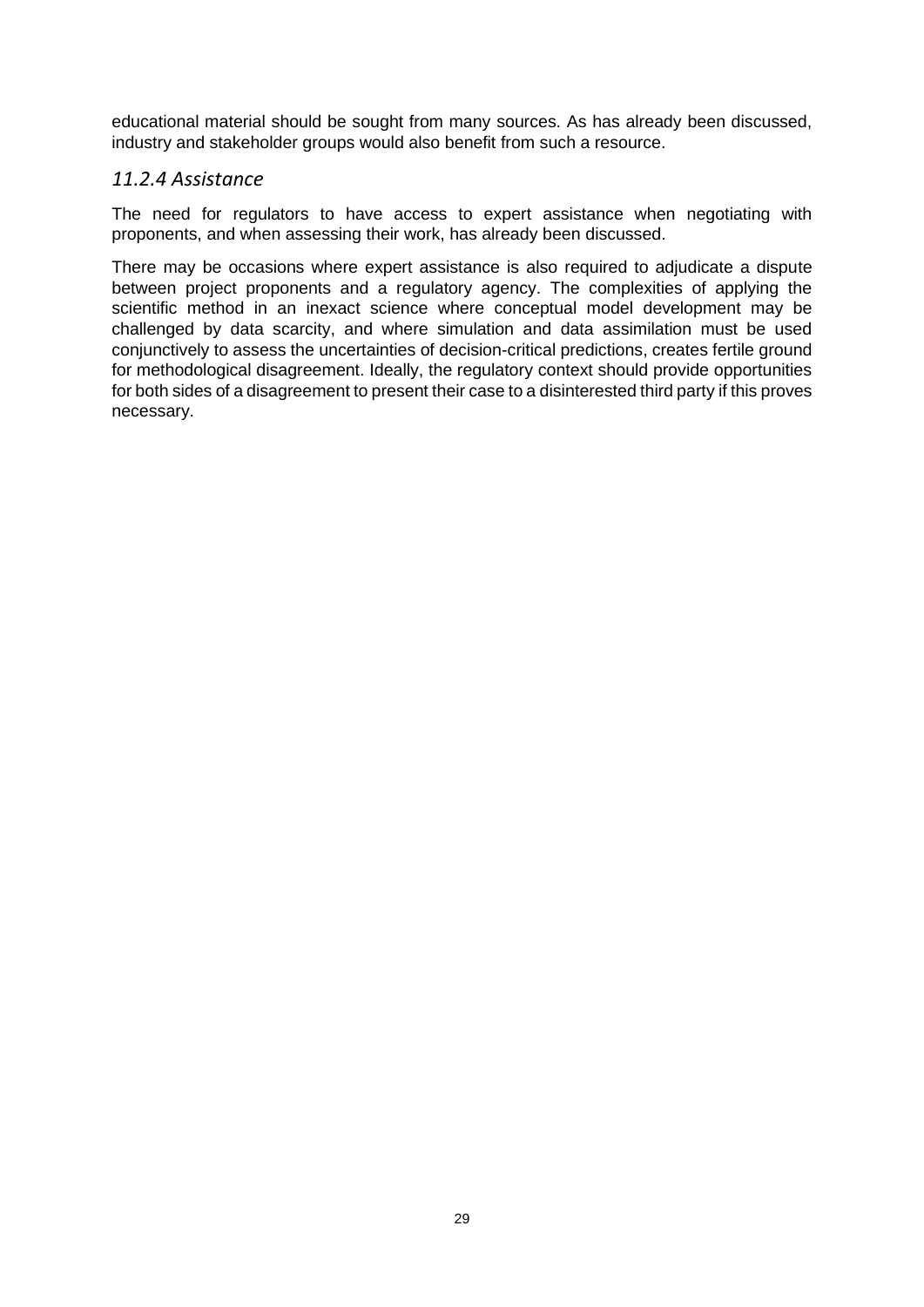### <span id="page-35-0"></span>12. Peer Review

### <span id="page-35-1"></span>12.1 From the Web Meetings

Generally, a proponent's modelling report is accompanied by the report of a peer reviewer. The peer reviewer is normally selected by the proponent. When asked how much influence a peer reviewer's report has on their deliberations, meeting attendees were nearly unanimous in declaring that its influence is small. It was remarked that the peer review process probably benefits the proponent more than it benefits the regulator.

Rarely, if ever, does a peer reviewer express misgivings about a proponent's modelling work. Its inevitable conclusion is that a proponent's model is "fit for purpose" (with "fit" and "purpose" left undefined). Additionally, a peer reviewer generally endorses the AGWMG class that a proponent has bestowed on their model.

Attendees note that the peer review process is normally continuous, and that a proponent and the proponent's reviewer probably discuss modelling strategy and outcomes at different stages of the modelling process. They find some solace in the notion that "two pairs of eyes are better than one".

However attendees also note that a modeller is hardly likely to choose a peer reviewer whose approach to modelling is very different from their own. They also note that the consulting industry is small, and that it would be unwise for a peer reviewer to antagonise another modeller with a critical review, for an offended party will have ample opportunities for revenge.

Some attendees suggested that the peer review process would be better served if peer reviewers were selected by regulators rather than by project proponents. It was even suggested that a regulator-selected reviewer should have the option of remaining anonymous like peer reviewers of scientific journal publications. This would enable them to express adverse opinions without fear of reprisal. (We note, however, that the groundwater industry is so small that the opinions and writing style of a peer reviewer would probably unmask them.)

### <span id="page-35-2"></span>12.2 GMDSI Perspective

It is unlikely that peer reviewers will damage their reputations by aligning themselves with shoddy work. So it is probably better that a proponent's modelling work be peer-reviewed than not.

Expertise in some important aspects of decision-support groundwater modelling, such as data assimilation and uncertainty analysis, varies greatly between modellers. There are also some important differences of opinion between modellers on the roles that these should play in the decision-support modelling process. Hence, while the peer review process may forestall gross modelling errors, a proponent's approach to modelling will probably be endorsed by a handpicked, like-minded peer reviewer, even if that approach omits some important components of the decision-support modelling process.

Previous sections of this document discussed early regulator involvement in the approval process. This gives regulatory personnel the opportunity to collaborate with proponents in identifying risks and setting modelling goals. If a regulator is assisted in these tasks by a modelling expert of their choice, that same expert should be asked to peer review the proponent's modelling work.

We note that the reference point for peer review should be the same as that for regulatory review. That is, it should be a government-endorsed guideline document that recognises the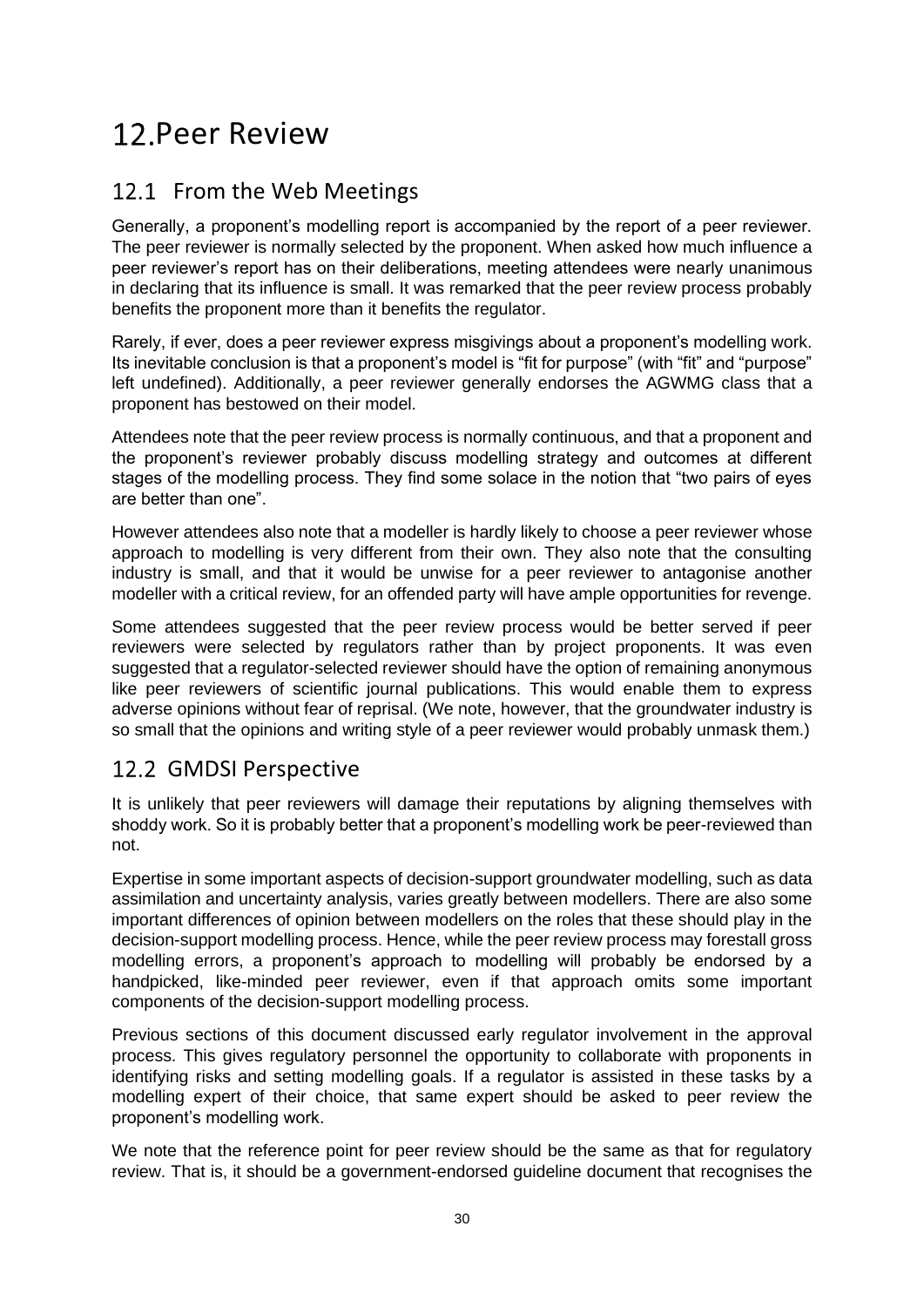importance of the scientific method in decision-support environmental modelling, while providing advice on how to implement it in the regulatory framework. The worth of the peer review process therefore depends in part on the quality of regulatory guidelines and accompanying educational material. See Section 11.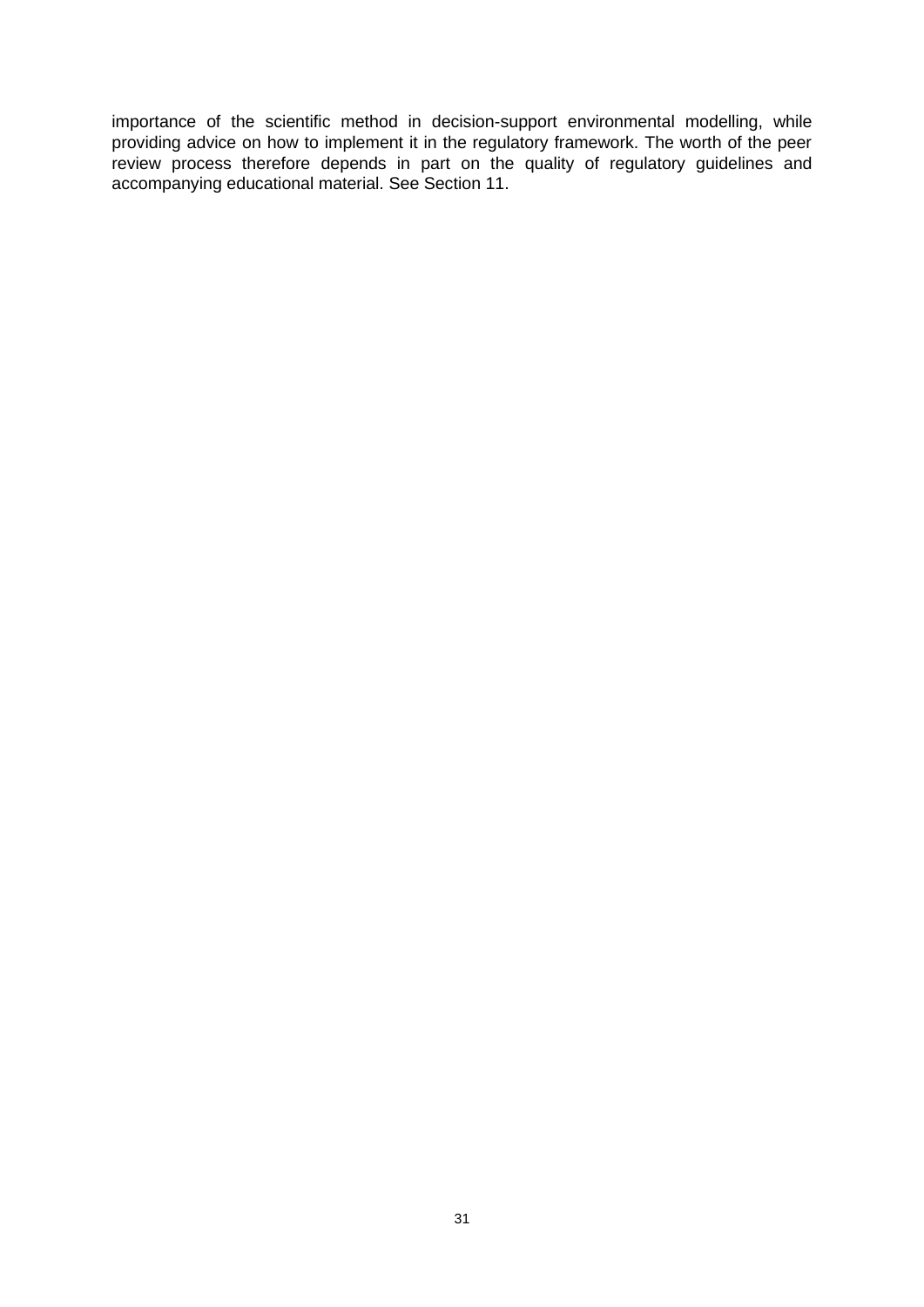### <span id="page-37-0"></span>13. Cumulative Impact

### <span id="page-37-1"></span>13.1 From the Web Meetings

Cumulative impact assessment was discussed at all meetings. It is seen as desirable by most attendees. However many attendees drew our attention to the many logistical problems that it raises.

The Queensland government's response to the need for cumulative impact assessment was establishment of the Office of Groundwater Impact Assessment (i.e. OGIA). This, together with accompanying legislation, overcomes problems associated with access to proprietary data that are held by gas and mining companies who are all operating in the same area. At the same time, its employment of capable personnel have won it the trust of these companies. Nevertheless, technical problems remain; these are briefly discussed below.

Northern Territory regulatory personnel have commissioned the construction of a number of large-scale, complex models that they use as a basis for many of their regulatory decisions. These models account for the impact of multiple groundwater users.

The situation elsewhere is evolving. There is widespread recognition that assessment of cumulative impact requires that a single institution, with capable modellers, have access to monitoring, management and development data belonging to a suite of operators. Either a group of mining companies must jointly commission a third party to undertake cumulative impact assessment modelling work on their behalf (after confidentiality protocols have been put in place), or the government must take the lead role.

### <span id="page-37-2"></span>13.2 GMDSI Perspective

Cumulative impact assessment is more easily said than done. The domain of a cumulative impact assessment model must often be large. Upscaling of hydrogeology and system stresses is therefore required in order to preclude excessive run times and numerical instability, both of which obstruct data assimilation and uncertainty analysis. As has already been discussed, data assimilation and uncertainty analysis are essential components of model usage in decision support. This is especially the case where data are plentiful and may therefore have the capacity to reduce the uncertainties of decision-critical predictions, as is often the case where a groundwater system plays host to many developers.

When considering the need for, and the nature or, cumulative impact assessment modelling, it should be borne in mind that environmental vulnerability is often just as reflective of local conditions as it is of regional impact pathways. Local conditions may comprise a fault, or an alluvial system that may, or may not, be fully replenished at irregular intervals by high rainfall events. Assessment of cumulative impact may therefore require the construction of multiple models. One of these models may simulate regional aquifer depressurization in an upscaled manner, while the other may explore how regional depressurisation affects the complex temporal and spatial nuances of a local groundwater system. Assessment of impacts on biotic health may require that the latter model calculate alterations to streamflow duration statistics, and uncertainties associated therewith, as the former model will be incapable of this.

If most impact receptors of importance are close to sources of groundwater stress, then calculation of cumulative impact may achieve little beyond that which calculation of local impact achieves. The large domain of a cumulative impact assessment model may compromise its ability to assimilate data that can reduce uncertainties associated with predictions of local impact. In these circumstances, environmental protection may be better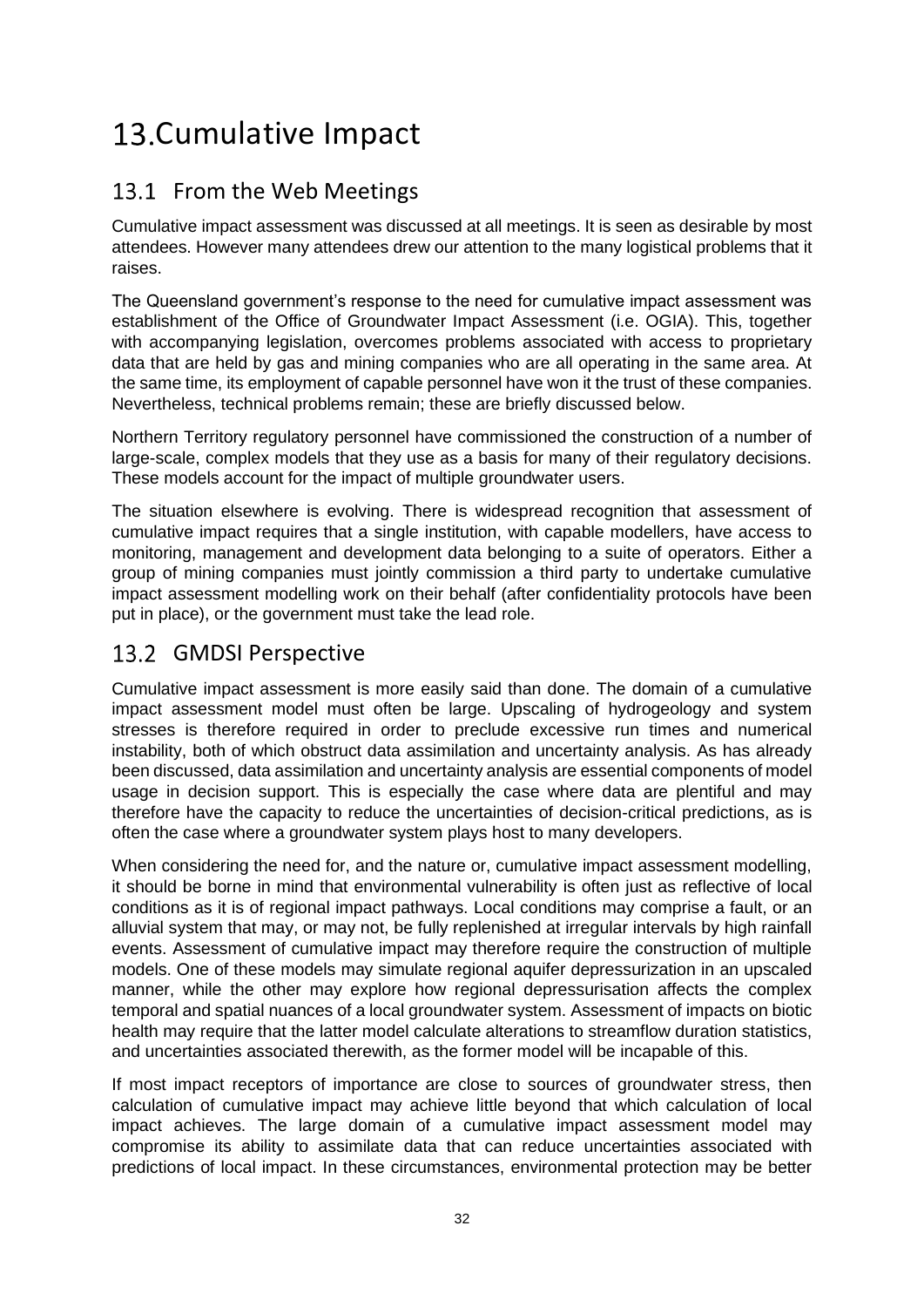served by construction of a series of local impact models than by construction of a large model. The former series of models may already have been developed to support approval and compliance of individual projects.

Problems associated with the mixing of scales are endemic to cumulative impact assessment modelling. Innovation is essential in addressing these problems in order to protect the data assimilation and uncertainty analysis imperatives of decision-support modelling. The groundwater industry is still acquiring the necessary skills. Meanwhile, documented case histories would make a valuable learning resource.

In common with all decision-support modelling, cumulative impact assessment modelling should adhere to a workflow which begins with identification of risks posed by development, together with sources of information pertaining to those risks. Modelling can then be tuned to the harvesting of this information so that the uncertainties of impact-pertinent predictions can be quantified and reduced; the level of environmental risk can thereby be established. Where a region is subject to multiple developments, each of which poses its own local risk while possibly contributing to regional risk, cumulative impact assessment may require considerably greater sophistication than the construction of a giant model that attempts to simulate all of the stresses and impacts that prevail within the entirety of its domain.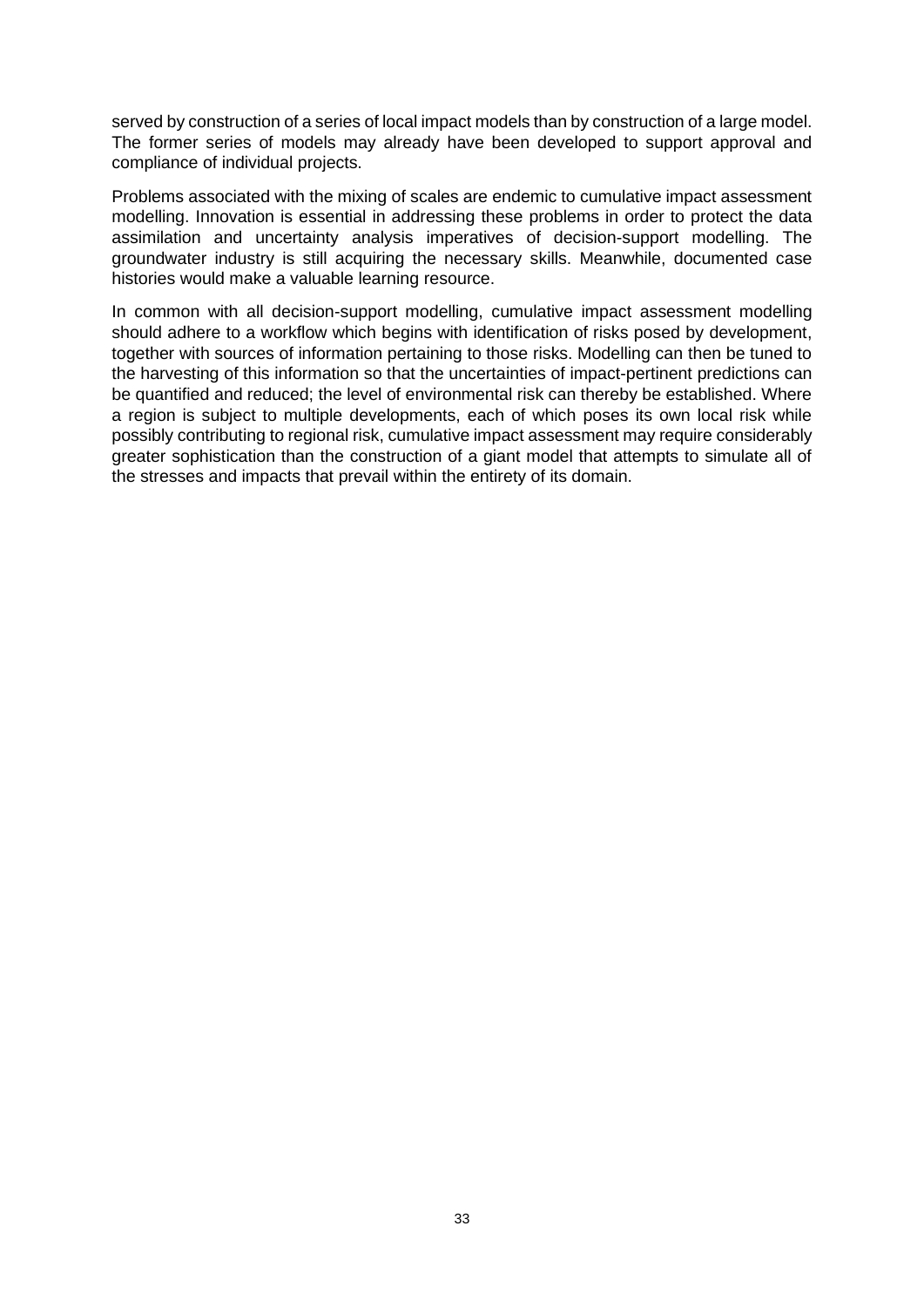### <span id="page-39-0"></span>14. Community Engagement

### <span id="page-39-1"></span>14.1 From the Web Meetings

The relationships between regulators and the community was addressed at a number of meetings.

Regulators are well aware that the eyes of both industry and the community are upon them. Some attendees admitted that this may affect their assessment of proponent modelling. In particular, it may induce them to require that the complexity and expense of proponent modelling rise in accordance with the size of a proposed development, and/or with the level of antagonism that some elements of the public may feel towards a proposed development.

A number of meeting attendees pointed out that a complex model can provide a powerful didactic tool. Stakeholders are more likely to be convinced of the merits of a certain management strategy if they can see for themselves how and why it works. They also pointed out that the importance of stakeholder education should not be undervalued.

### <span id="page-39-2"></span>14.2 GMDSI Perspective

It is true that modelling that accompanies highly visible and/or controversial projects is likely to be heavily scrutinized by academic and other reviewers. The results of this scrutiny will be well publicized. The "low hanging fruit" when criticising someone else's model is that simulation integrity is compromised by (among other things):

- omission of important processes;
- limited size of the model domain:
- failure to represent important nuances of subsurface hydrogeology;
- insufficient number of layers;
- failure to simulate the temporal and spatial details of recharge;
- failure to simulate flow in streams; and
- over-simplified representation of contaminant transport (for example through use of particles instead of the advection-dispersion equation).

These criticisms may be based on arguments whose cogency extends little deeper than alluding to the differences between "subsurface reality" and a computer graphic. Nevertheless, they may resonate with stakeholders who understandably interpret the word "model" to mean "replica of a system". Unfortunately, many within the groundwater industry attach the same meaning to "model".

The authors of this document agree with meeting attendees who stress the importance of stakeholder education. However they note that the scientific method is no less worthy of didactic attention than the mechanics of groundwater flow.

As is discussed elsewhere in this document, decision-support modelling should attempt to implement the scientific method. The level of complexity and expense that is required to do this depends on many factors. In some cases, the imperatives of scientifically based decisionsupport may be best served by a structurally and parametrically simple model. In many cases they may be best served by a structurally simple and parametrically complex model. Occasionally, they may be best served by a structurally and parametrically complex model. Rarely are they likely to be well served by a model that is structurally complex but parametrically simple. However, the last of these model types may be of greatest didactic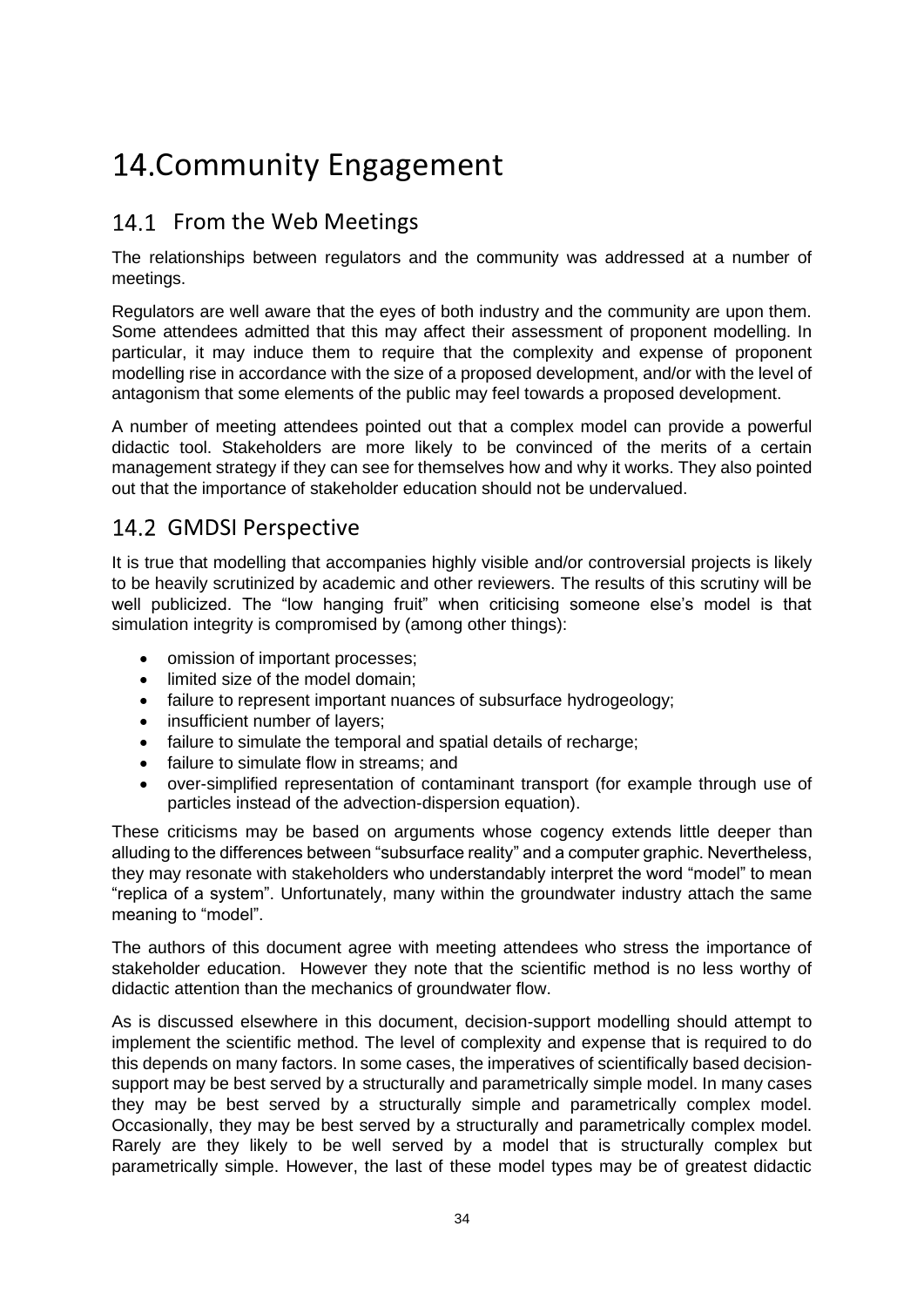worth to stakeholders who seek a better understanding of the principles of groundwater flow as these apply to a site that is the focus of their concern.

The role of regulator guidelines is discussed in a preceding section. As well as assisting regulators to ensure that decision-support proponent modelling is scientifically based, these can also comprise a powerful instrument for community engagement. Inclusion in regulatory guidelines of a strong statement of their commitment to the scientific method, the importance of this commitment, and how recommendations embodied in their guidance are inspired by that commitment, would be of considerable didactic worth to stakeholders who rely on government to safeguard important environmental assets.

The authors recognize that topics such as data assimilation, inversion, regularisation, geostatistics and uncertainty analysis are foreign to many environmental stakeholders. In contrast, the idea that simulation "accuracy" rises with simulation complexity is alluring, for it seems to work in other branches of science and engineering. However, succumbing to stakeholder expectations should not compromise regulatory adherence to the scientific method. Any perceived conflict between these pursuits identifies a need for educational resources that can benefit both regulators and the general public; see Sections 10 and 11 of this document for a further discussion of this issue. At some sites it may also require that a purpose-built groundwater model be dedicated to public education.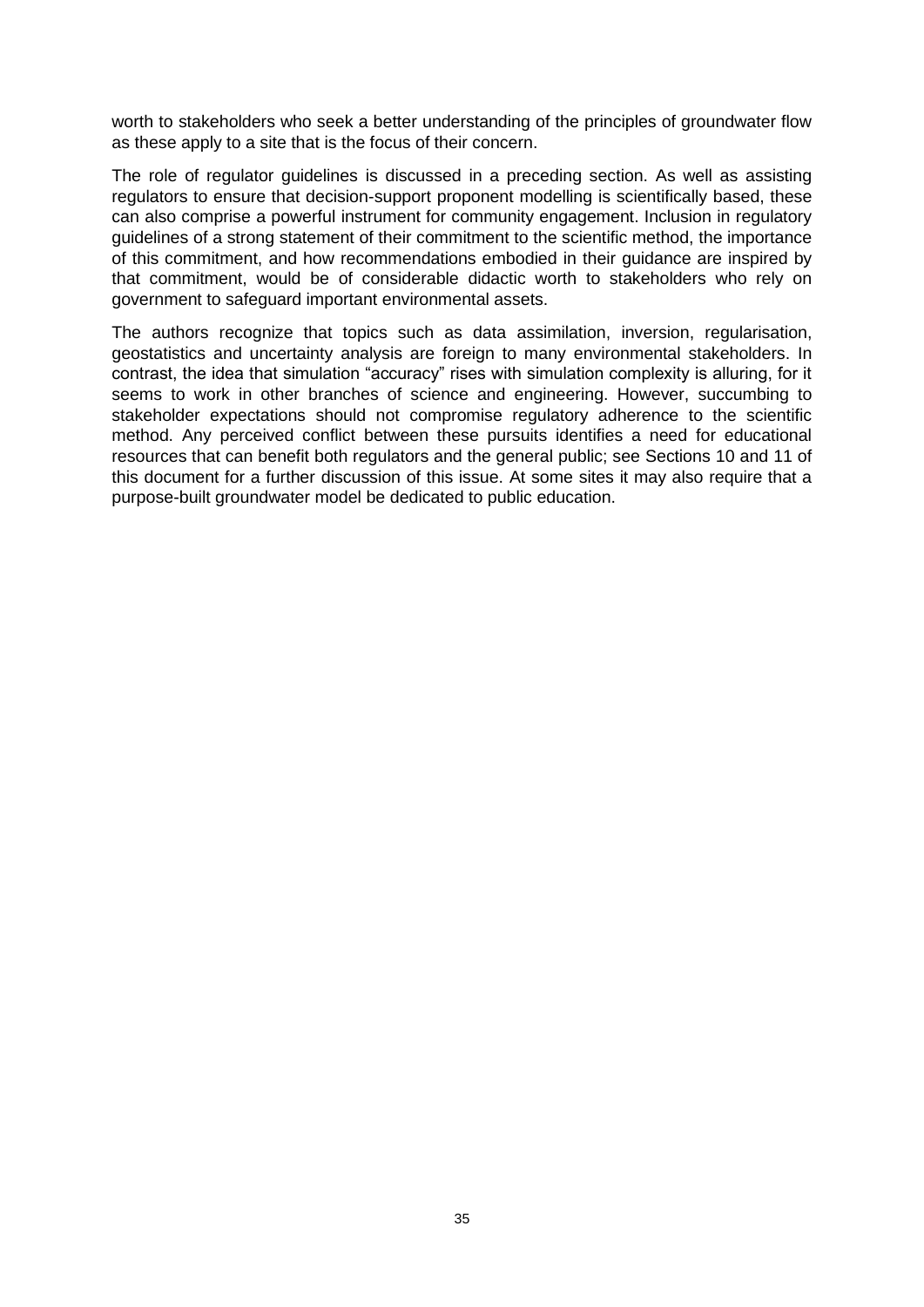### <span id="page-41-0"></span>15. Simple is Beautiful

### <span id="page-41-1"></span>15.1 From the Web Meetings

We conclude our reporting of web meeting conversations by remarking on the number of times that phrases such as "in simple terms" or "simple explanation" were uttered (sometimes in almost despairing tones) by meeting attendees.

Regulator frustration is understandable. A regulator's job is unique. It places them at the intersection of a number of mathematical, numerical and scientific disciplines. It also places them at the boundary between scientific, governmental and community expectations. It is not possible for a single person to possess expertise in all of these matters. Nevertheless, regulators must understand complex scientific concepts in order to assess sometimes substandard technical work. They do this in order to make important decisions under the arresting gaze of a sometimes sceptical public.

#### <span id="page-41-2"></span>15.2 GMDSI Perspective

The authors acknowledge the many difficulties that regulators face. In doing so, we state our belief that some of these difficulties can be redressed.

Section 11 of this document discusses the possibility of developing regulatory guidelines, rooted in the scientific method, that can help regulators to ensure that their actions are based on the scientific method. At the time of writing, regulatory adherence to the Australian Groundwater Modelling Guidelines (AGWMG) is recommended. As has been discussed, despite the practical advice that AGWMG offers, enshrined in its model classification scheme is a view of modelling that conflicts with that of the scientific method. It is noteworthy that "scientific method" is not mentioned once in the AGWMG document.

It is our belief that a science-based approach to environmental problem-solving is not difficult to implement. Nor is it difficult for the general public to understand. The general public is already familiar with terms such as "hypothesis-testing", as well as related phrases such as "onus of proof" and "beyond reasonable doubt". Phrases such as "risk management" are also familiar to most. Terms such as these can be readily turned to the task of justifying scientifically based decision-making.

Admittedly, other concepts such as inversion, history-matching, stochasticity and uncertainty analysis are more difficult to understand. Nevertheless, it is our opinion that they can be explained to the non-scientific public using terminology with which they are familiar. After all, mathematics does nothing other than implement logic, and logic is little more than common sense.

The notion that we cannot predict the future, especially as it pertains to poorly understood processes that operate in unseen places, is easily understood. So too is the notion that certain rules apply to these processes – rules which allow us to simulate them. So too is the idea (encapsulated in Bayes equation) that information resides in measurable and mappable system properties on the one hand, and in observations of system behaviour on the other hand. Furthermore, this information can be harvested in order to reduce the uncertainties of decision-critical predictions. These basic principles underly all decision-support modelling. Their careful explanation to the general public should not precipitate feelings of disempowerment.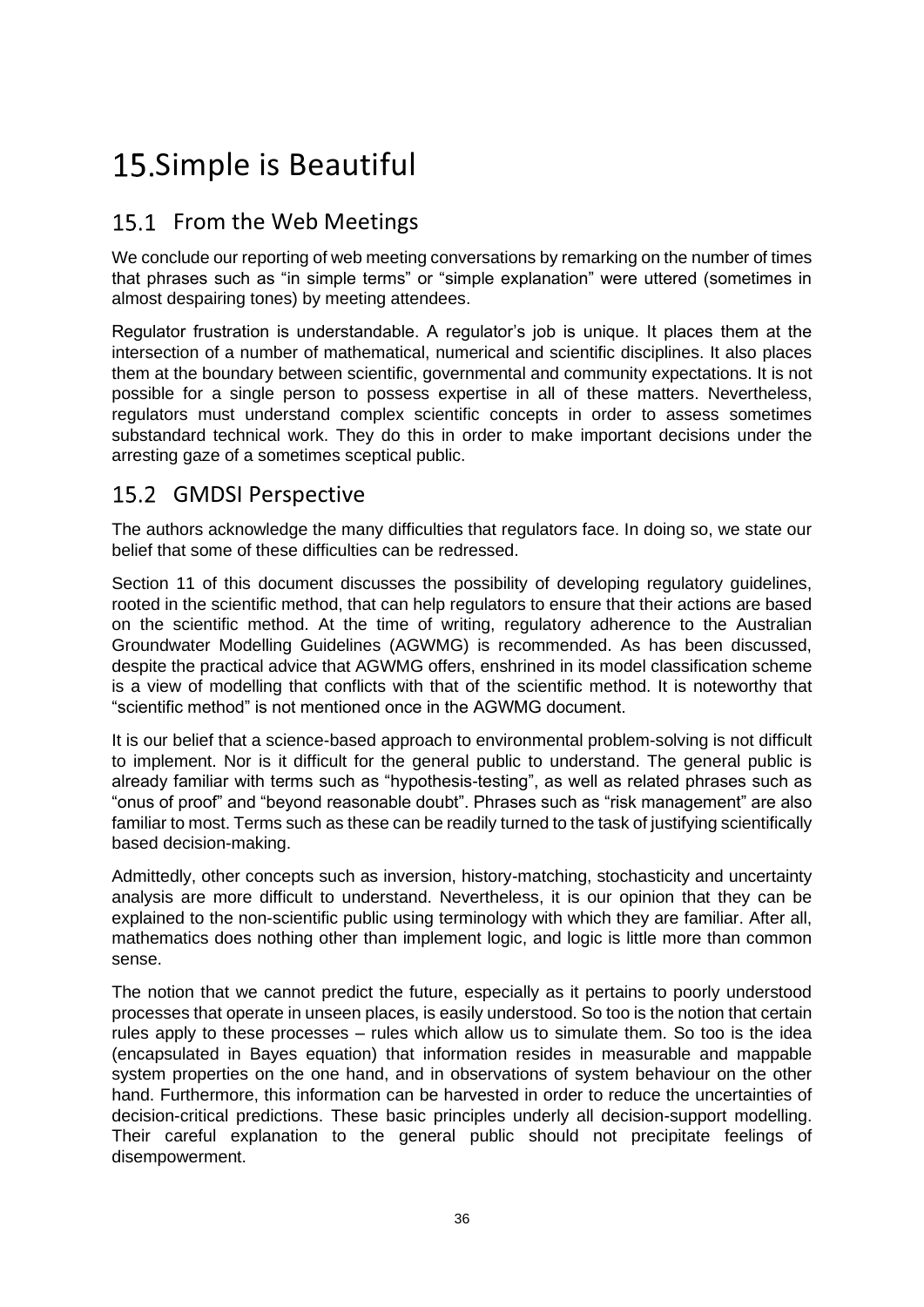In contrast, "business as usual" provides no mechanism for alleviating regulator frustrations, industry misgivings nor stakeholder scepticism, for "business as usual" lacks a coherent intellectual framework. "Business as usual" requires a continuation of regulatory decisionmaking based on guidance documents whose underlying principles are difficult to comprehend because they cannot be explained. While recognising the utility of simulation, they ignore the imperatives of information harvesting and transmission. While explaining the significance of software which implements modelling, they do not explain why models should be partnered with software of equal sophistication which creates pathways for flow of information. Nor do they explain how failure to use simulation and data assimilation packages in concert erodes the scientific basis of environmental protection.

Groundwater science is inexact. Experts will always argue with each other. However with the help of modern software, disputes can be focussed on issues that can be resolved through acquisition of data. Meanwhile, if lack of resolution of a particular issue raises the spectre of environmental damage, then a proposed project should be delayed until the necessary data are acquired. This simplifies the regulatory process and discussions that are associated with it. It obviates the need for tortuous arguments, delivered in an office or in a courtroom, concerning whether a particular model is "fit for purpose", so that its predictions can therefore provide a basis for expensive and irreversible decisions.

The simple truth is that no model can simulate processes that are operative in a natural groundwater system very well. However, if deployed in conjunction with model-partner packages which implement data assimilation and uncertainty quantification, numerical simulation can comprise an essential component of a process that harvests information, and transmits that information to where it may reduce the uncertainties of decision-critical predictions.

Model-based processing of environmental data, conducted in this manner, will sometimes reveal that development-induced environmental damage is "unlikely" or "manageable". If this is the case, then a proposed development can proceed. If it is not the case, then a proposed development cannot proceed. These are simple concepts.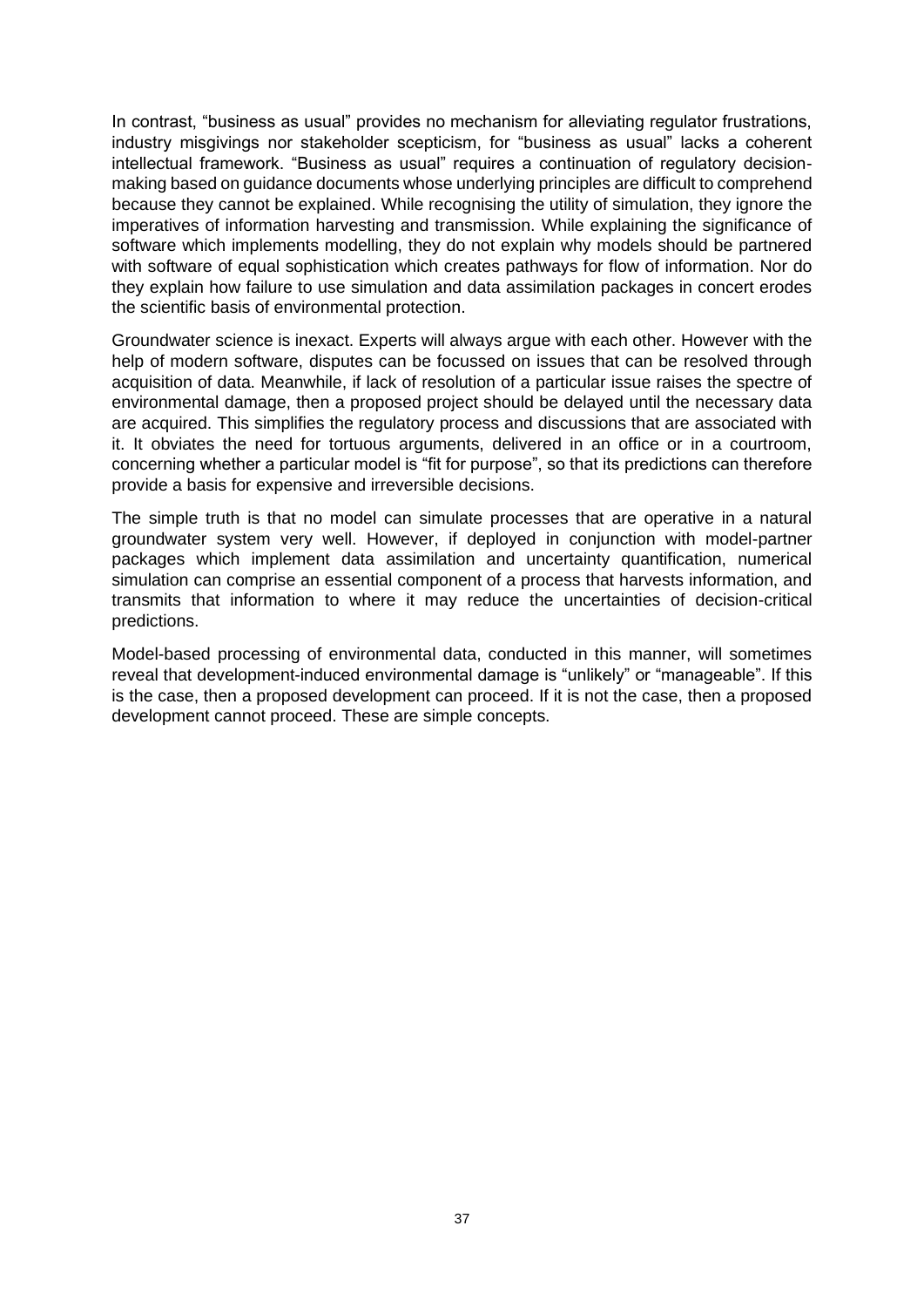### <span id="page-43-0"></span>16.Conclusions

This document reports regulator concerns and viewpoints that were expressed during a series of web meetings that took place between and including November 2021 and March 2022. For the sake of clarity these concerns and viewpoints have been grouped according to issues. We acknowledge that these issues overlap to some extent (perhaps more than is commonly realised).

We repeat our regret, expressed in the first section of this document, if any viewpoints have been misrepresented or ignored. We also reiterate our gratitude to those who attended these web meetings, and who spoke to us so freely. This is truly appreciated.

Some of the points that were made in the second part of each of the above sections are summarised below. These subsections contain our own reflections on issues that were raised by meeting attendees. Our views on many of these issues were informed and clarified by those expressed by meeting attendees.

- Interactions between regulators and proponents should begin early in the approval process.
- Initial meetings between regulators and proponents should identify risks, and set modelling strategies and goals.
- The primary task of decision-support modelling, including that which is done for regulatory purposes, is implementation of the scientific method. This requires that predictive uncertainties be accommodated, and quantified where necessary. Uncertainties should always be overstated rather than understated. It is a regulatory imperative to ensure that this occurs.
- Decision-support modelling is a form of environmental data processing. This task should be compromised by neither inadequate nor inappropriate model complexity.
- A government-sanctioned regulatory guidelines document is required that explains the principles and implementation of the scientific method in the regulatory framework.
- A comprehensive suite of educational material, targeted at regulators but benefiting the public at large, would constitute a useful regulator resource which complements this primary guidelines document.
- Regulatory personnel should have ready access to expert help if/when they require it. Ideally, a group comprising industry and government personnel could comprise a pool on which regulators can draw for expert assistance.
- Regulatory oversight of both the approval and compliance processes is often compromised by lack of baseline data. Far-sighted gathering of such data at locations where development may proceed in the distant future would be a worthwhile government commitment.
- Community trust in the regulatory process is of great importance. Ideally, this should be inspired by guidelines which describe the philosophy on which regulatory oversight is based. Sometimes stakeholder confidence may be assisted by development of a specialpurpose didactic groundwater model.
- Cumulative impact assessment is fraught with technical and logistical problems. In principle, logistical problems can be overcome through government and/or industry action. Some of the technical problems may never be fully overcome. However they should be recognised when determining whether and how cumulative impact should be assessed at a particular site.
- Model-based data-processing demonstrates that uncertainty is pervasive, and that risk is omnipresent. However decision-support modelling, if properly conducted, may inform design of an adaptive management strategy that can reduce risk to a manageable level.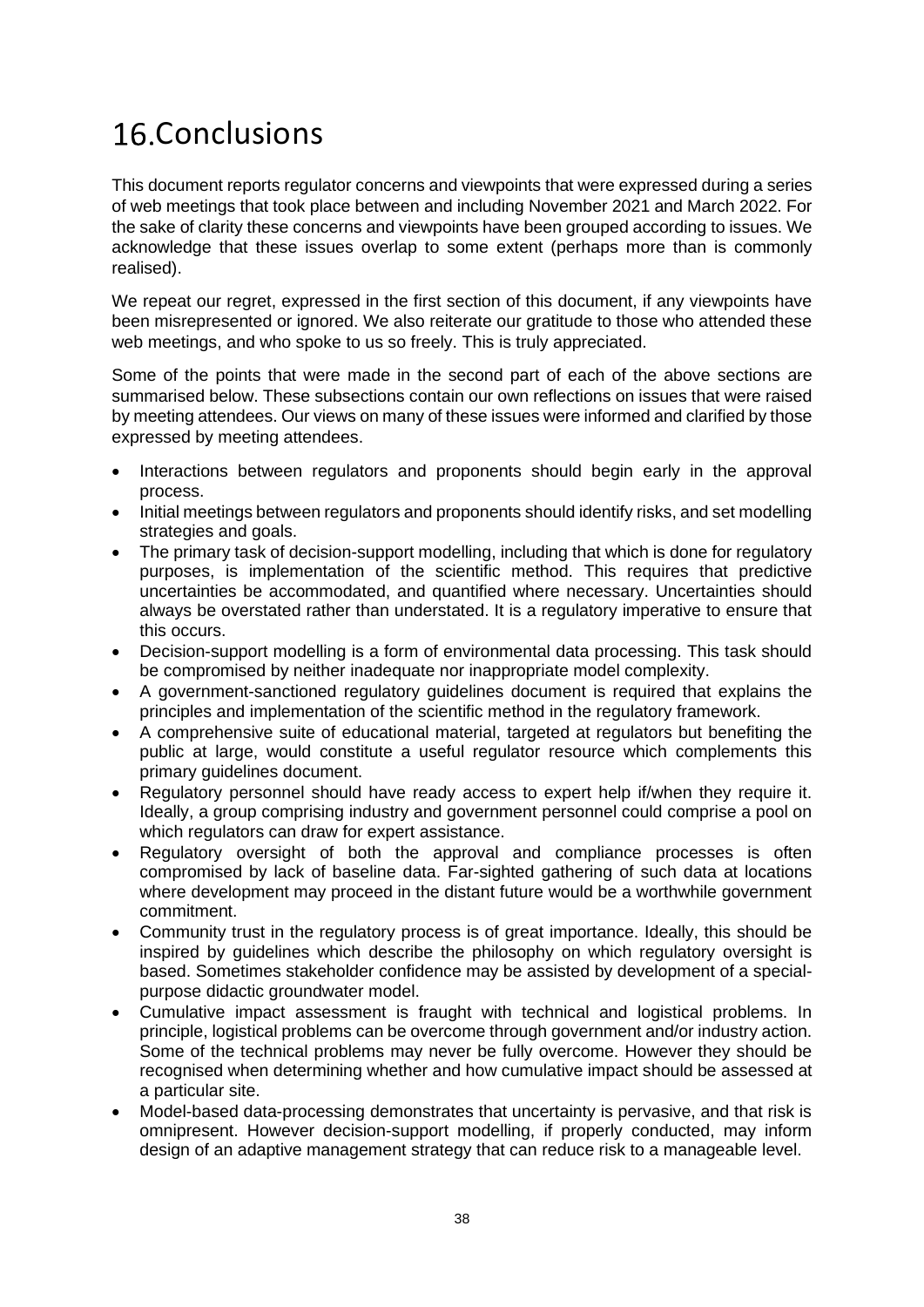- Links between model-calculable quantities and risks that are faced by ecosystems are often vague. Development of stronger numerical linkages between model outcomes and environmental risks is an area of much-needed research.
- Environmental risks posed by development are rarely zero. Governments, and society at large, must accept this. In doing so, governments should provide regulatory personnel with guidance on how to accommodate this when making decisions on society's behalf.

Responsibilities that the regulatory process imposes on both regulators and project proponents are considerable. We understand that tensions may sometimes arise between these two groups as they exercise their respective responsibilities. We recognise that modelling is a common source of these tensions, and that difficulties in resolving them are made no easier by constantly changing technology.

In commenting on the many modelling-related issues that were raised by regulators at the series of meetings that are described herein, the authors of this document have attempted to support the regulatory process by offering a scientific critique of that process. It is our belief that adherence by proponents and regulators to the scientific method can resolve many of their modelling concerns by providing a strong foundation for proponent modelling on the one hand and regulatory assessment of proponent modelling on the other hand. Project proponents, regulators, and society in general, should expect nothing less.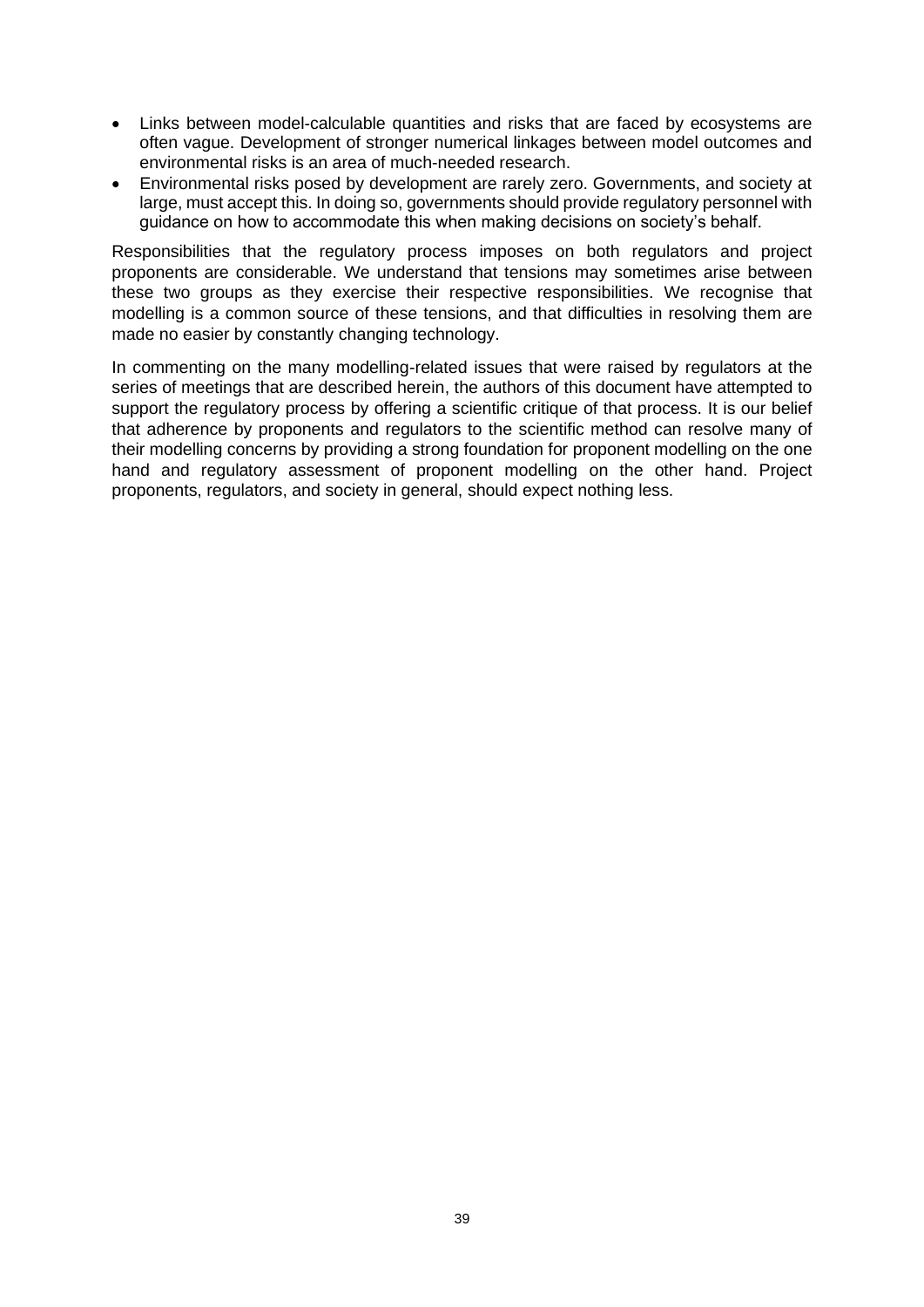### <span id="page-45-0"></span>17 References

Baker, V.R., 2017. Debates — hypothesis testing in hydrology: pursuing certainty versus pursuing uberty. *Water Resour. Res*., 53, 1770– 1778, doi:10.1002/2016WR020078.

Barnett et al, 2012. Australian Groundwater Modelling Guidelines, Waterlines report, National Water Commission, Canberra.

Bredehoeft, J., 2005. The conceptual model problem – surprise. *Groundwater*, 13: 37-46.

Doherty, J. and Moore, C., 2019. Decision support modeling: data assimilation, uncertainty quantification and strategic abstraction. *Groundwater* 58(3) 327-337 doi: 10.1111/gwat.12969.

Doherty, J. and Moore C., 2021. Decision Support Modelling Viewed through the Lens of Model Complexity. A GMDSI Monograph. National Centre for Groundwater Research and Training, Flinders University, South Australia. DOI: 10.25957/p25g-0f58.

Doherty, J. and Simmons, C.T., 2013. Groundwater modelling in decision support: reflections on a unified conceptual framework. *Hydrogeology Journal* 21: 1531–1537

Freeze R.A., Massmann J., Smith L., Sperling T. and James B., 1990. Hydrogeological decision analysis: 1, a framework. *Groundwater*. 28(5):738–766.

IESC, 2018. Information guidelines for proponents preparing coal seam gas and large coal mining development proposals. Commonwealth of Australia.

Middlemis, H. and Peeters, L.J.M., 2018. Uncertainty analysis—Guidance for groundwater modelling within a risk management framework. A report prepared for the Independent Expert Scientific Committee on Coal Seam Gas and Large Coal Mining Development through the Department of Environment and Energy, Commonwealth of Australia.

Obergfell, C., Bakker, M. and Maas, K., 2019. Identification and explanation of a change in the groundwater regime under time series analysis. *Groundwater*, 57 (6), 886-894.

Peterson, T.J. and Fulton, S., 2019. Joint estimation of gross recharge, groundwater usage, and hydraulic properties with HydroSight. *Groundwater*, 57 (6), 860-876.

Popper, K. R., 1963. Conjectures and Refutations: The Growth of Scientific Knowledge, Routledge, London.

White, J.T., Doherty, J.E. and Hughes, J.D., 2014. Quantifying the predictive consequences of model error with linear subspace analysis. *Water Resour. Res, 50 (2): 1152-1173.* DOI: 10.1002/2013WR014767.